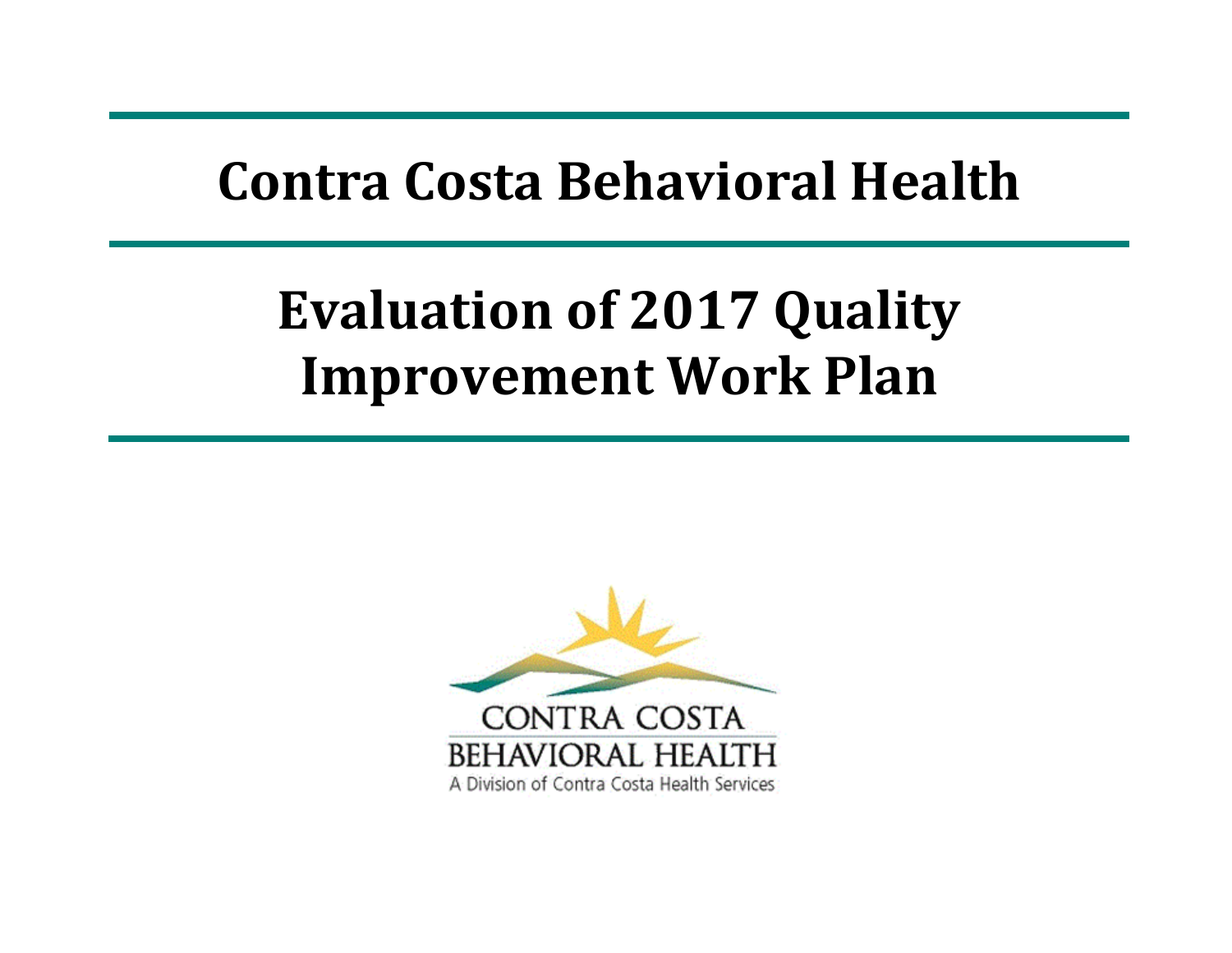## **Service Capacity**

## **Goal 1: Monitor service delivery capacity**

- *Objective: Increase penetration rates by .05% for the following underserved populations: Latino, Asian/Pacific Islander, Birth to Six, and Older Adults.*
	- Action: Compare penetration rates for underserved populations to penetration rates from previous years.

This action was not met. The penetration rate for the Latino population decreased slightly from 4.7% in 2012 to 4.4% in 2016. The penetration rate for the Asian/Pacific Islander (API) population decreased from in 4.1% in 2012 to 2.7% in 2016. This decrease in penetration rate is likely attributable to the substantial increase in the number of API beneficiaries (19,180 in 2012 to 39,558 in 2016). Therefore, even though the number of API consumers served increased, so did the number of API beneficiaries; surpassing the number of API consumers served. The penetration rate for the Birth to Six population also decreased, from 2.0% in 2012 to 1.8% in 2016. The penetration rate for the Older Adult population decreased slightly from 5.4% in 2012 to 5.1% in 2016. As with the population of beneficiaries, the number of Older Adult individual's eligible for Medi-Cal rose substantially. The substantial increase in beneficiaries may be due to the Affordable Care Act, which expanded Medi-Cal eligibility to a larger population.

## *Objective: Develop Prevention and Early Intervention (PEI) outcome indicators that determine outreach to underserved populations and linkage to mental health care.*

◆ Action: Develop and report on demographic data, such as age group, race/ethnicity, primary language and sexual orientation to enable assessment of outreach and engagement efforts over time.

This action was met. To meet state PEI Regulations established in October 2015, demographic data are collected by PEI programs on consumers served. In Fiscal Year (FY) 16-17 (i.e., July 1, 2016 to June 30, 2017), 26,735 individuals were served with data collected on:<br>• Age group

- Age group<br>• Primary La
- Primary Language
- Race
- **Ethnicity**
- Gender Assigned at Birth
- Current Gender Identity
- Sexual Orientation
- Military Status<br>• Disability Statu
- Disability Status

These data are reported in the PEI Annual Report submitted to the state at the end of the year and then publically disseminated.

 Action: For PEI programs, develop and report on the number of people connected to care, and average duration of reported untreated mental illness to enable assessment of impact of programs connecting people from underserved populations to mental health care.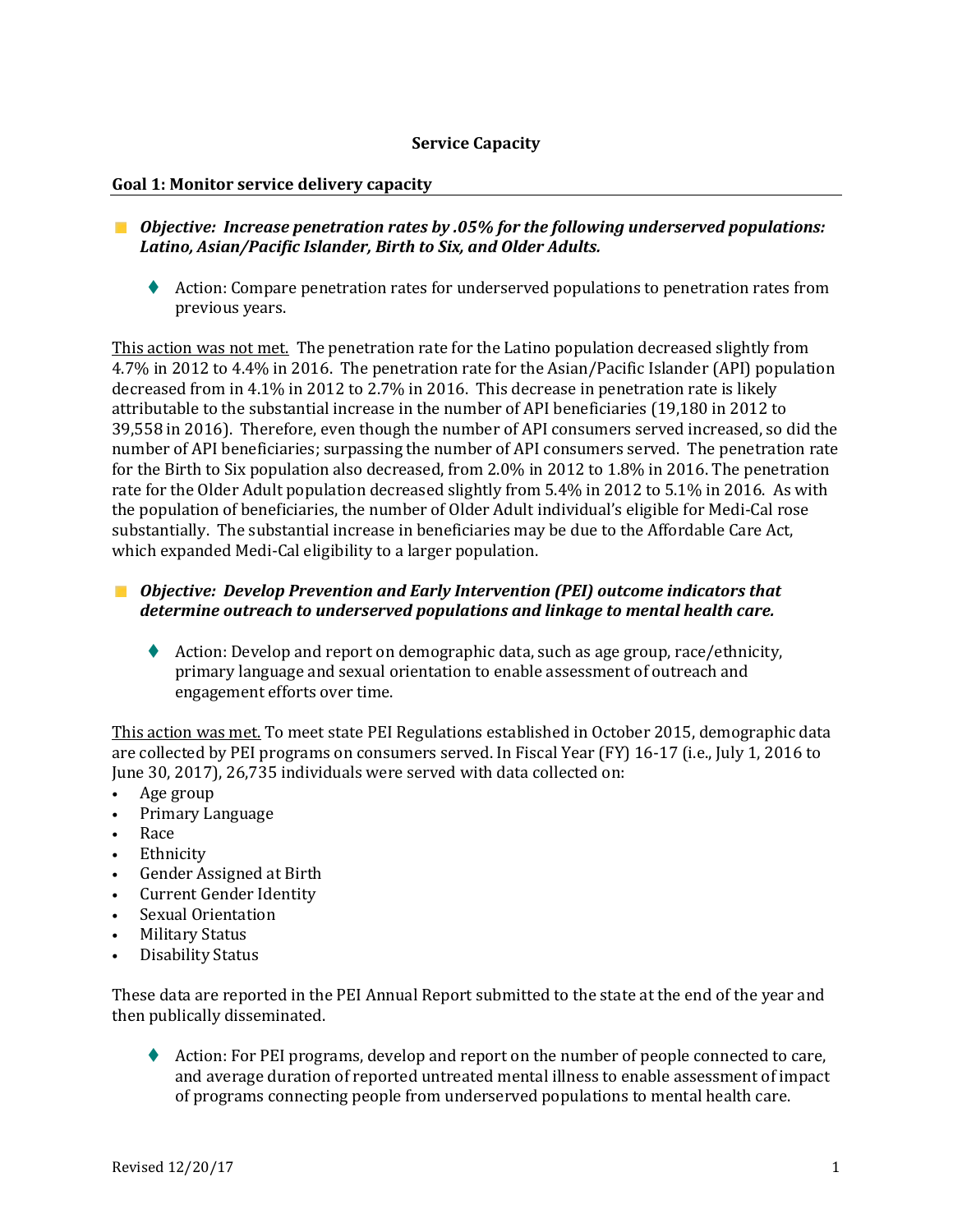This action was met. PEI funded programs submit data on referrals to mental health services, average referral wait time, and average length of time untreated for mental health issues, which are also included in the PEI Annual Report submitted to the state.

- *Objective: Use geo-mapping to assess the relationship between consumer locations and resources available.*
	- ◆ Action: Use geo-mapping software to plot consumer and service locations.

This action was met. Using Tableau 10.1, 372 provider addresses were converted to latitude and longitude and plotted. FY16-17 consumers' zip codes (5,678 youth consumers and 14,262 adults) were plotted to create a heat map overlaid on the provider addresses in which cities with more consumers are darker colored than cities with fewer consumers. A draft was reviewed with the Quality Improvement Committee (QIC).

 Action: Identify data, standards, and reporting requirements for Travel Time or Time to Service.

This action was met. California Department of Health Care Services (DHCS) released the Medicaid Managed Care Final Rule: Network Adequacy Standards on July 19, 2017. The time and distance standards proposed for mental health network adequacy were 30 miles or 60 minutes from the beneficiary's residence for a county the size of Contra Costa. California Assembly Bill 205 was passed on October 13, 2017 and details network adequacy standards to take effect on January 1, 2018. Under this new law, outpatient mental health services must be located within 15 miles or 30 minutes for beneficiaries of this County.

*Objective: Review services designed for TAY and identify service needs.*

 Action: Solicit interest among potential contractors to provide residential services to the TAY population.

This action was met. Over the past several years Contra Costa has seen an increased need for services for youth and young adults ages 18-26. These Transition Age Youth (TAY) are in need of services in general, but are more urgently in need of comprehensive supportive services in order to support successful transition to adult life. Many TAY struggle with all of the demands of any young person – housing, work, relationships, family, and school – that may place an overwhelming demand on these youth. These demands in consort with a mental illness or behavioral challenge will sometimes make this transition insurmountable. The Mental Health Plan (MHP) sought submissions from suitably qualified community-based providers to develop and operate a colocated residential and supportive services program in a County-owned building. This voluntary community level program will deliver a tiered, stepdown, continuum of coordinated services from residential to supported outpatient care. A Request for Proposals (RFP) was initially posted in March 2017 with submissions due May 2017. A Review Panel met and was unsuccessful in recommending a proposal. As a result, the RFP was reissued in August 2017 with proposals due in September 2017. From the second round of submissions, a Review Panel recommended one organization's proposal and the MHP has thus far met with the recommended agency to discuss their proposal and are reviewing the viability of the selected location.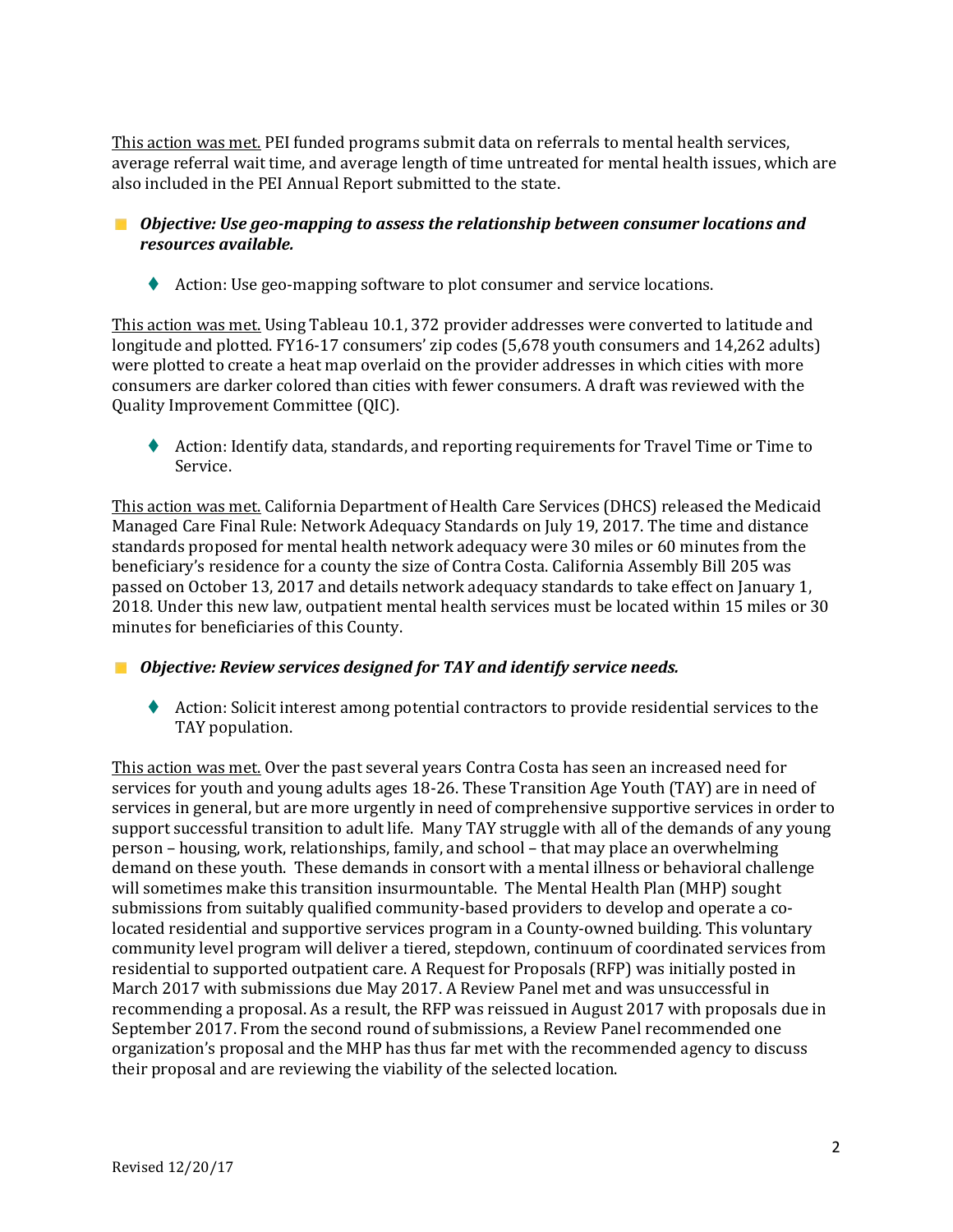## **Access to Care**

## **Goal 2: Beneficiaries will have timely access to the services they need**

*Objective: At least 90% of individuals, on average, requesting routine care mental health services will be offered an initial assessment appointment within 10 business days.*

Data collection from the MHP's Tapestry system, show that during FY16-17, 86% of appointments for routine outpatient mental health services are offered within 10 business days.

♦ Action: Report the percentage of new consumer appointment requests for which a routine clinician appointment is offered within 10 business days.

This action was met. The MHP launched Tapestry (an Epic system module) in April 2016 which enabled the MHP to gather more data points in order to assess timeliness. Reports were developed following implementation that allowed for the ongoing assessment of time from consumer request for appointment to the date an appointment was offered for routine outpatient mental health services. While a more stringent timeframe was adopted in 2017, moving from 15 calendar days down to 10 business days between request to appointment offered, the MHP has been able to continuously monitor this performance metric. The average length of time from first request to first clinical assessment is 6.7 business days. Timeliness data were reported out at two QIC meetings during the FY. There is substantial variability between systems of care and clinic regions which has prompted the MHP to implement a non-clinical performance improvement project (PIP) focused on improving timeliness.

## *Objective: At least 80% of individuals, on average, requesting routine care mental health services will be offered psychiatry appointment within 15 business days.*

From January 3, 2017 through November 22, 2017, 24.2% of appointments for psychiatry were offered within 15 business days.

 Action: Report the percentage of new consumer appointment requests for which a routine psychiatry appointment is offered within 15 business days.

This action was met. As this metric has traditionally been reported out on an annual basis, the 2016 calendar year data was shared during the June 2017 QIC meeting. In 2016, 31% of psychiatric appointments were offered within 15 business days, with the mean wait time for appointments being 31.5 business days. In January 2017, the MHP launched Cadence (an Epic scheduling module) to support County-operated clinics appointment scheduling. The launch of this new tool provided additional data points for the assessment of timeliness as the MHP moved away from paper-based scheduling. A timeliness committee was gathered to review scheduling process flows and identify potential time points when data could be gathered for reporting. The committee also discussed how to define key timeliness metrics, including psychiatric appointment scheduled and disposition of the appointment if/when kept. By August 2017, a preliminary report had been developed to track psychiatric appointment timeliness, and through an iterative process, the MHP has been able to build additional reports that allow for this key assessment. The average wait time from request to appointment scheduled was 46.9 business days.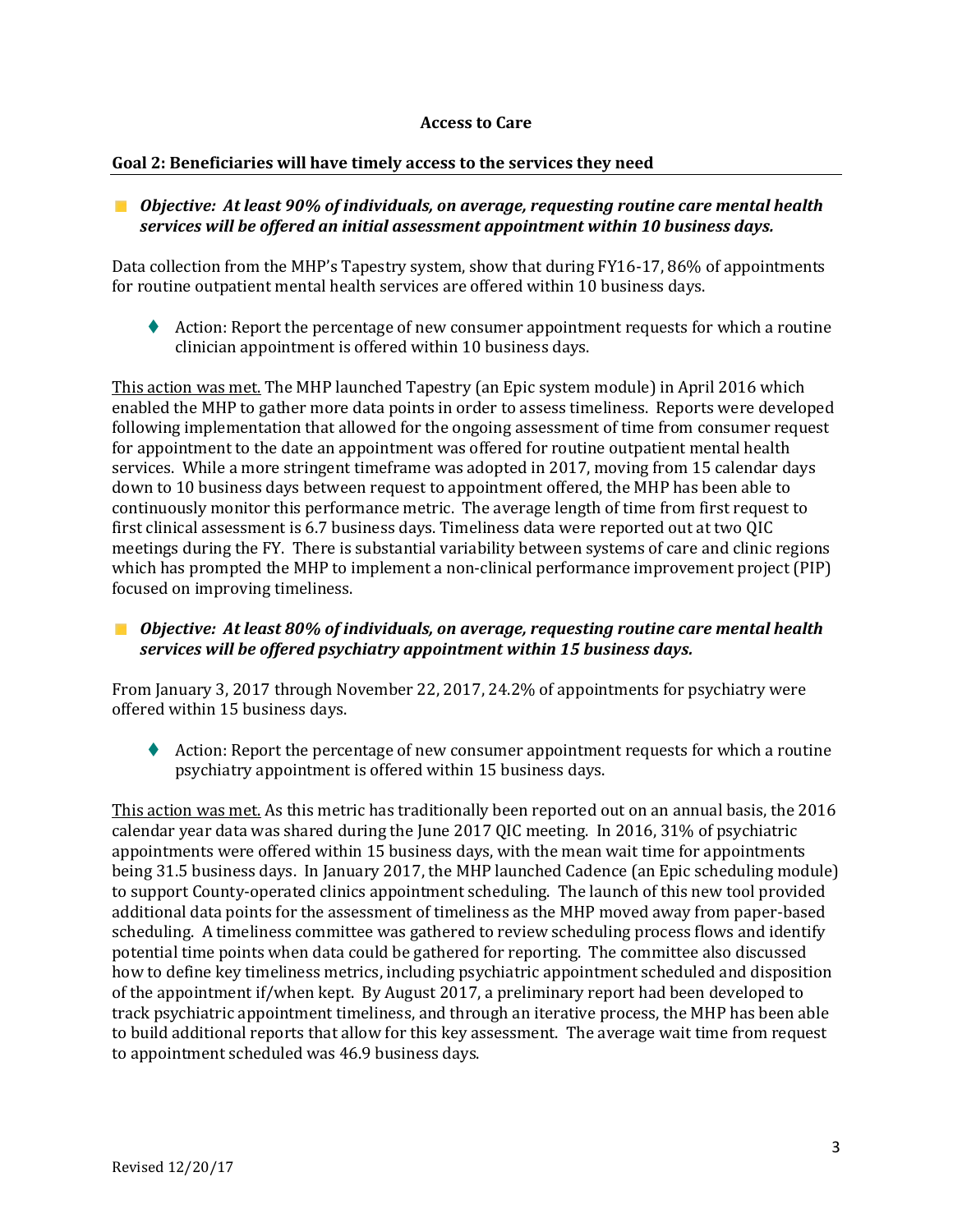## *Objective: 100% of urgent care mental health service requests are offered appointment within 2 business days for all consumers.*

During FY16-17, 53% of appointments for urgent outpatient mental health appointments were offered within 2 business days.

 Action: Report the percentage of urgent outpatient mental health appointments with clinicians that are offered within 2 business days of request.

This action was met. The MHP has continued to monitor timeliness for urgent outpatient mental health services during 2017 and has reported on timeliness metrics at two QIC meetings. The average wait time from request to appointment scheduled was 3.9 business days. Following implementation of Tapestry in April 2016, the MHP developed reports that allowed for the ongoing assessment of time from consumer request for an urgent appointment to the date an appointment was offered for outpatient mental health services. The MHP will continue to monitor the timeliness of urgent assessment appointments and provide the averages to the QIC and the County-operated clinics so each can use data to inform future policy and staffing recommendations.

## *Objective: At least 90% of hospital discharges are followed by an outpatient mental health visit within 7 calendar days.*

Data collected between January 1 through November 13, 2017 show that 54.4% of all psychiatric inpatient discharged consumers received a follow-up appointment within 7 days.

◆ Action: Report the percentage of all hospital discharges for which the consumer receives an outpatient mental health appointment within 7 calendar days.

This action was met. The MHP has continued to monitor timeliness for discharge hospital patients and has reported on timeliness metrics at two QIC meetings. In order to assess the timeliness of appointments for consumers discharged from inpatient care receiving an outpatient mental health appointment, the MHP analyzes the time between the date of discharge from hospital care to the date of the next mental health service appointment attended by the consumer. The MHP plans to revisit discharge follow-up reporting once the MHP enters the optimization phase for its electronic health record (EHR) implementation. The aim will be to develop customizable reports that will allow for increased reporting frequency.

## *Objective: Reduce 30-day hospital readmission rate for mental health consumers to be below 10%*

The 2017 readmission rate was 11%, compared to the 2016 readmission rate of 14.7%.

 Action: Report annually 30-day hospital readmission rates for all consumers by system of care and countywide.

The MHP reported on annual 30-day hospital readmission rates during two QIC meetings. System of Care and Countywide data from calendar year 2016 were shared with Program Managers and MHP leadership. The MHP continues to monitor this data in effort to reduce hospital readmissions to below 10%. Customized reports were developed following Cadence and EHR implementation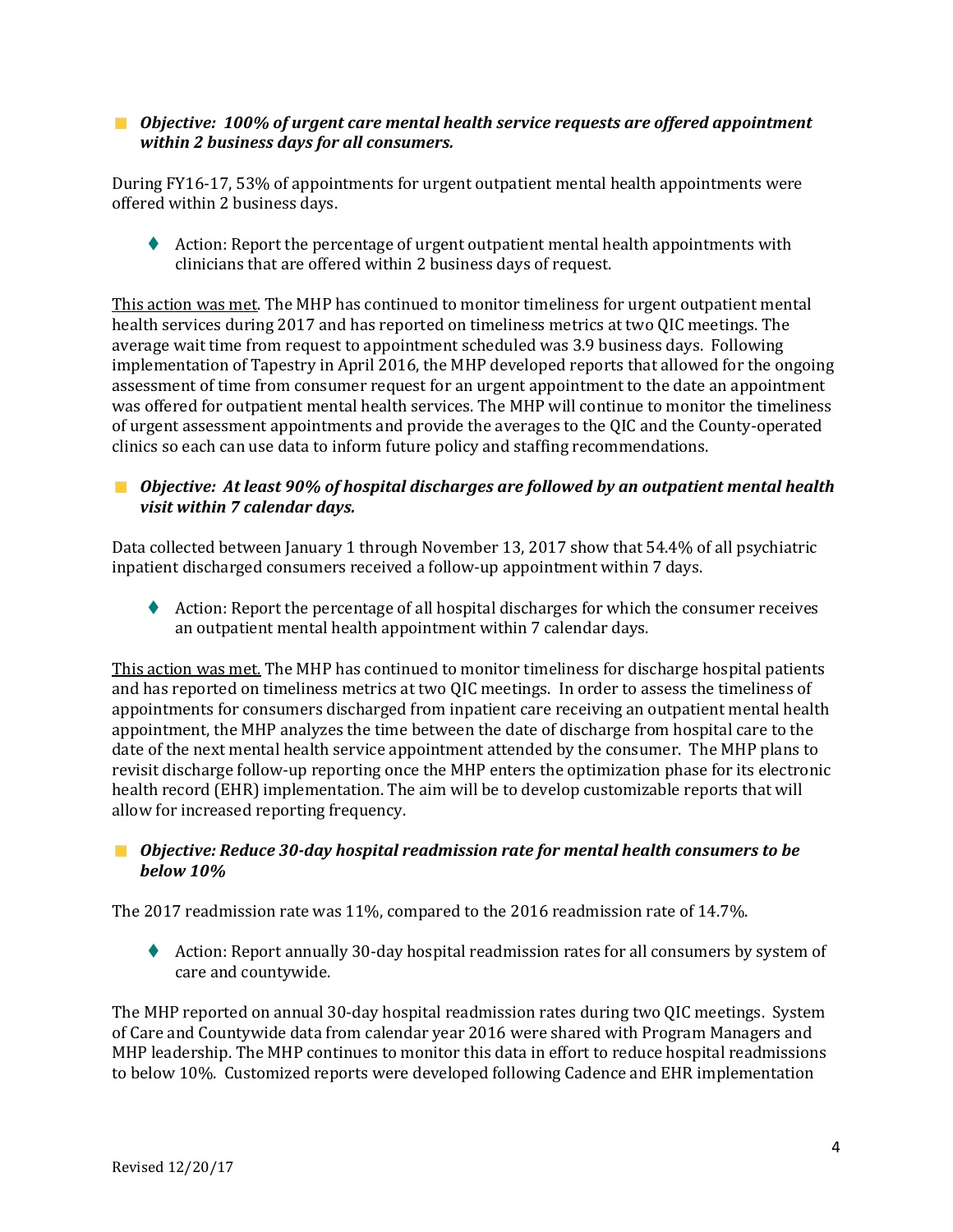that enabled the MHP to generate reports on a more frequent basis; moving forward data will be reported quarterly.

*Objective: Provide tele-psychiatry services in regions showing the greatest needs.*

◆ Action: Pilot tele-psychiatry at the East Adult specialty mental health clinic.

This action was met. The MHP launched a Tele-Psychiatry pilot on October 31, 2017 at the East County Adult Mental Health clinic. The selected site experiences the longest wait times for new consumers to be seen for their initial routine psychiatric appointments (i.e., consumers wait an average of 45 business days from request to first available booking). The pilot, which includes videoconferencing with a psychiatrist coupled with face-to-face assessment by a nurse, is anticipated to improve timeliness for access to care. A nurse is stationed at the East County clinic alongside the consumer while a psychiatrist from the MHP's West County Adult Mental Health clinic will provide services virtually. Both clinic sites utilize Health Care Interpreter Network (HCIN) machines to facilitate inter-office communications. Tele-psychiatry will roll out in phases, initially allowing for two intake appointments per week and gradually expanding to include four follow-up appointment slots by the eighth week of implementation.

◆ Action: Gather consumer input via focus groups.

This action was partially met. Following a successful round of focus groups held in 2016, it was decided to conduct another round of focus groups with consumers or their caregivers at each of our main clinic sites in FY17-18. Questions were identified and vetted at the QIC. One of five questions asked is: *Some people have to wait a long time for an appointment with a psychiatrist. Some agencies use telepsychiatry services, such as people come to their appointment and talk to their psychiatrist who is at a different clinic through a video monitor. What do you think of this? [probes: Is this something that would work for you [your family]? What are some of the challenges of not meeting in person?]* Thus far one focus group has been held.

## **Goal 3: Reduce appointment no-show rates**

## *Objective: Improve appointment data collection on mental health appointments.*

◆ Action: Implement Cadence, the Epic appointment scheduling module.

This action was met. Cadence was implemented in January 2017, and all appointments within Behavioral Health clinics are scheduled into Cadence. Mental health services in County-operated clinics and programs went live with full ccLink access (i.e., Epic) on September 26, 2017, and providers use the scheduled appointment in Cadence to access their clinical documentation tools. Within ccLink, there are reporting dashboards that identify all mental health appointments by clinic, as well as by individual provider. The continued use of the dashboard will allow the MHP to follow no-show trends and other relevant appointment data. The data from the dashboards will help the MHP identify action plans to continue to reduce appointment no-show rates and improve consumer access to services.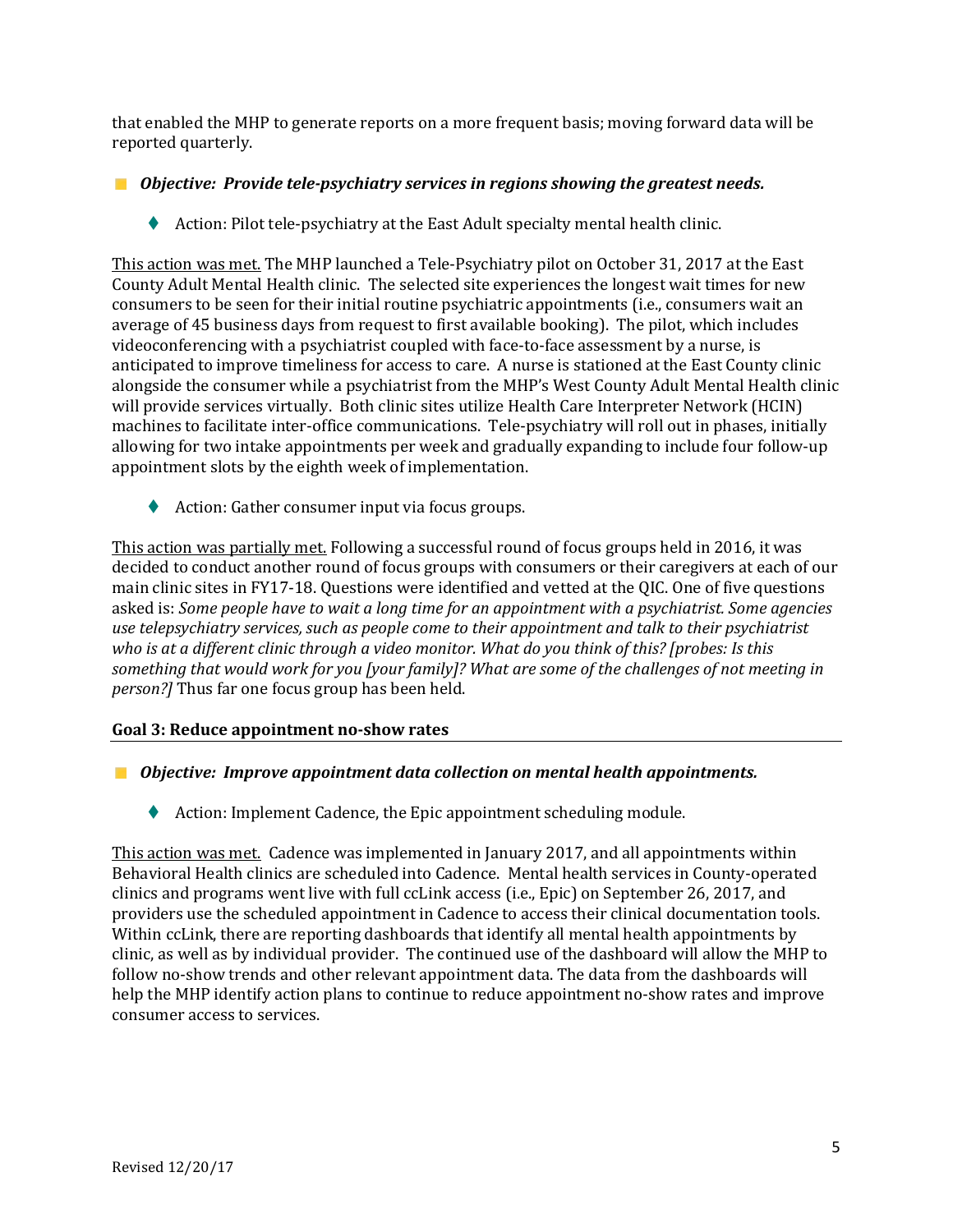## *Objective: Implement Televox automated call reminder system across mental health clinic sites.*

Action: Explore text message option in the Televox automated call reminder system.

This action was met. Interest in establishing a text message option for those receiving automated call reminders through our Televox automated call reminder system began in 2016. In January 2017 as we moved to scheduling in Cadence, a module in the Epic EHR, the MHP began exploring the feasibility of text messages via Televox. Contra Costa's ambulatory care currently sends out text messages that include a work around to link Epic, Televox, and communication preference. There is an Epic upgrade, however, that includes a communication flag that would streamline the process. The MHP is currently in the process of determining which option to take to launch text message reminders.

Action: Create reporting that integrates Televox and appointment adherence data.

This action was met. In December 2017, Business Intelligence created a data report (CAD3903) integrating appointment status (i.e., attended, canceled, no show, left without being seen) with Televox status (i.e., confirmed attendance, wants to cancel, busy, no answer, hung up). Data are available by program and in the aggregate. This report will aid us in better understanding the relationship between Televox automated call reminders on appointment adherence so that we can improve the system.

## **Goal 4: Improve the Behavioral Health Access Line triaging and referral processes into the behavioral health system of care**

- *Objective: 75% of business hours Access Line calls are answered by a live staff within 3 minutes.*
	- Action: Compare the number of business hour calls that are answered within 3 minutes to the total number of business hour calls.

This was partially met. The Access Line continues to make improvements in this area. During this reporting period, Access Line made some changes to its workflow by placing clinicians on the front end to answer calls, rather than clerks (who now provide back up if no clinician is available). Therefore, due to the changes mid-reporting cycle, along with the limitations of our current report, the data are preliminary. A new report needs to be created to capture this objective moving forward, and data are not available retroactively, so we are only able to report on the current available report configuration, which is the percentage of calls answered within five minutes. During FY16-17:

| <b>Job Classification</b> | # Answered | Percentage answered within 5 minutes |
|---------------------------|------------|--------------------------------------|
| Clerk – English           | 182        | 98.4%                                |
| Clinician – English       | 23,592     | 86.0%                                |
| Clinician - Spanish       | 1.990      | 76.2%                                |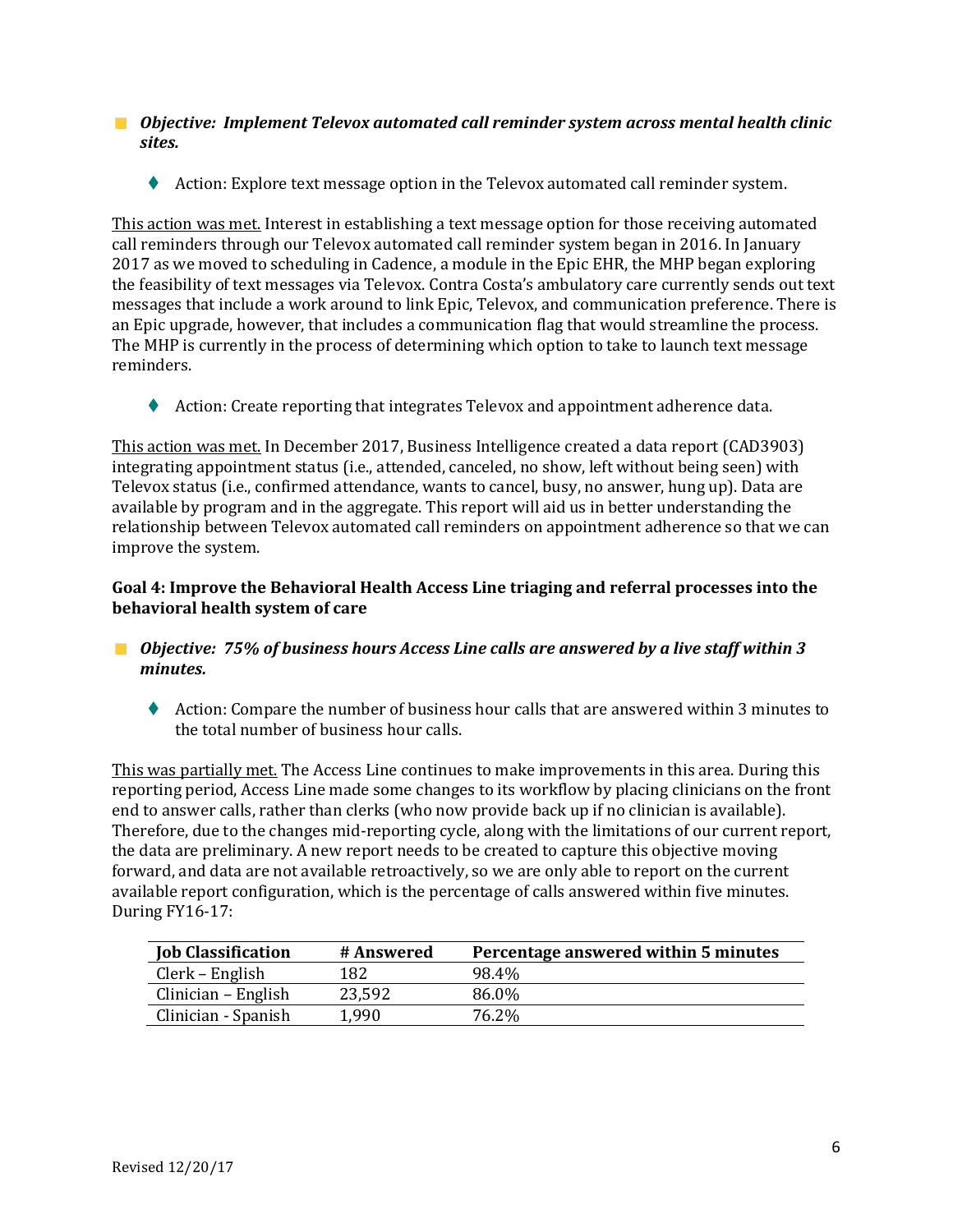## *Objective: 75% of after-hours Access Line calls are answered by a live representative within 1 minute.*

 Action: Compare the number of after-hour calls that are answered within 1 minute to the total number of after-hour calls.

This objective was met. The Access Line transitioned to an after-hours answering service, Optum, on 4/1/16 to provide coverage for after-hours calls. During the after-hours, the caller is transferred to a live clinician at Optum who follows a detailed script. The clinician assesses for crisis, provides county resources as needed, and provides detailed information in order for Access to return the call the next business day. The following business day a report is sent to the Access Line with the name, telephone number, presenting issue, and disposition of each call. The messages then get converted into a CRM (Customer Relationship Management) in Epic's Tapestry, where an Access clinician can make a follow-up call. During the FY16-+17 reporting period, 93% of the calls were answered by Optum within 45 seconds. Access will continue to track the call data to ensure quality care and compliance.

## *Objective: Increase regularity with which Access Line test calls are made for both daytime and after-hours.*

Action: On quarterly basis, conduct 10 tests calls, 6 (including 2 in Spanish) during business hours and 4 (including 2 in Spanish) after hours.

This action was partially met. During the first quarter of 2017, the MHP continued the number of test calls determined in 2016 (i.e., six). Beginning in the second quarter of 2017, the number of quarterly calls was increased from six to ten. In both quarters, the requisite number of test calls were made, including six during business hours and four after hours. During the second quarter, the MHP conducted four test calls in Spanish. Due to a lack of Spanish-speaking staff members, however, there were only two Spanish test calls conducted during the third quarter. These calls result in a report summarizing the calls and include specific recommendations; this report is shared with the Access Line managers and presented to the QIC.

◆ Action: Re-evaluate the Access Line test call protocol.

This action was met. A Planner/Evaluator assigned to the Access Line test calls has been working with representatives from other counties to understand their protocols for evaluating 24/7 access lines. These conversations are ongoing and the drafting of a new protocol will follow from these communications. Beginning in the fourth quarter of 2017, responsibility for conducting the test calls was transferred from the Quality Assessment and Performance Improvement program to the Provider Services Unit.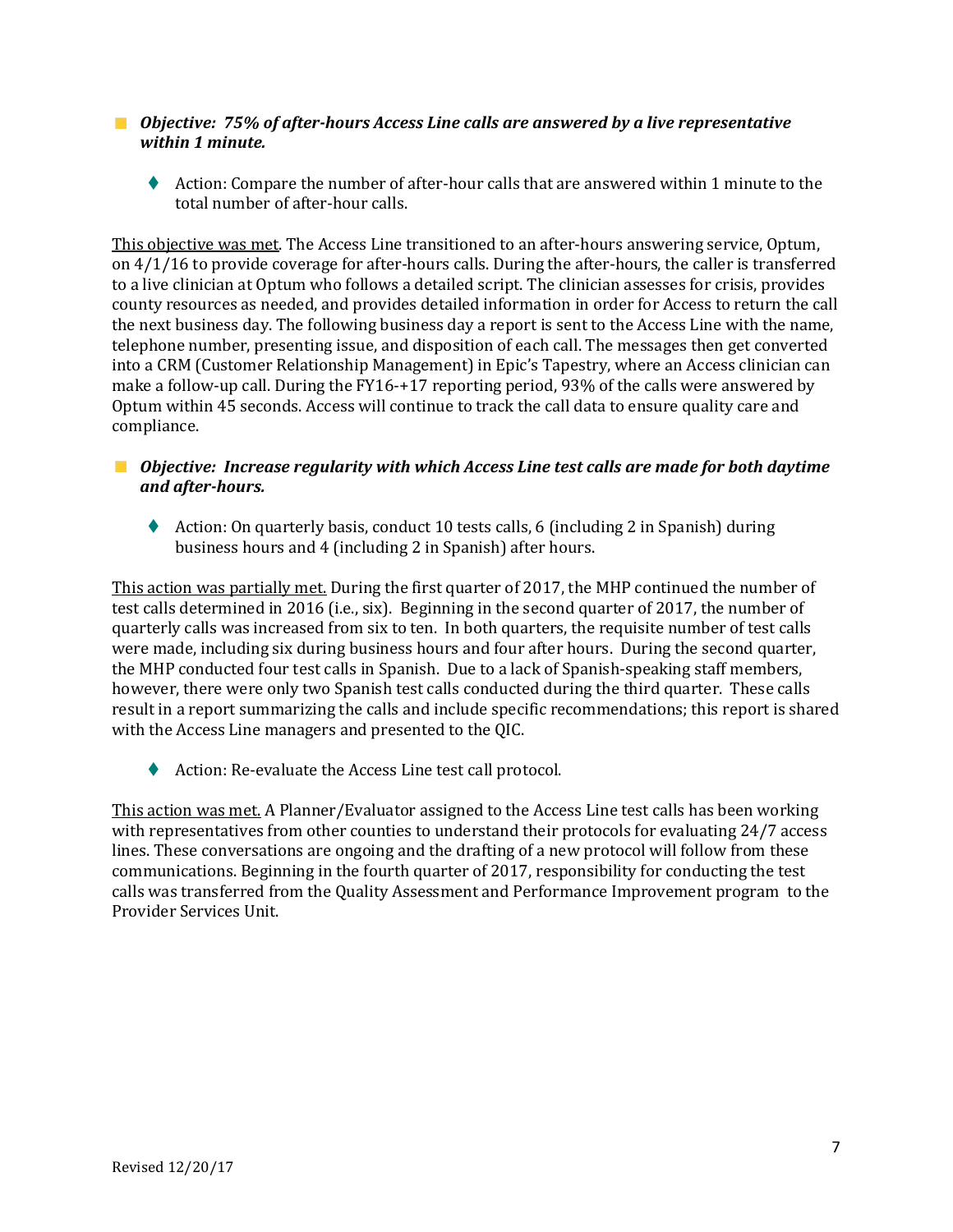## **Beneficiary Satisfaction**

## **Goal 5: Evaluate consumer grievances, unusual occurrence notifications, and change of provider and appeal requests**

- *Objective: Continue to review grievances, unusual occurrence notifications, and change of provider and appeal requests and identify system improvement issues.*
	- ◆ Action: Collect and analyze mental health service grievances, unusual occurrence notifications, change of provider, appeals, and fair hearing requests to examine patterns that may inform the need for changes in policy or programming.

This action was met. The MHP routinely collects and analyzes mental health service grievances, unusual occurrence notifications (UONs), change of provider, appeals, and fair hearing requests to examine findings. Data gathered are then reported at QIC meetings to inform program operations and policies as needed.

In FY16-17, there were 232 UONs reported, a 20% increase over the number of UONs reported in FY15-16. The average length of time to report an incident was seven days, which represents a 36% decrease from the 11 day average in FY15-16. The MHPs concerted efforts to follow-up with providers and county program staff in 2016, stressing the importance of timely reporting and resolution, have paid off in improved reporting. The majority of incidents reported were defined as "Other" and tended to relate to consumers absconding from the campus of a contracted provider and/or vehicle related incidents. The MHP intends to revisit the current UON reporting tool and database to improve incident tracking in the coming year. In FY16-17, there were 29 grievances resolved and 125 change of provider requests. During this FY, a total of 4 appeals/fair hearing requests were made by consumers; upon review, however, the MHP requested each request be dismissed. It should be noted that change of provider requests for the complete fiscal year have not yet been entered; the MHP will look to review documentation and submission practices around these requests to address the reporting lag time that currently exists.

Action: Present findings to the Quality Improvement Committee on a quarterly basis.

This action was partially met. Findings on grievances, UONs, and provider appeals are presented during QIC meetings on a regular basis. During calendar year 2017, findings were presented at the March, June, and October sessions of the QIC.

## **Goal 6: Monitor consumer/family satisfaction**

## *Objective: Survey means (4.0 or higher) indicate consumers and/or their families are satisfied with their care.*

 Action: Conduct a mental health consumer/family satisfaction survey twice per year to gather quantitative and qualitative data about satisfaction with services.

This action was met. The MHP conducts Consumer Perception Surveys twice annually to gather quantitative and qualitative feedback about consumer/family satisfaction with services provided. During the FY16-17 year, surveys were conducted November 2016 and May 2017 in accordance with DHCS facilitation timelines. All domain areas assessed reflected a 4.0 mean or higher during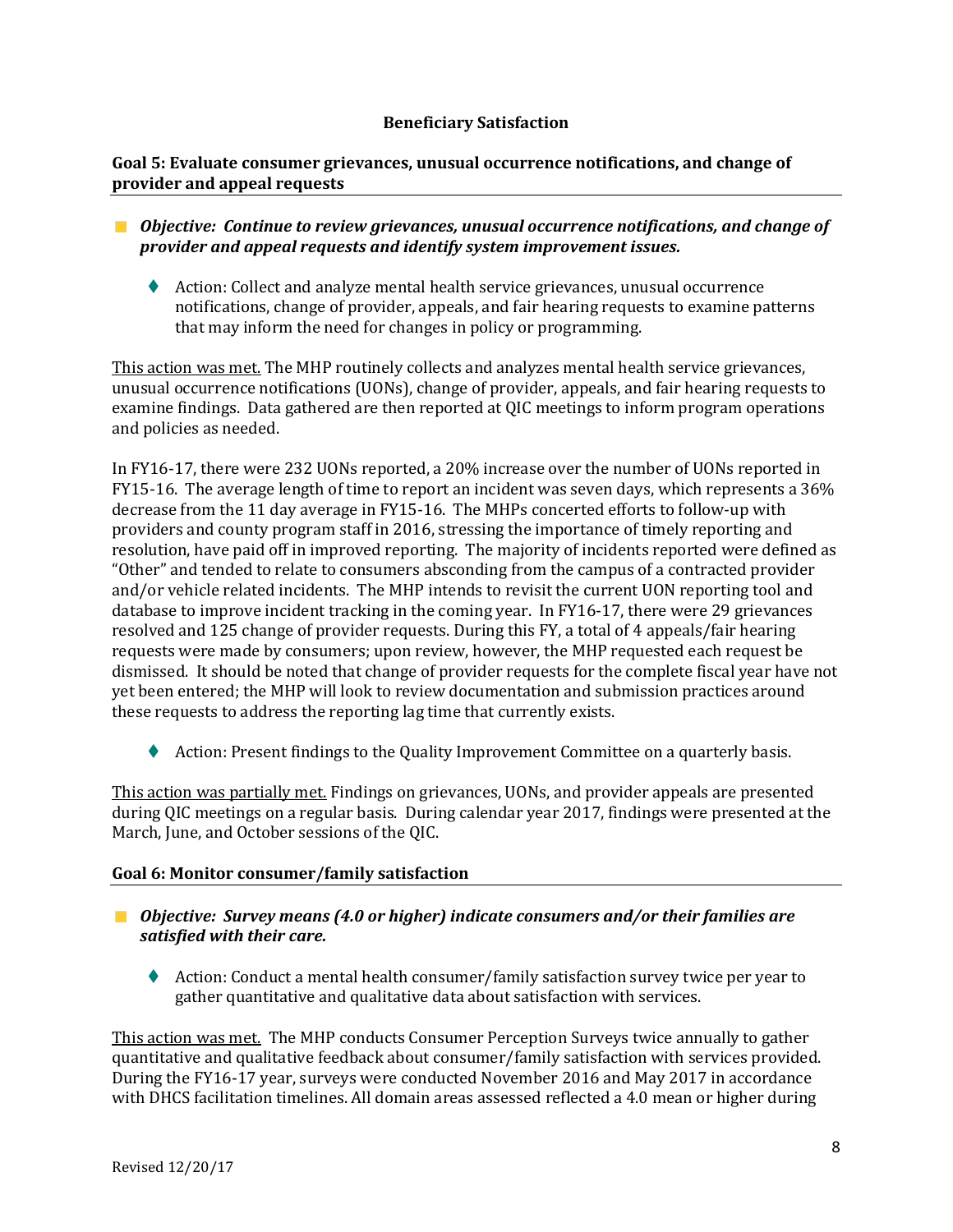each assessment period. Survey results during both administration periods showed high satisfaction with average overall domain scores for all respondents at 4.4 in November (domains ranged from 4.0 to 4.5) and 4.3 in May (domains ranged from 4.0 to 4.5).

Action: Report satisfaction survey findings to clinics and contracted providers.

This action was met. At the conclusion of each Consumer Perception Survey period, a comprehensive aggregate summary report of survey findings is produced and distributed to all MHP clinics and contracted providers. This report is additionally shared with the QIC. Individual provider reports are prepared for those clinics and contractors who gathered at least 25 survey response forms from consumers during the administration period, with raw data available upon request for those contractors who do not meet individual provider report criteria.

◆ Action: Conduct mental health consumer/family member focus groups at the County clinics to gather qualitative data about satisfaction with services.

This action was partially met. Following a successful round of focus groups held in 2016, it was decided to conduct another round of focus groups with consumers or their caregivers at each of our main clinic sites in FY17-18. Questions were identified and vetted at the QIC and clinic Program Managers assigned a staff member to act as the point person for their site to coordinate participant recruitment. Thus far one focus group has been held.

♦ Action: Conduct in-depth program and fiscal review of MHSA funded programs, including site visits and consumer interviews and surveys.

This action was met. During implementation of the MHSA Three Year Program and Expenditure Plans, all contract and County operated programs receiving ongoing Mental Health Services Act (MHSA) funds undergo a program and fiscal review. Each program receives a written report that addresses between 15-18 areas of inquiry, with the emphasis on establishing a culture of continuous improvement of service delivery, and quality feedback for future planning efforts. The program and fiscal review is approximately a five month process from start to finish. This process starts with assembling a team and reviewing relevant data, case files, program and financial records, and performance history. The team then interviews executive and/or management staff, including fiscal officers, program staff and consumers (and their family members) during site visits, with a report generated at the end. Twenty-one reviews have been completed with a final report. Overall findings for these reviews include:

- Consumer and family member satisfaction with services has been high, with programs adhering to the values of the MHSA; namely, services are consumer driven, family focused, based and integrated into the community, and culturally competent.
- Programs are serving the agreed upon populations, and services are consistent with those agreed upon in the MHSA Three Year Plan.
- To date, no instances of fraud, waste, or abuse have been surfaced that necessitated a recommendation for County action; such as an audit by the County Controller's office.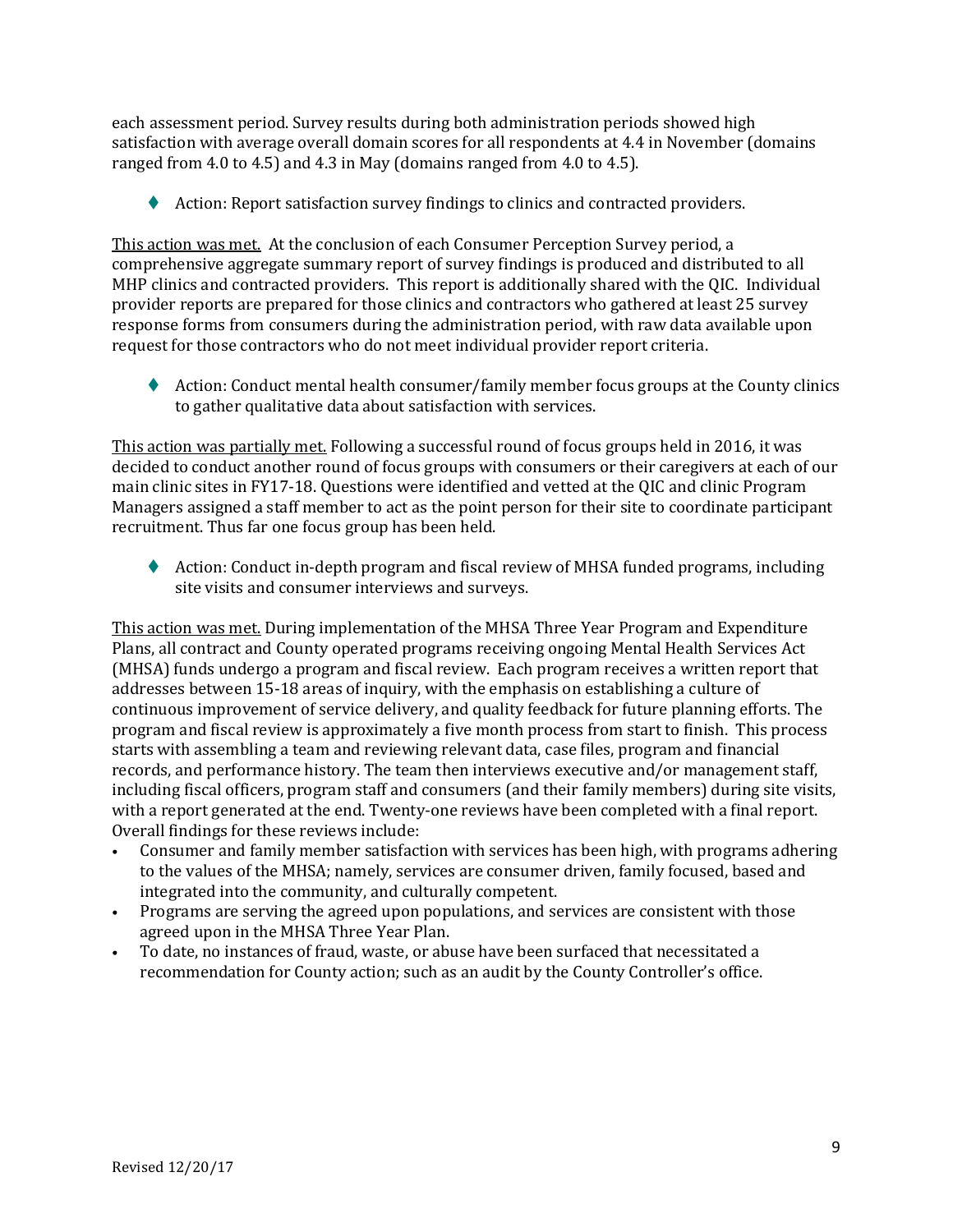## **Cultural and Linguistic Competence**

## **Goal 7: Provide all consumers with welcoming, engaging, and culturally- and linguisticallyappropriate consumer-centered care**

- *Objective: Promote the delivery of services in a culturally competent manner.*
	- ◆ Action: Update the cultural competence plan, incorporating DHCS cultural competency plan requirements.

This action was partially met. Pending the release of the new Cultural Competence Plan Requirements (CCPR) from the DHCS, Contra Costa has historically provided annual updates to the 2010 Cultural Competency Plan. Until the new plan requirements are released, the progress of the existing plan have been provided in annual Plan Updates, pending availability of program data. The new CCPR will reflect Contra Costa's formation of the Behavioral Health Services Division (BHSD), merging information from Alcohol and Other Drug services, and will include any new strategies that address areas that need to be revisited and/or improved in order to reduce identified disparities.

◆ Action: Monitor accessibility of Access Line and services to non-English speakers.

This action was partially met. BHSD tracks a number of metrics to monitor the accessibility of services to non-English Speakers. BHSD regularly reviews language capacity within our clinics and workforce. In FY16-17, BHSD had 90 staff members who receive differential pay for language access. There are currently 39 positions flagged for bilingual candidates with languages that include: Spanish, Chinese, Vietnamese, and American Sign Language. When a beneficiary's preferred language cannot be met by the provider, BHSD maintains a Language Line, HCIN access, as well as in-person translation services by certified County personnel. In the past year, 455 encounters were facilitated by use of language access services. With regard to the Access Line, BHSD maintains internal capacity in both Spanish and Tagalog and has initiated workflows that include asking each caller if English is their preferred language. If the caller indicates a language other than English, the clinician at Access will connect third-party to the Language Line. In 2018 BHSD intends to implement a change to the call tree at Access Line to include a menu of languages. This enhancement will allow for better tracking of the languages requested at Access and help to identify gaps in service accessibility due to language.

## *Objective: Train 100% of staff on cultural competence.*

◆ Action: Track percentage of staff who complete cultural competency training .

This action was partially met. BHSD uses the Relias Online Learning system to provide and track training on cultural competency. It is the goal of BHSD to train each employee, on an annual basis, on cultural diversity in the workplace. In FY16-17, 89.9% of behavioral health employees completed the required online training. However, of those who completed the training, 53.2% completed the course within the recommended timeframe of a year of having taken the course previously for current employees and within 30 days for new users. Plans for the next reporting period include improving compliance for individuals within the annual training window.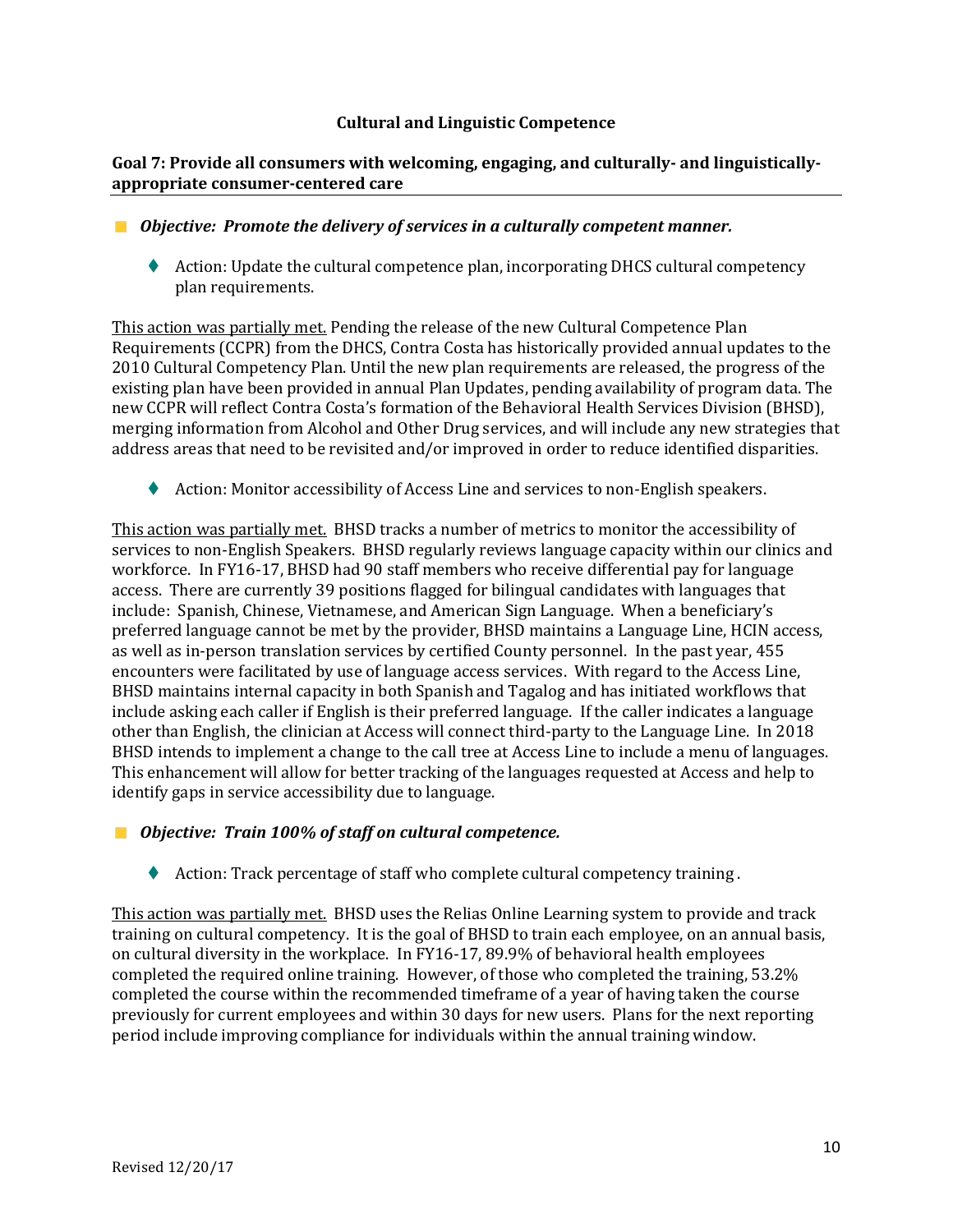## *Objective: Maintain the percent of mental health consumers/families reporting they agree staff are respectful and supportive of culture, values, beliefs, life ways and lifestyle at 80% or above.*

 Action: Compare the number of consumers/family members who agree or strongly agree that staff are respectful and supportive to the total number of respondent.

This action was met. During the semi-annual Consumer Perception Survey period, the County added a question that asked agreement on "My provider was respectful and supportive of my culture, values, beliefs, life ways, and lifestyle (this includes race, religion, language, gender/gender expression, sexual orientation, or disability)." In May 2017, 92% of all surveyed respondents agreed or strongly agreed with the statement. Overall, the MHP is meeting its primary objective to maintain scores at 80% or above.

## *Objective: Implement efforts to create a more Welcoming Environment for consumers and their families.*

Action: Distribute and evaluate Welcome Packet for new consumers.

This action was partially met. A FY15-16 recommendation from the External Quality Review Organization was to create a Welcome Packet for consumers. At the March 2016 QIC meeting, creating a Workgroup to address this recommendation was proposed. This Welcoming Environments Workgroup began meeting weekly starting April 2016, with the first task of creating a Welcoming Handbook. Workgroup members included the Family Services Coordinators, Clerical Supervisor, an Intake Clinician, and MHSA, Research & Evaluation, OCE, and Community Education & Information staff. Drafts of the Welcome Handbook were vetted at several managers meetings. The Handbook and accompanying folder were finalized with packets distributed to Countyoperated programs beginning in May 2017 for a 6-month pilot. Packets are distributed to new consumers and their families during their intake appointment with a clinician, with the Handbook also available via the waiting room and online.

Packets included a ½ sheet Feedback Form that asked for feedback on the Handbook. It was noticed in October 2017 that a low volume of these Feedback Forms were not being submitted. So a supplemental survey incorporating questions from this Feedback Form was developed and included with the November 2017 Consumer Perception Survey. Data are currently being entered and will be analyzed early 2018. In addition, the MHP also plans to hold a consumer focus group on this issue. An online staff survey was sent to all behavioral health staff in December 2017. These data will be reviewed to revise the Welcome Handbook content.

 $\blacklozenge$  Action: Pilot the peer liaison role with SPIRIT interns who will interact with visitors, ensure required materials are available in the waiting room, etc.

This action was met. In an effort to create a more welcoming environment, and be responsive to feedback obtained from people and their families receiving services, BHSD is exploring if the presence of volunteers or staff in the waiting room area improves the experience of visitors. As such, BHSD piloted this effort with seven Service Provider Individualized Recovery Intensive Training (SPIRIT) students in the summer of 2017 during a 6-week or 60-hour internship. SPIRIT interns were to utilize their peer support skills in the waiting room environment in the six Countyoperated Adult and Children's specialty mental health clinics.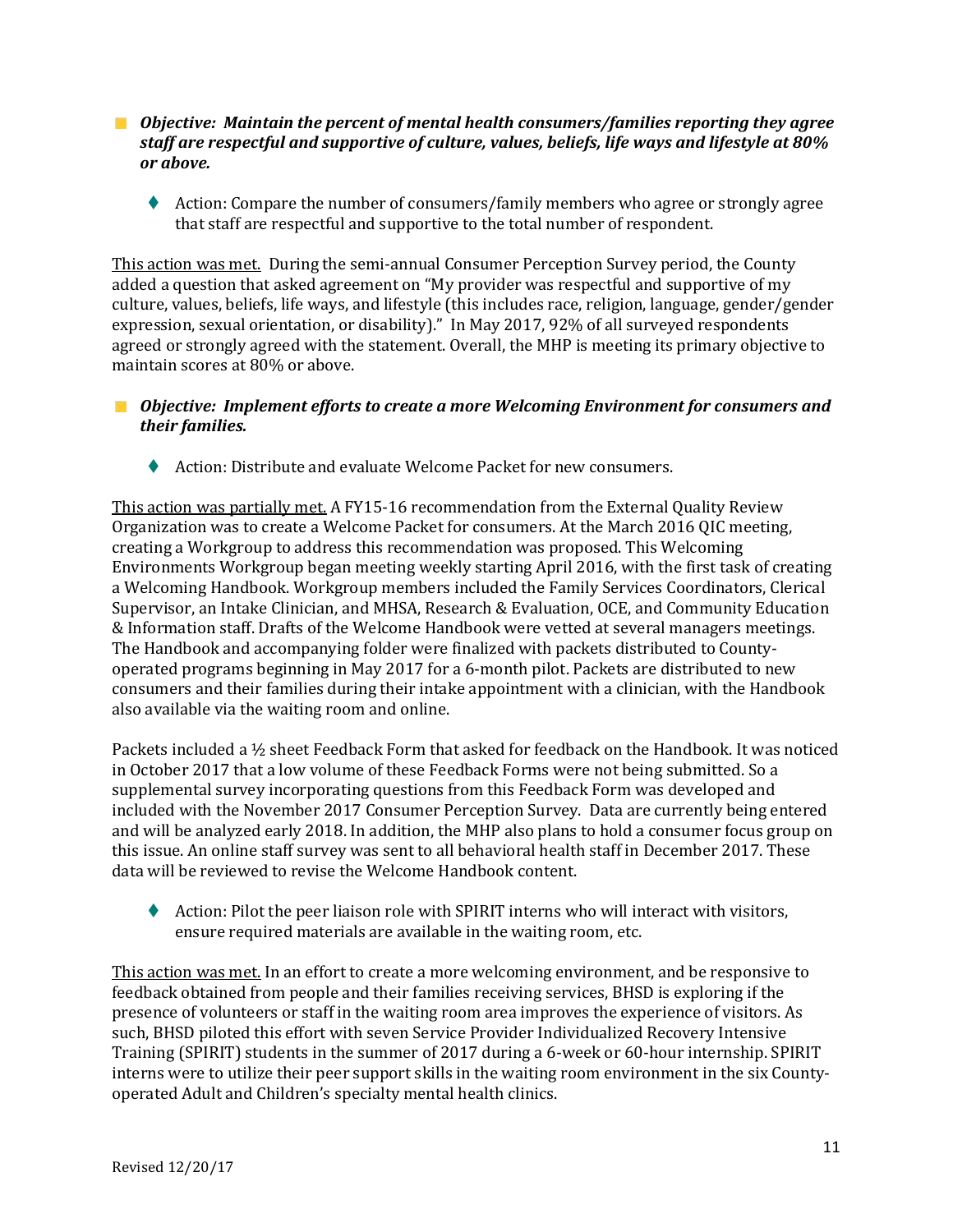On a feedback form, 100% of consumers and caregivers (*N*=144) reported they were satisfied or very satisfied with their interactions with the liaisons (mean=3.8 on 4-point scale ranging from "very unsatisfied" to "very satisfied"). In open-ended comments, people replied that they liked being greeted, having someone to talk to, and being informed of resources. Providers overseeing the interns and front office support staff who interacted with the interns were sent an online survey. Of those who responded, 92% (*N*=12) were satisfied or very satisfied with having a liaison in the waiting room (mean=3.6 on 4-point scale ranging from "very unsatisfied" to "very satisfied"). Providers liked having the extra support and thought having someone in the waiting room to interact with and provider resources to consumers and their families created a more welcoming environment. In 2018, the East County Adult specialty mental health clinic is looking to hire for a temporary peer liaison position to further explore what this position would look like before considering if appropriate as a permanent position.

◆ Action: Identify programming for television monitors in waiting rooms.

This action has been partially met. During the course of the evaluation of the peer liaisons (see above action) and on a consumer survey, a theme that emerged was a suggestion to use televisions in waiting rooms. A recommendation from the Welcoming Environments Workgroup is to develop procedures on television use and appropriate content, such as identifying a menu of content and investigate the feasibility of using similar content used at the Regional Medical Center. West County Adult specialty mental health clinic recently started showing relaxation and nature content in their waiting rooms. The East County Children's behavioral health clinic has two televisions – one side of the waiting room shows children's movies and the other television shows health content. In addition, we are exploring the possibility of having Wi-Fi internet access in the waiting room area.

 Action: Start development of a staff orientation that includes best practices in consumerand family-centered care.

This action has been met. To better support staff, in a 2017 Staff Development Survey asking about training needs, 81% (*N*=275) of behavioral health staff said that a Behavioral Health Division Orientation would be helpful. This orientation would emphasize the values of consumer-centered care as well as our system of care. Historically, there has not been an orientation specific to behavioral or mental health staff – only a general health services orientation. Thus, a behavioral health orientation that focuses on mission, vision, and values of consumer- and family-centered care could support a change in organizational culture. The Welcoming Environments Workgroup began planning for the orientation on August 14, 2017 with updates provided regularly to the Quality Improvement Committee. This plan is that this will be an all-day training beginning in 2018 that includes the following topics:

- Mission and Vision
- Strategic Plan
- Organizational Chart
- Policies
- Program Descriptions and Service Maps
- Access/Care Management
- Funding
- Levels of Care and Medical Necessity
- Recovery Model
- Language Matters
- Consumer- and Family-Centered Care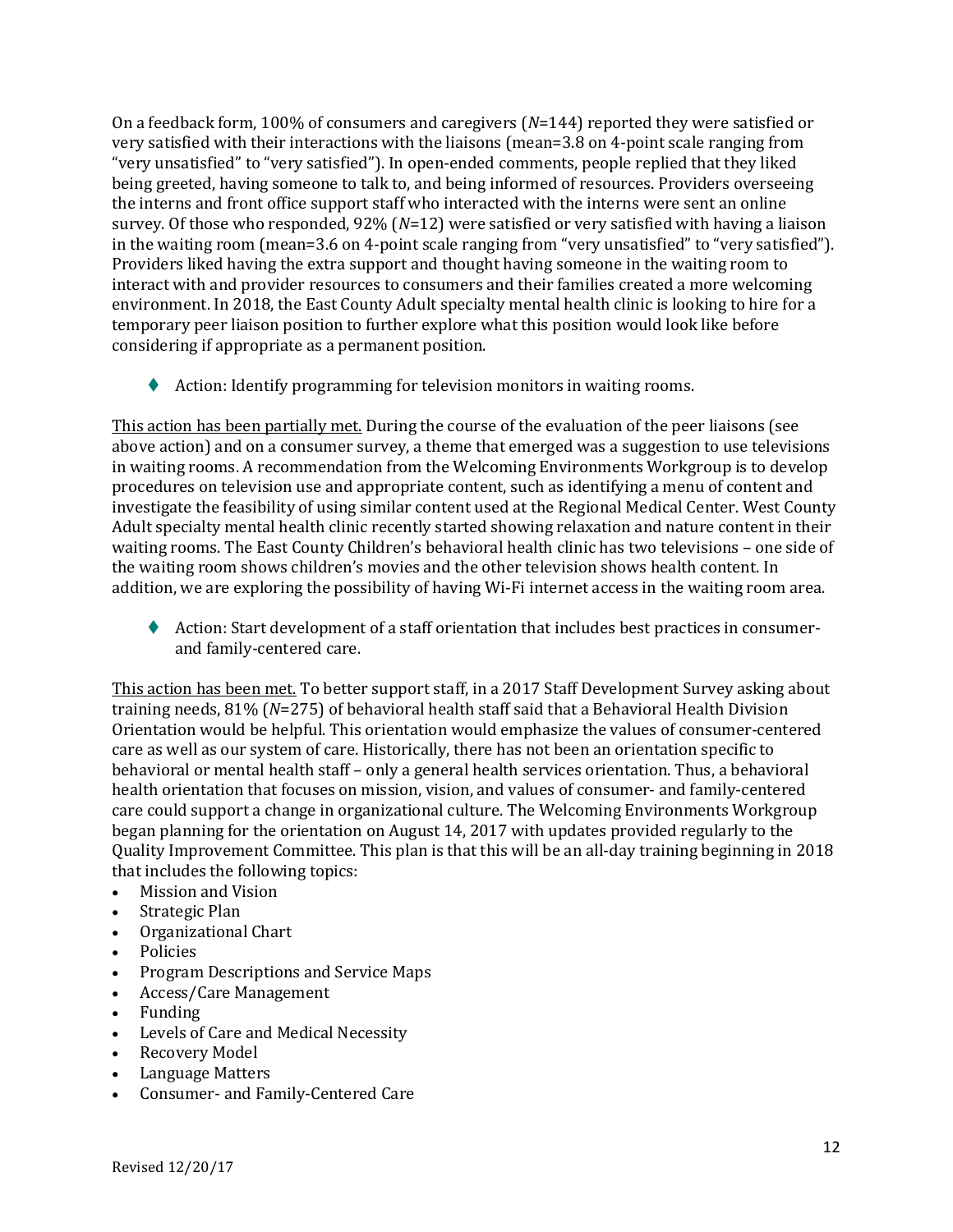- Brief Intro to Electronic Information Systems
- **Trainings**
- **Safety**
- Tips for Success
- Trauma-Informed Systems 101
- *Objective: Develop materials that are reflective of all individuals seeking care and convey inclusivity.*
	- ◆ Action: Convene Communications and Outreach Workgroup.

This action was met. The Communications & Outreach Workgroup (COW) was established in July 2017 to streamline the look, tone, and language of internal and external communications and publications from Contra Costa Behavioral Health. The Workgroup meets 1-2 times monthly and is composed of a multidisciplinary team that includes behavioral health staff and consumer representation.

◆ Action: Develop style guide for communication materials.

This action was met. COW reviewed the Contra Costa Health Services (CCHS) style guide that applies to all subdivisions providing services. The document outlines usage of logos, graphic images, and provides specifications for collateral materials and signage. In order to complement the CCHS style guide, the COW team created an addendum with typography and color specifications for reference in developing outreach materials. Moving forward the COW team will look to develop a language guide with emphasis on consumer-friendly terminology that is inclusive of all services (e.g., substance abuse, mental health, and homeless issues) and a photographic style guide.

## **Medication Practices**

## **Goal 8: Promote safe and effective medication practices**

- *Objective: Mental Health charts reviewed using the Medication Monitoring Tool will maintain an average compliance rate of at least 90%.*
	- Action: All  $(100\%)$  of medical staff to have a sample of their charts reviewed once a year.

This action was met. The MHP has established protocols to ensure that medical staff have a representative sample of their charts reviewed on an annual basis to ensure adherence with medication monitoring protocols and policies. The Behavioral Health Pharmacist conducts chart reviews weekly, pulling a randomized sample of charts from every member of the medical staff within the calendar year. Findings from these chart reviews are presented to the Medical Director for initial evaluation, and upon confirmation of the data it then passes to the Medical Director, Lead Psychiatrist, and selected line staff psychiatrists who pull a subset of charts for Peer Review. The most recent Medication Monitoring Report is from FY16-17 in which 39 physicians had their medical charts reviewed by the Behavioral Health Pharmacist. Although this number is not reflective of 100% of the medical staff, that incongruity is attributable to the reporting timeframe being a fiscal year instead of the calendar year. In total, 477 charts were examined.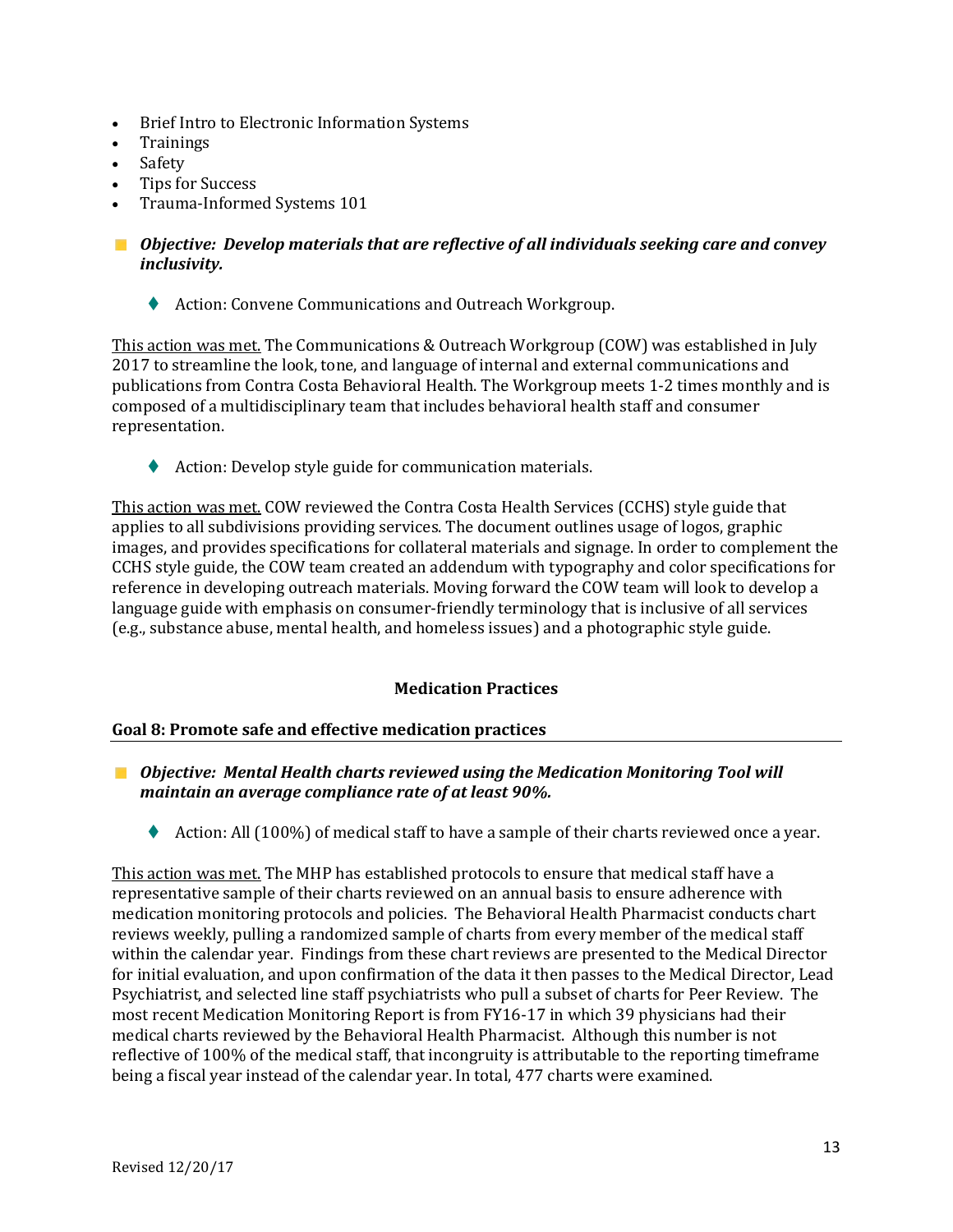During FY16-17, 74.4% of the charts reviewed were at least 90% compliant with the Medication Monitoring Tool. An additional 13.8% of the charts were between 80% and 89% compliant; 7.8% were between 70% and 79% compliant; 3.6% were between 60% and 69% compliant; and 0.4% of charts were between 50% and 59% compliant. The Medication Monitoring Tool is comprised of six subject areas: Initial Evaluation, Annual Update, Medication Orders & Consents, Treatment Plan, Progress Notes, and Lab & Other Test Orders. Countywide, the percentage of charts at or above 90% compliant ranged from 67.7% for Medication Orders & Consents to 97.1% for Progress Notes. Initial Evaluation had 96.2% of charts 90% compliant, Annual Update had 84.7% of charts 90% compliant, Treatment Plan had 85.5% of charts 90% compliant, and Lab & Other Test Orders 78.2% of charts 90% compliant.

The Countywide overall mean compliance rate for charts reviewed in FY16-17 was 92.9%. In each of the six subject areas, Countywide mean compliance rates ranged from 86.6% for Annual Update to 98.1% for Initial Evaluation and Progress Report. Medication Orders & Consents had a mean compliance rate of 87.7%, Treatment Plans had a rate of 88.8%, and Lab & Other Test Orders had a mean compliance rate of 90.3%.

◆ Action: Conduct follow up with psychiatrists with the lowest compliance rates.

This action was met. After each chart review, a report of findings is sent to the individual psychiatrist and to the Medical Director. The report outlines the criteria from the Medication Monitoring Tool used in the review, summarizes the logistics of the review (number of records reviewed, review period, and date of review), and reports findings in the areas of demonstrated excellence, areas needing immediate attention, and areas needing improvement. After the psychiatrist reviews the report, the Behavioral Health Pharmacist is available to provide one-onone consultation if needed. Furthermore, once a month the Behavioral Health Pharmacist, Medical Director, Lead Psychiatrist, and selected line staff psychiatrists review charts together to conduct Peer Reviews. Individuals struggling with compliance are specifically invited to attend these reviews.

## *Objective: Implement and rollout e-Prescription at all County clinics by 2017.*

The MHP launched an e-prescribing pilot in 2016. This tool supports connection of care among health services departments and "care everywhere" through sharing with non-County providers such as Kaiser Permanente, reducing drug-drug and drug-disease interactions. E-Prescribing achieves several important goals related to integrated service delivery and quality management: 1) enhances real-time communication between primary care and behavioral health related to medications for physical and mental health issues; 2) improves quality management and reduces errors with respect to documentation, medication tracking, potential drug interactions, and medication reconciliation; and 3) enhances our ability to manage controlled substances. Psychiatrists and clinical support staff as well as primary care physicians and support staff with permissions can view consumer records and see all prescribed medications, including drugs to manage physical and mental health issues.

 Action: Provide training and technical assistance, so that 100% of clinic sites are eprescribing.

This action was met. CCHS has e-Prescription in which doctors electronically submit prescriptions to the preferred pharmacies of consumers through ccLink, our Epic EHR. Starting in early 2016, the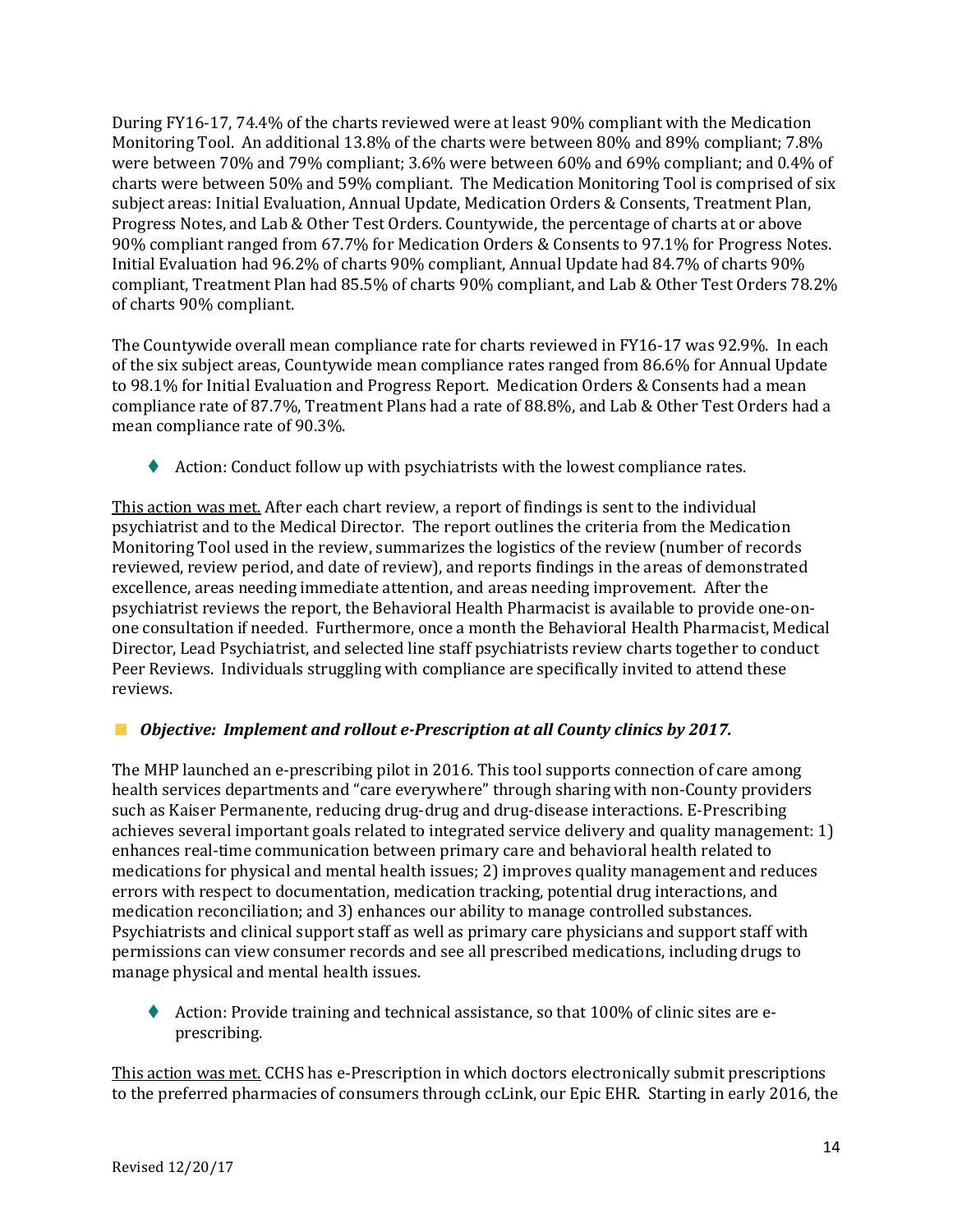MHP began providing training to staff in an effort to transition away from utilizing a paper prescription format. Rollout was conducted in a staggered approach. In March 2016, e-Prescription was piloted at our West County Adult specialty mental health clinic. In September 2016, the program rolled out to our 3 Children's clinics and at Forensics and Transition Team programs. In October it went live at the Older Adult clinic and East Adult clinics. The rollout to Central Adult and First Hope programs occurred in February 2017.

## *Objective: Identify behavioral health consumers who are medication stable.*

Action: Develop reporting on consumers prescribed psychotropic medications.

This action was partially met. Given our transition to e-Prescribing, the Behavioral Health Pharmacist began to identify ways to use the data now being systemically entered. One reporting need identified was to identify medication stable consumers on psychotropic medications, specifically prescribed anti-depressants and not prescribed other psychotropic medications. These consumers may be appropriate for step-down services to primary care. This report was put on hold while we transitioned to using an EHR for documentation and build resumed in November 2017.

## *Objective: Medication lab monitoring protocols are adhered to.*

 Action: Develop reporting on labs of consumers receiving injectable anti-psychotic medication.

This action was partially met. The Behavioral Health Pharmacist requested a data report to monitor that consumers receiving injectable anti-psychotic medications are receiving lab work which are necessary given the potential side effects of the medications. Similar to the above action, this report was put on hold while we transitioned to using an EHR for documentation and build resumed in November 2017.

## **Service Delivery and Clinical Issues**

## **Goal 9: Standardize processes and cross-regional referrals**

*Objective: Create a comprehensive, but simplified internal and external referral process across systems of care.*

◆ Action: Build referral processes into electronic health records.

This action was partially met. There is a referral order within ccLink that allows Behavioral Health staff to refer a consumer to services within their own clinic (e.g., group therapy, case management), and refer a consumer to other Behavioral Health clinics (e.g., consumer moves to different region). The referral order being utilized now across the MHP, and will continue to be enhanced over time, to capture additional referral data.

Action: Educate staff regarding available options (e.g., housing) for consumers.

This action was met. The Behavioral Health Housing Coordinator meets with Program Managers and Supervisors weekly to review and identify vacancies in augmented Board and Care facilities.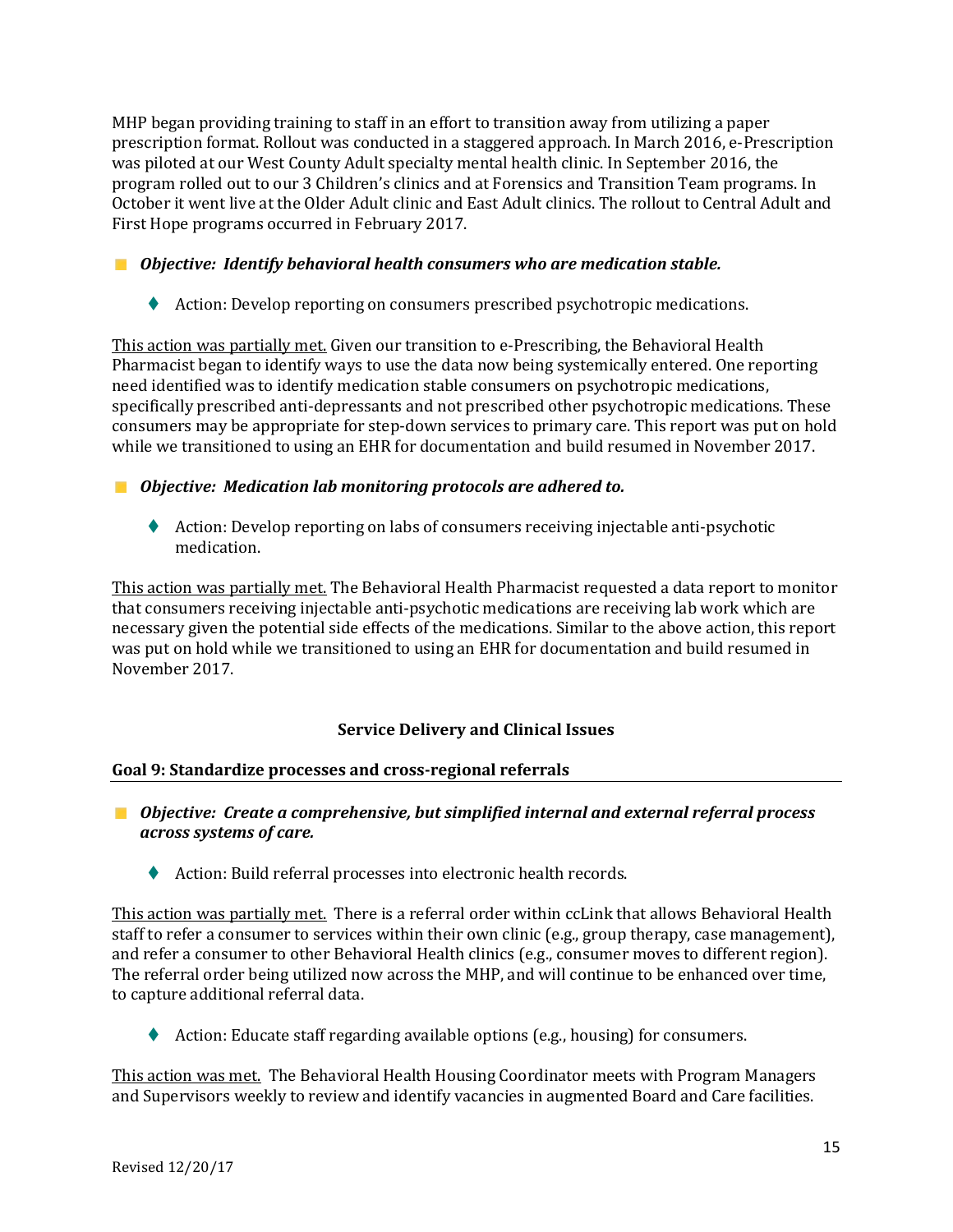Additionally, the Housing Coordinator works with staff in the Health, Housing, and Homeless Division to identify processes for seamless referrals to supportive, independent housing.

## **Goal 10: Increase use of evidence-based practices**

The Children's System of Care (CSOC) led the way in planning and implementing evidence-based programs (EBPs). To maintain effective implementation of EBPs and build a community of practice, training, and support to CSOC staff, EBP Team Lead positions were created and filled in November 2013. The EBP Team Leads have played a pivotal role in the implementation of EBPs in our CSOC. The Team Leads, stationed respectively in each of the three children's regional clinics, provide the foundation and structure for maintaining ongoing training, supervision, and effective practice of EBPs. EBP Team Leads are responsible overall for the monitoring and maintaining of fidelity to the EBPs being implemented in our CSOC, which are<br>• Dialectical Behavior Therany (DBT)

- Dialectical Behavior Therapy (DBT)
- Trauma Focused Cognitive Behavioral Therapy (TF-CBT)
- Cognitive Behavioral Therapy (CBT) for Depression/Anxiety
- Family Based Treatment (FBT) of Eating Disorders

BHSD initiated an EBP and Outcomes Workgroup in November 2015. This Workgroup continues to meet monthly with the goal to review and monitor EBPs and outcome measure implementation needs across the Children's and Adult Systems of Care.

### *Objective: Expand delivery of Dialectical Behavioral Therapy (DBT).* **Contract**

DBT is an empirically validated treatment applying a broad array of cognitive-behavioral therapeutic strategies in the treatment of suicidal individuals with borderline personality features. DBT reframes suicidal and other dysfunctional behaviors as part of the consumer's learned problem-solving repertoire and focuses therapy on active problem-solving while validating the consumer's current emotional, cognitive, and behavioral responses just as they are. DBT utilizes the practice of Mindfulness as a core skill providing an underlying foundation for the learning and practice of all the other DBT skills. It has demonstrated impressive clinical outcomes of consumers with complex comorbid disorders.

The MHP began its implementation of DBT in our CSOC in Summer 2011 with a six-week Summer Intensive Training with Dr. Esme Shaller of the University of California, San Francisco providing all didactics and consultation. A total of 29 staff participated in this training with the goal of creating DBT Multi-Family Groups (MFG) and services in each regional clinic. Follow-up Quarterly Consultation Trainings with Dr. Shaller and her successor Dr. Natalie Todd combined with Countywide and Regional Consultation Team meetings led by EBP Team Leaders and County staff have been implemented to support staff in continuing to develop competency in the delivery of this model.

◆ Action: Re-engage staff in consultation trainings to maintain DBT fidelity and effectiveness and assure quality delivery of services.

This action was met. Quarterly consultation trainings with Dr. Shaller and Dr. Todd were held January, April, August and November of 2017. Trainings were attended by staff from children's regional clinics, staff working with TAY in our adult regional clinics, and staff from communitybased organizations (CBOs) who are actively working to implement DBT into their work with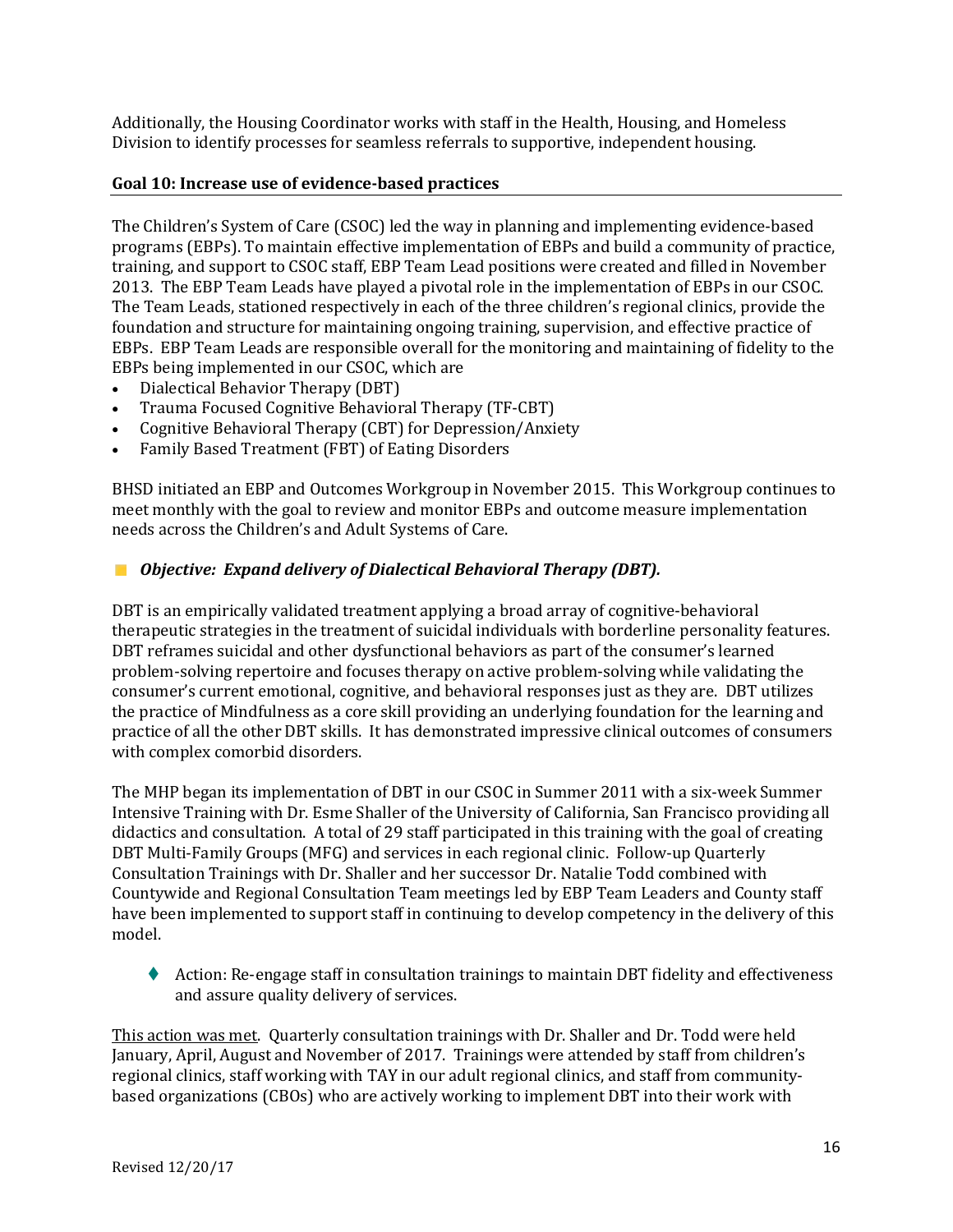consumers. In addition, the regional Team Leads continued to facilitate weekly consultation team meetings to monitor adherence to the model, support learning, and clinical support to staff. Staff reported these monthly meetings with other DBT practitioners in our system at large are supportive, informational, and valuable.

♦ Action: Train staff, including conduct "Train the Trainer" for Team Leaders and Program Managers.

This action was met. The MHP attended two "Train the Trainer (T4T)" trainings held in 2017; one in May and a second in October of 2017. Both at West and Central County Children's Clinics we had a turnover in EBP/DBT Team Leads. The T4Y events provided an opportunity to introduce the new Team Leads into their new responsibilities. In 2017, we also included the DBT Lead from West County Adult in the T4T events. Our goal is to is to develop our effectiveness as DBT Team Leads and practitioners which will facilitate our ability to continue to support and train staff. The purpose of the "Train the Trainer" was to train and prepare Team Leads to provide introductory training to staff wanting to learn and practice DBT. As a result, Team Leads are now providing competent and effective training modules during consultation meetings for new staff joining the clinic or staff in clinic wanting to learn. These staff joined ongoing teams and provide much needed DBT to consumers and families. Following similar efforts in years past, the Team Leads are planning to hold additional training events for our DBT practitioners. The Leads also conducted a DBT seminar for SPIRIT program that trains individuals with lived experience to become peer providers in the mental health field.

In 2017, group membership will be opened to include staff who are committed and would like to be a trainer and leader in DBT. EBP Team Leaders now meet criterion for certification in DBT, as do several DBT team members; certification in DBT to be applied for in 2017.

◆ Action: Revisit DBT referral process.

This action was met. To better triage incoming referrals for DBT consideration, we adjusted our referral process. In addition to relying on intake clinicians and providers to complete DBT referral forms, our Team Leads now screens intake logs for potential DBT cases and works with the intake clinicians and staff to make DBT referral and assign cases for DBT practitioners.

◆ Action: Select an emotion regulation outcome measure.

This action was met. In addition to the Suicide Ideation Questionnaire (SIQ) and the MacLean Screening for Borderline Personality Disorder (BPD), we introduced the Difficulties in Emotion Regulation Scale - Short Form (DERS-SF) as a measure to assess level of dysregulation and track progress. We decided to add the DERS-SF to accommodate the fact that many consumers participating in DBT are not diagnosed with BPD, but present wide variety of diagnoses.

◆ Action: Develop outcomes educational materials for staff.

This action was partially met. To support staff implementing DBT, one-page Quick Guide on the DERS-SF was developed summarizing the measures and providing information on administration, clinical utility, and scoring. In the Summer of 2017, the server folder on Evidenced Based Programs was organized and now includes a sub-folder on outcome measures for those staff interested in learning more about these tools.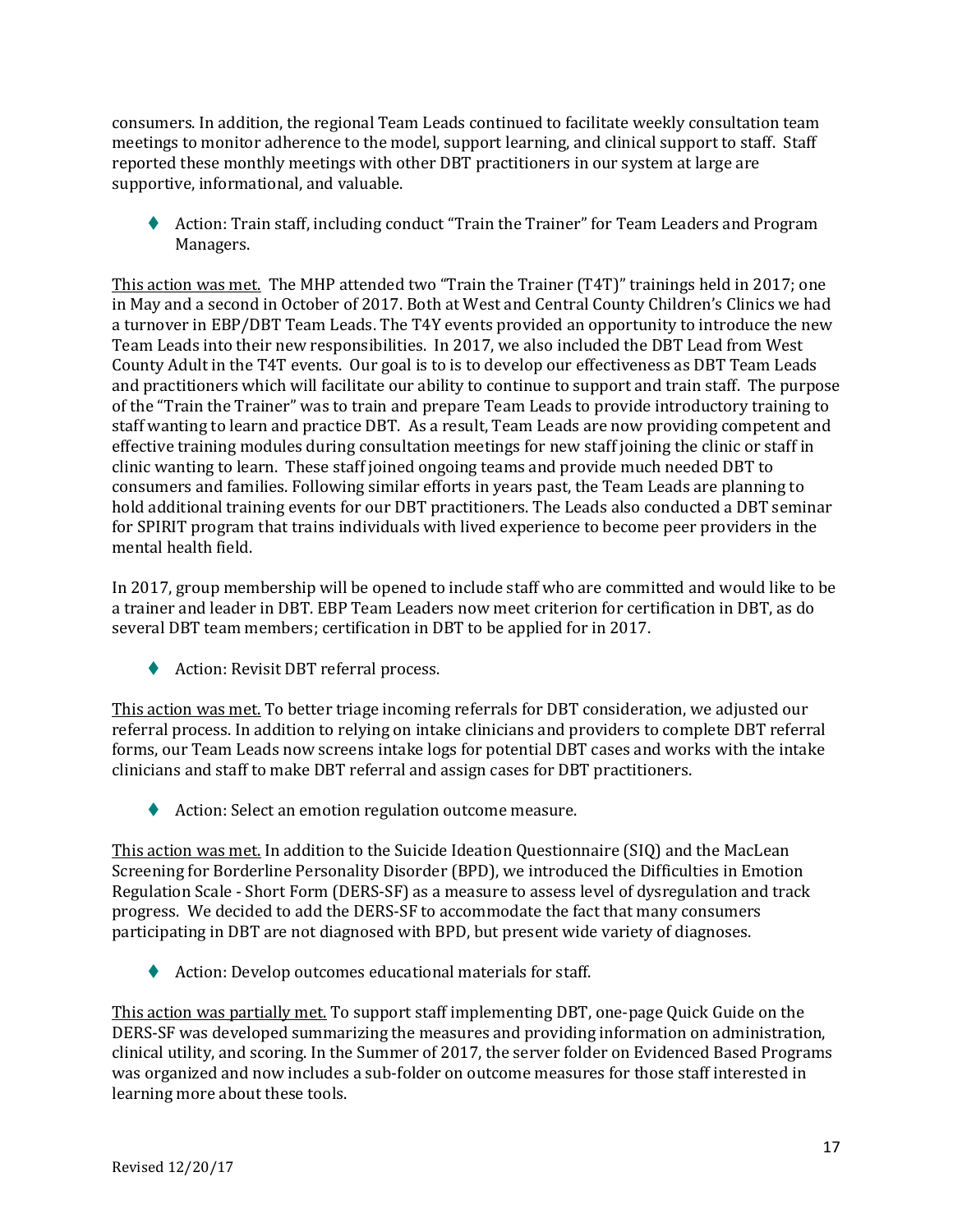◆ Action: Use centralized outcomes database.

This action was met. In Fall 2016, the EBP Team Leads identified that they needed a database to enter outcomes data as there was no data entry plan at the time. In October 2016, a Planner/ Evaluator created databases – one for each region – based on the TF-CBT database created and submitted to the California Institute for Behavioral Health Solutions (CiBHS). Team Leads monitor data entry for their region and the assigned Planner/Evaluator analyzes and shares findings with the Leads.

Action: Investigate the feasibility of expanding DBT to the adult system of care.

This action partially met. In 2017, the EBP and Outcomes Workgroup reviewed the feasibility of expanding DBT into the Adult System of Care. Currently the West County Adult Clinic offers DBT, but the other two regional adult clinics do not. The intensive nature of this treatment model provides a challenge to treatment providers in a public mental health clinic setting where consumers' day to day struggles with housing and survival needs interfere with intensive ongoing treatment. The addition of the West County Adult DBT clinician to the DBT consultation calls had led to enriching discussions, demonstrating the value of expanding to the whole Adult System of Care (ASOC).

## *Objective: Continued implementation of Trauma Focused Cognitive Behavioral Therapy (TF-CBT) in the Children's system of care.*

TF-CBT is an EBP treatment for treating post-traumatic stress disorder (PTSD), traumatic grief, and related emotional and behavioral problems in children and adolescents. The CSOC has been training staff using CiBHS sponsored trainings with the founders and national trainers of this model since August 2008.

◆ Action: Continue training opportunities and consultation on TF-CBT.

This action was met. A group of regional clinic staff attended a CiBHS sponsored TF-CBT booster trainings in February and November of 2017 that are required for certification (follow-up to the two-day TF-CBT introduction training in September of 2015). In addition, in an attempt to address staff turnover, newly hired staff from all regional clinics attended a CiBHS sponsored introduction to TF-CBT in May 2017. The MHP and CiBHS collaborated in developing a protocol for submission of tapes for certification review. Approval for the purchase of 11 additional tape reviews was requested so that all clinicians who are interested in becoming certified have the opportunity to do so. This year two additional clinicians were certified. The MHP is complying with the new protocol that requires newly trained clinicians participate in 12 supervision calls with a nationally certified trainer with no more than ten attendees. In addition, we continue to hold our regional case consultation groups to support clinicians who practice the model.

 Action: Monitor certification of staff in TF-CBT in the move from state to national certification.

This action partially met. Currently the CSOC staff are practicing and implementing TF-CBT in all three children's regional clinics. Two providers were certified as supervisors. Due to the new protocol for TF-CBT certification we are no longer pursuing certifying Teams Leads as supervisors. Two additional clinicians were certified as TF-CBT providers.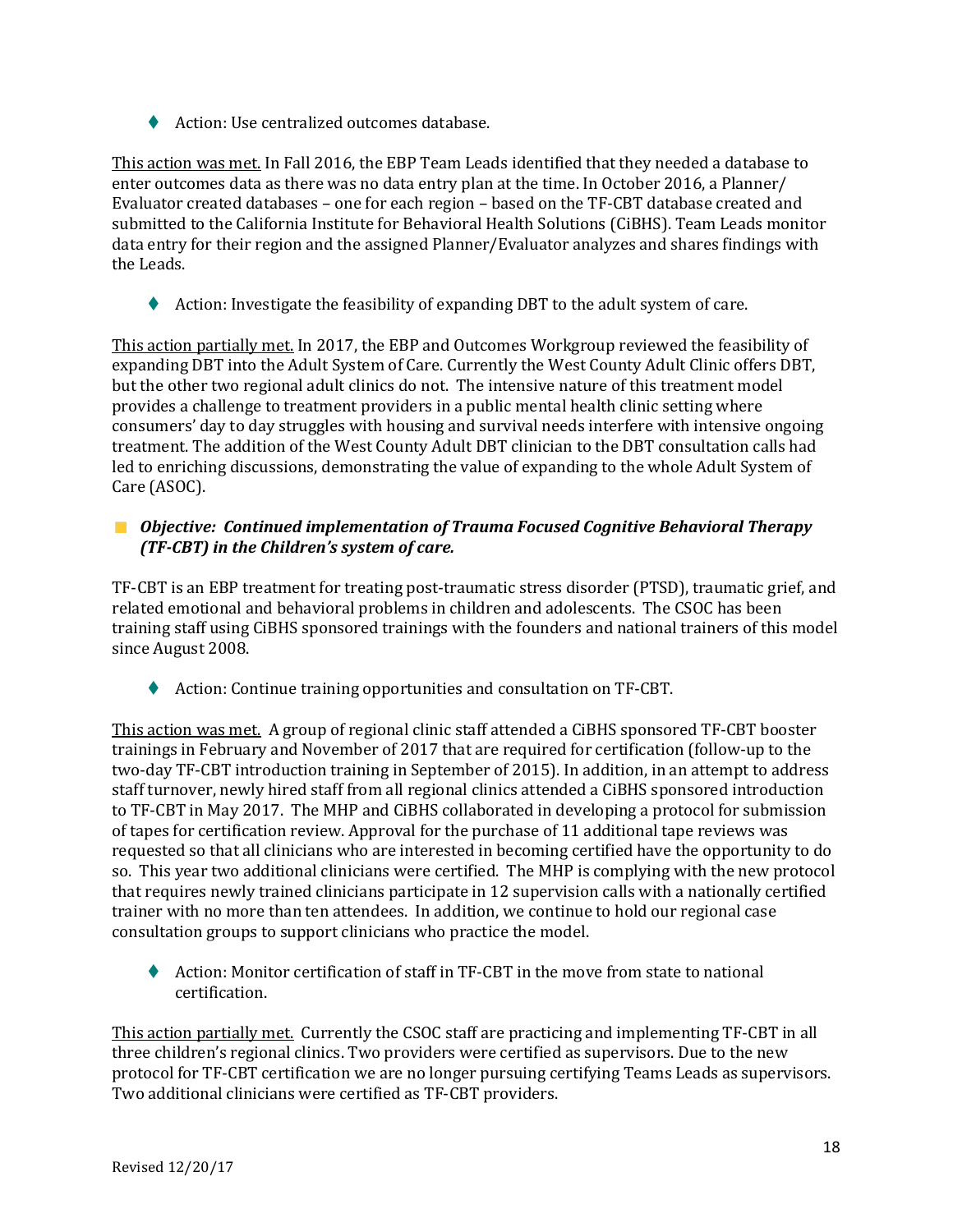◆ Action: Develop outcomes educational materials for staff.

This action was met. To support staff implementing TF-CBT, one-page Quick Guides on the TF-CBT outcomes of the Youth Outcomes Questionnaire (YOQ) and UCLA's Posttraumatic Stress Disorder-Reaction Index (PTSD-RI) were developed summarizing the measures and providing information on administration, clinical utility, and scoring. In the Summer of 2017, the server folder on Evidenced Based Programs was organized and now includes a sub-folder on outcome measures for those staff interested in learning more about these tools.

◆ Action: Use centralized outcomes database.

This action was met. Prior to 2017, data were submitted to CiBHS twice yearly and the agency in turn develop and disseminate a performance dashboard report on the data submitted. Data were being submitted to CiBHS by each clinician. It was discussed at an EBP Team Leads meeting creating regional databases that can be monitored by a Planner/Evaluator who can take over data analyses and report creation. Regional TF-CBT outcomes databases were then created in December 2016 and data entry is monitored by regional Team Leads.

## *Objective: Implement Family Based Therapy (FBT) for Eating Disorders in the Children's and Adult systems of care beginning in 2017.*

In 2015 the MHP convened a collaborative workgroup of partners from behavioral health and primary care working with adolescent patients with eating disorders in our system. These patients pose significant risk for hospitalizations and poor outcomes. The workgroup identified a great need for clinicians trained to work with this special population. FBT for Eating Disorders (also known as the Maudsley Method) is an evidence-based treatment found to be effective in the treatment of anorexia nervosa. FBT is an intensive outpatient treatment approach that puts parents in the center of their child's treatment. It is strength-based, engaging parents at the outset in the recovery of their child and including them as it focuses on three essential treatment phases: refeeding, weight restoration, and control of eating and maintaining health identity free from anorexia.

♦ Action: Provide consultation to support FBT fidelity and effectiveness and assure quality delivery of services.

This action was met. Since December of 2016, we have completed 31 consultation calls with a nationally certified trainer in FBT, Dr. Gina Dimitropoulos from University of Calgary, Alberta. Consultation supports FBT providers in our regional clinics in serving suffering from eating disorders.

Action: Monitor certification of staff in FBT.

This action was partially met. This action is in process. The plan is to certify up to three providers, one provider for each regional clinic once we have completed our 45 consultation calls.

Action: Develop an outcomes plan, including tracking of referrals and participants.

This action was met. In 2017, the Program Manager overseeing implementation and the assigned Planner/Evaluator began to review the list of outcome measures recommended by the FBT trainer. This list was narrowed to four outcomes and subsequently to two outcome measures: The Parent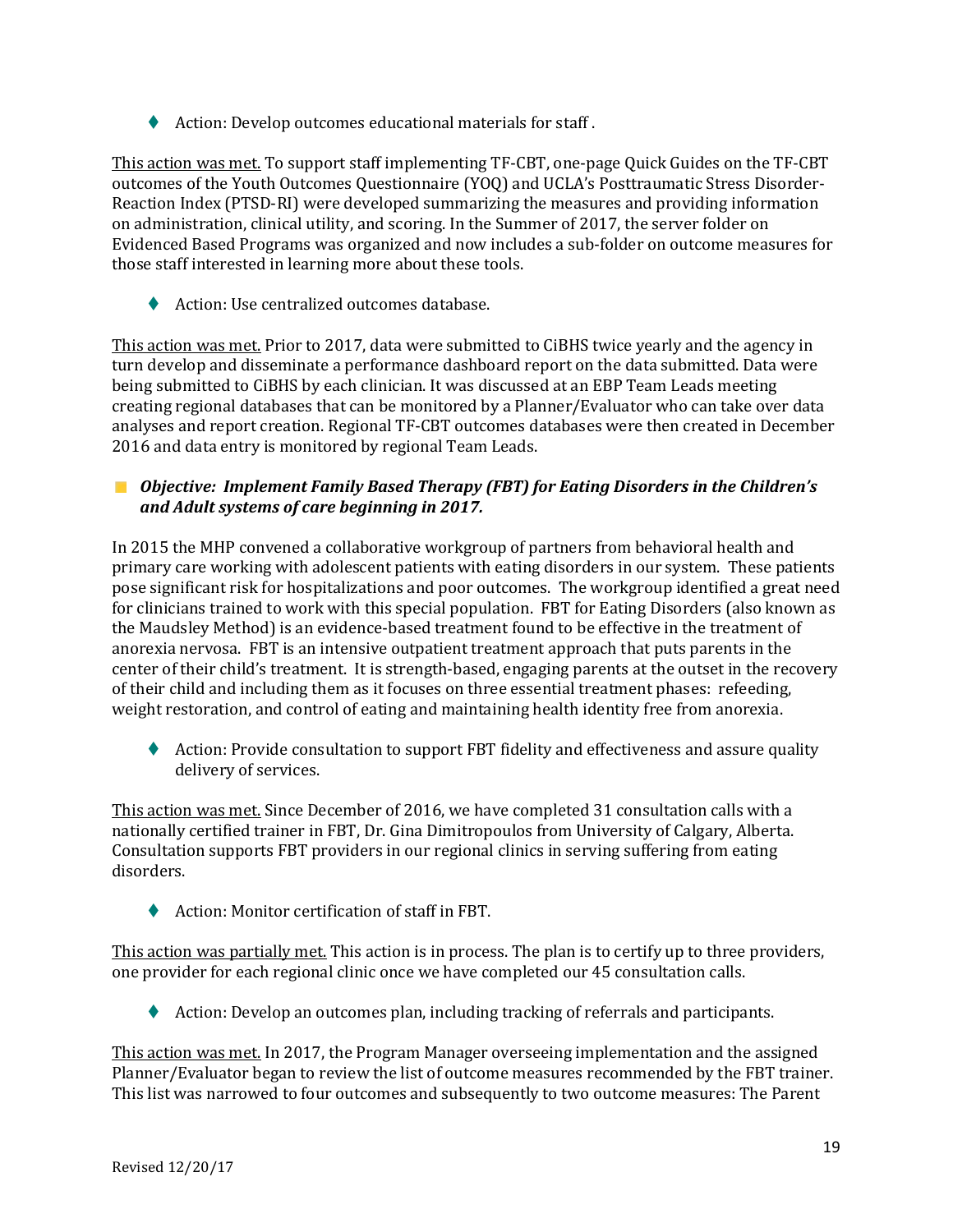Versus Anorexia Scale (PvA) and Eating Disorder Examination Questionnaire (EDE-Q). The PvA is a seven-item survey on parental efficacy completed by the parent/caregiver. The EDE-Q is a 28-item questionnaire completed by the youth receiving services that measures the range and severity of eating disorder features. In the interim period while Business Intelligence develops a way to track program participation in our EHR, an Excel tracking log was developed.

### *Objective: Implement at least one evidence-based program across the adult system of care*   $\mathcal{L}^{\text{max}}$ *beginning in 2017.*

The MHP worked throughout 2016 in its EBPs and Outcomes Workgroup to strengthen its EBP work in the CSOC and expand EBPs to the ASOC. Background research was carried out on about 15 EBPs appropriate for the most common diagnosis class served in our adult system of care of schizophrenia and other psychotic disorders. The Workgroup additionally surveyed staff regarding their attitudes and suggestions about using EBPs. All of this information was used, together with considerations about training, cost, organizational culture, and implementation burden to select two new EBPs for implementation in 2017: Cognitive Behavioral Social Skills Training (CBSST) and Cognitive Behavioral Therapy for Psychosis (CBTp). CBSST combines cognitive behavioral therapy (CBT) and social skills training (SST) techniques, such as thought challenging, role-play practice of communication skills, and problem-solving training and is typically delivered in a three module group format by a clinician and peer provider team. CBTp is an individualized intervention for adults with schizophrenia and other serious mental illness.

 Action: Convene trainings on Cognitive Behavioral Social Skills Training (CBSST) and CBT for psychosis (CBTp).

This action was met. BHSD convened at two-day training in CBSST with Dr. Eric Granholm from UC San Diego on March 2 and March 3, 2017. This training was well attended, with approximately 100 participants, and included Mental Health Clinical Specialists (clinicians) and Community Support Workers (peer providers) from the ASOC as well as staff from Health, Housing, and Homeless Services and staff from our contractors providing Full Service Partnership (FSP) services. On May 16 and 17, a training in "Positive Practices for Working with Psychosis" with Dr. Kate Hardy from Stanford University was held. This training in CBTp was held for clinicians from our adult regional clinics and was well attended.

◆ Action: Develop certification plan for CBSST and CBTp.

This action was not met. Currently focus is on implementing the treatment models and supporting staff in their practice of the models with consultation calls with the trainers. A plan has been made to appoint EBT Team Leads in the ASOC to help facilitate the implementation of EBPs. Team Leads would help with developing certification in our EBPS. Currently, we have identified one EBP Team Lead in our Central Adult Clinic. To develop certification protocols, EBP Team Leaders need to be identified in the other clinics.

◆ Action: Participate in consultation trainings.

This action was met. Following the two-day CBSST training, we have held monthly one-hour consultation calls with the trainer. These calls are held on the first Thursday of the month at 1 pm; participants use a conference line and call in with questions and case presentations. These calls have good participation; with generally 15 to 20 participants on each call. For CBTp, we have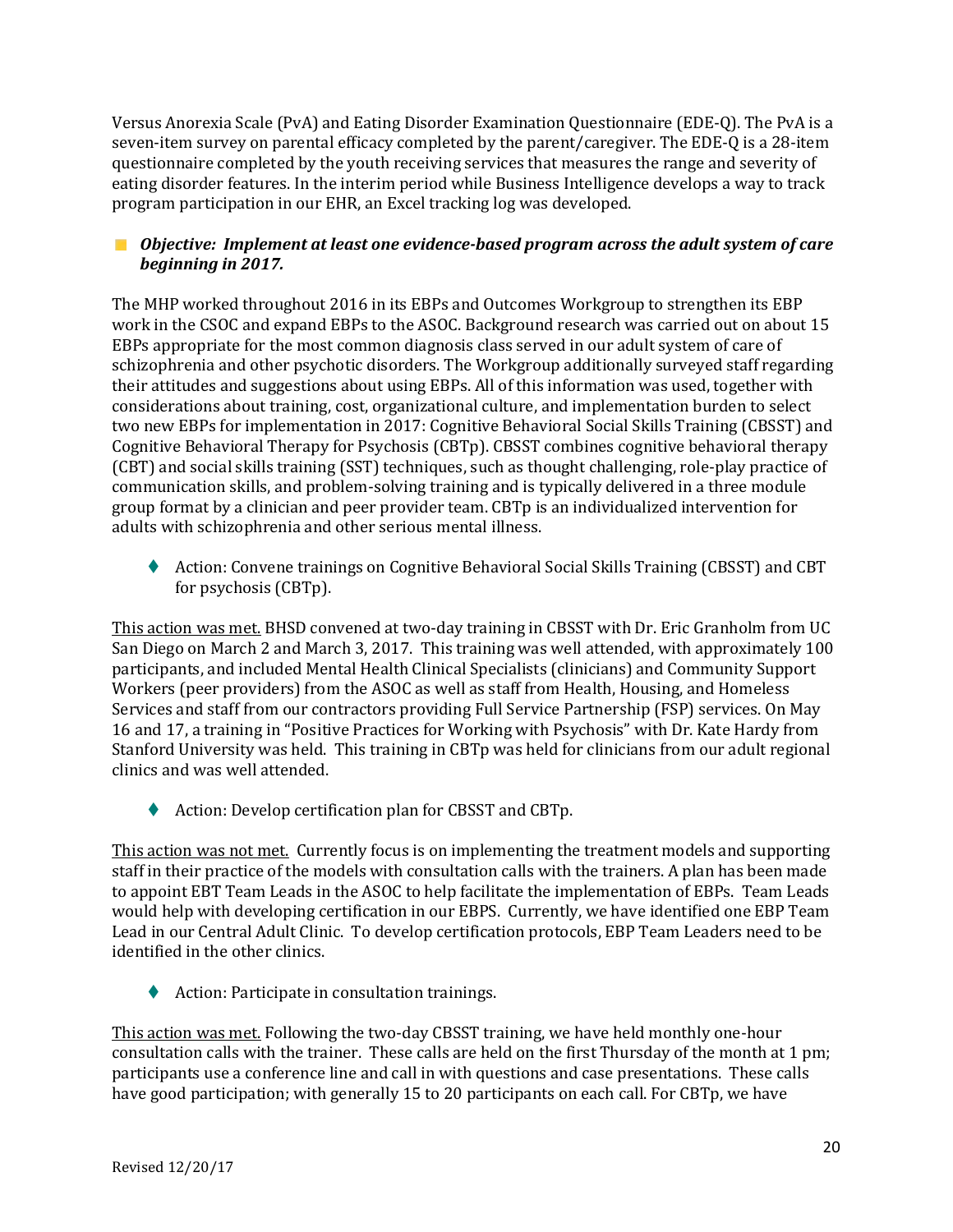implemented follow-up consultation calls with the trainer consisting of two teams: Team A – staff from East Adult, West Adult, and Transition Team have a one hour call with Dr. Hardy on the 4th Monday at 2:00 pm; and Team B – staff from Central Adult, Older Adult, and Forensics have a one hour call with Dr. Hardy on the 2nd Monday at 9:00 am.

◆ Action: Identify outcomes to measure program effectiveness.

This action was met. After careful review of a list of outcome measures recommended by the trainers of CBSST and CBTp, we chose the following measures:

- The Recovery Assessment Scale Revised (RAS)
- The Independent Living Skills Survey Self Report Interview (ILSS-SR)

The RAS is a 24-item recovery questionnaire based on a process model of recovery (e.g., hope and self-determination. The ILSS-SR is a 70-item structured interview on an individual's view on their community adjustment and basic functional living skills. Starting in 2018, these measures will be completed before and after treatment; in addition, the ILSS will be completed at the beginning of each skill training module for CBSST and the RAS will have 6-month reassessments for CBTp.

## *Objective: Build internal capacity to provide trainings and supervision on evidence-based practices.*

◆ Action: Revise and administer the Staff Development Survey that compiles a list of those trained and certified in various evidence-based practices.

This action was met. A Staff Development Survey was amended to include questions on what EBPs staff are currently trained or certified on and interest in becoming a trainer or champion for various EBPs, in addition to the perceived benefits of these topics. This was done in order to identify feasibility of building internal capacity to provide trainings and follow-up. In the Summer of 2017, County and contracted behavioral health providers were asked to complete the survey; a total of 275 online surveys were submitted. The majority of respondents rated that the following EBPs as "very beneficial": CBT for Anxiety/Depression, Motivational Interviewing, DBT, and CBSST. Many staff have been trained in these programs and several staff indicated interest in being a trainer or champion of these programs. Findings were reviewed by the EBP and Outcomes Workgroup at their November 2017 meeting with plans to follow up with individuals in 2018.

*Objective: Sustain and maintain ongoing implementation of evidence-based traumainformed care.*

Action: Participate in the Trauma Transformed  $(T2)$  collaborative, working together with Bay Area communities to change the way we understand, respond to, and heal trauma.

This action was met. This collaboration arose from our participation in the Bay Area Trauma Informed Systems of Care (BATISC) Initiative, which brings together the behavioral health systems of care of seven Bay Area Counties (Alameda, Contra Costa, Marin, San Mateo, Santa Clara, Santa Cruz, and San Francisco) that were awarded a SAMHSA grant in 2014.

◆ Action: Staff cohort receives train-the-trainer TIS training.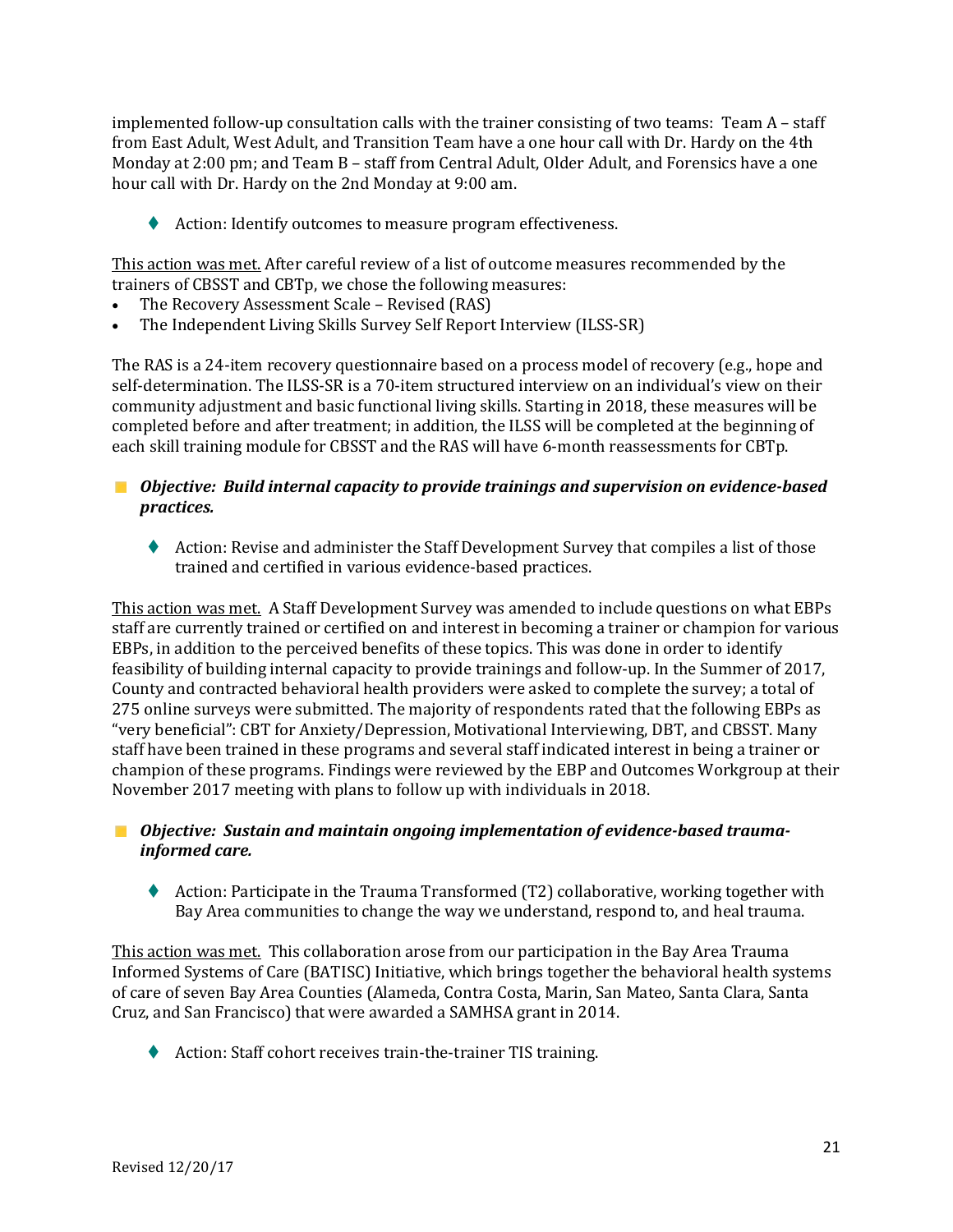This action was met. T2 supports the regional systems to collaborate more effectively by creating communication channels, providing a clearinghouse for best practices and policies, and disseminating a workforce training program that is aimed at organizational change based on the principals of trauma informed systems. This 3.5 hour Trauma Informed Systems 101 training (TIS 101) follows a Train-the-Trainer model with the goal of being self-sustaining. T2 oversees, coordinates, and tracks all TIS 101 trainings, and they successfully trained a new cohort of 13 Contra Costa County staff in Summer 2017. This cohort joins the six Contra Costa staff trained in Fall 2016 to form a cohort of 19 TIS trainers. In May 2016, the first TIS 101 training was held for behavioral health, public health, and educational staff at the County and CBOs. Due to the overwhelming response and interest in this training, a second session was hosted in June 2016. Over the course of the two sessions, 146 providers throughout Contra Costa attended the TIS 101 trainings. The MHP would like to train all behavioral health staff in TIS 101 starting in 2018.

 Action: Convene a Trauma-Informed Collaborative to provide ongoing input and direction, including developing policies and procedures.

This action was met. BHSD convened a "Trauma Informed Collaborative" that meets monthly with system partners from primary care, public health, employment and human services, children and family services, healthcare for the homeless. The Collaborative goal is to implement across the Contra Costa Health Services the values and principles of a trauma-informed system.

## **Goal 11: Facilitate access to substance use disorder treatment that support sustained recovery**

- *Objective: Infuse harm reduction strategies into the treatment of co-occurring disorders.*
	- Action: Develop literature that state individuals are not marginalized for substance use, displaying mental health symptoms, or having trouble following a treatment plan.

This action was partially met. The Office for Consumer Empowerment (OCE) is finalizing revisions to an existing mental health focused Reducing Stigma brochure to incorporate both substance use and mental health language. Adding integrated language to the brochure will reinforce the importance of inclusiveness, normalizing, and reducing stigma. This brochure can be revised in the future as needed.

Action: Recommend harm reduction strategies through peer support opportunities.

This action was not met. BHSD is working towards a more integrated model of care. Current efforts include getting the three regional adult and three regional children's clinics Drug Medi-Cal certified. This will allow the clinics to provide outpatient drug and alcohol services to consumers with co-occurring disorders. Behavioral Health staff, including peer providers, will continue to attend trainings related to substance use disorder treatment modalities and continue to familiarize staff with EBPs. OCE will educate peer support workers on harm reduction strategies, and over time, peer support workers will utilize these strategies in Integrated Case Consultation.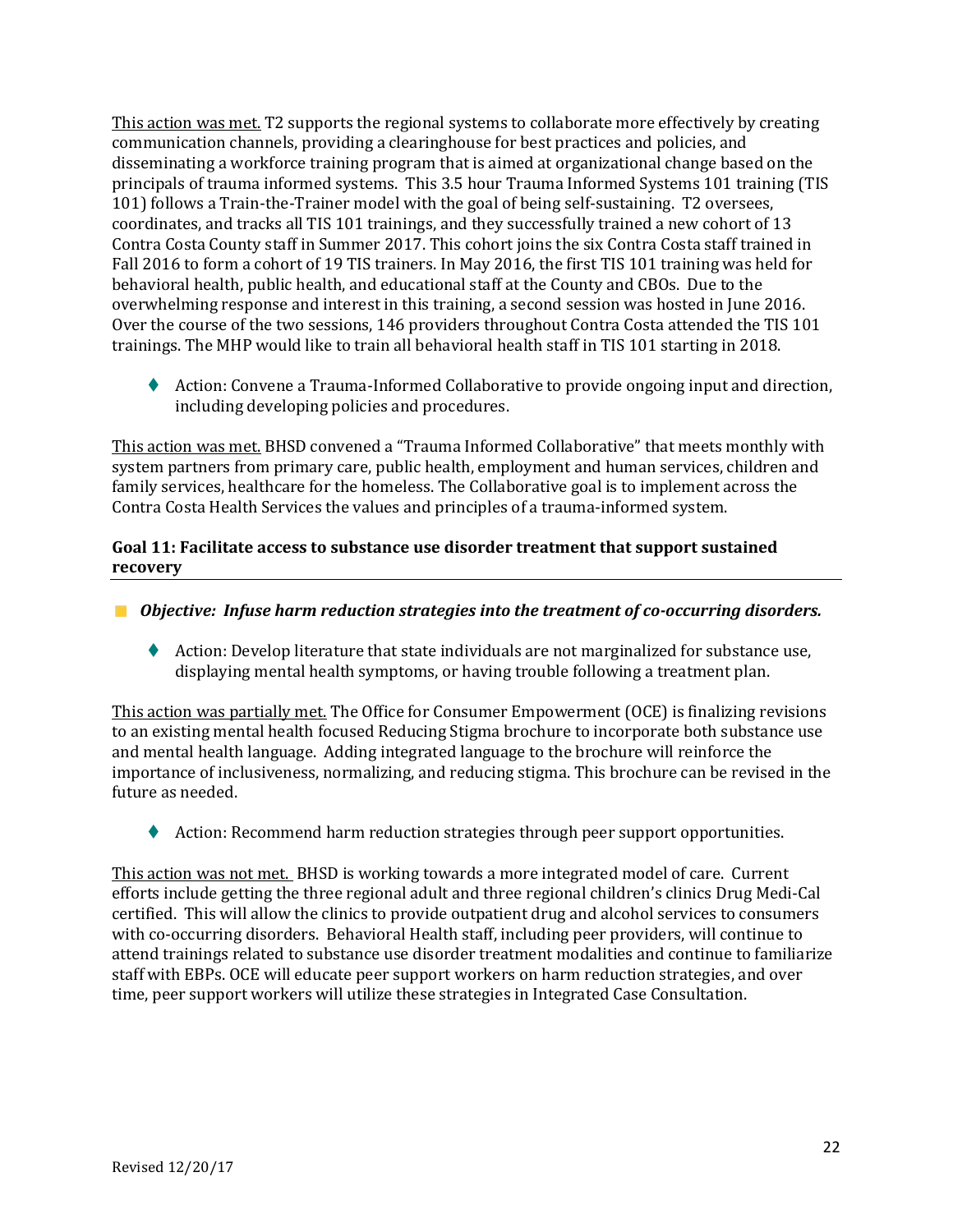## **Goal 12: Effectively collect data and communicate data findings to staff and the community**

## *Objective: Develop electronic reporting capacity to regularly examine quality, access, and timeliness of services through the Behavioral Health Electronic Health Record.*

BHSD successfully implemented an EHR on September 26th, 2017. BHSD is using the same EHR system that is used in the Hospital and Health Centers, ccLink (i.e., Epic). Many action steps were taken this year to ensure the success of this large project.

 Action: Develop a communication plan that includes contract providers in the planning and implementation of electronic interoperability of EHR data between disparate systems.

This action partially met. The communication plan throughout the ccLink implementation included multiple site visits, updates at Manager's and QIC meetings, Q&A sessions, presentations to various community stakeholders (Mental Health Commission, etc.), recurring all-staff emails, and access to a Behavioral Health SharePoint site with updated project notes, agendas, timelines, and governance structure. During Phase I, in-depth communication with contract providers were not held and will occur during Phase II implementation.

◆ Action: Identify Champions and subject matter experts.

This action was met. A Project Manager was hired to oversee and guide this implementation. A governance structure was put into place that included the Executive Steering Committee, Champions (represented across all disciplines), Subject Matter Experts (represented across all disciplines), and Super Users.

◆ Action: Hold validation sessions.

This action was met. During Spring 2017, Subject Matter Experts participated in multiple workflow validation sessions with the Epic Project Manager and Champions, with the purpose of understanding standard workflows across the Division.

◆ Action: Conduct clinical content buildout.

This action was met. Clinical content build sessions were facilitated in Summer 2017, and these meetings helped to establish the required clinical documentation to be built into ccLink. Following clinical content build sessions, Super Users were identified and this group was the first to receive ccLink training.

Action: Train all mental health staff.

This action was met. In August 2017, all staff in the MHP (500+ employees) received ccLink training in a series of trainings organized by discipline. Champions and Super Users were also available after Phase I launch to provide individual assistance and Tip Sheets are regularly disseminated to address emerging needs.

◆ Action: Launch Phase I of the electronic health record.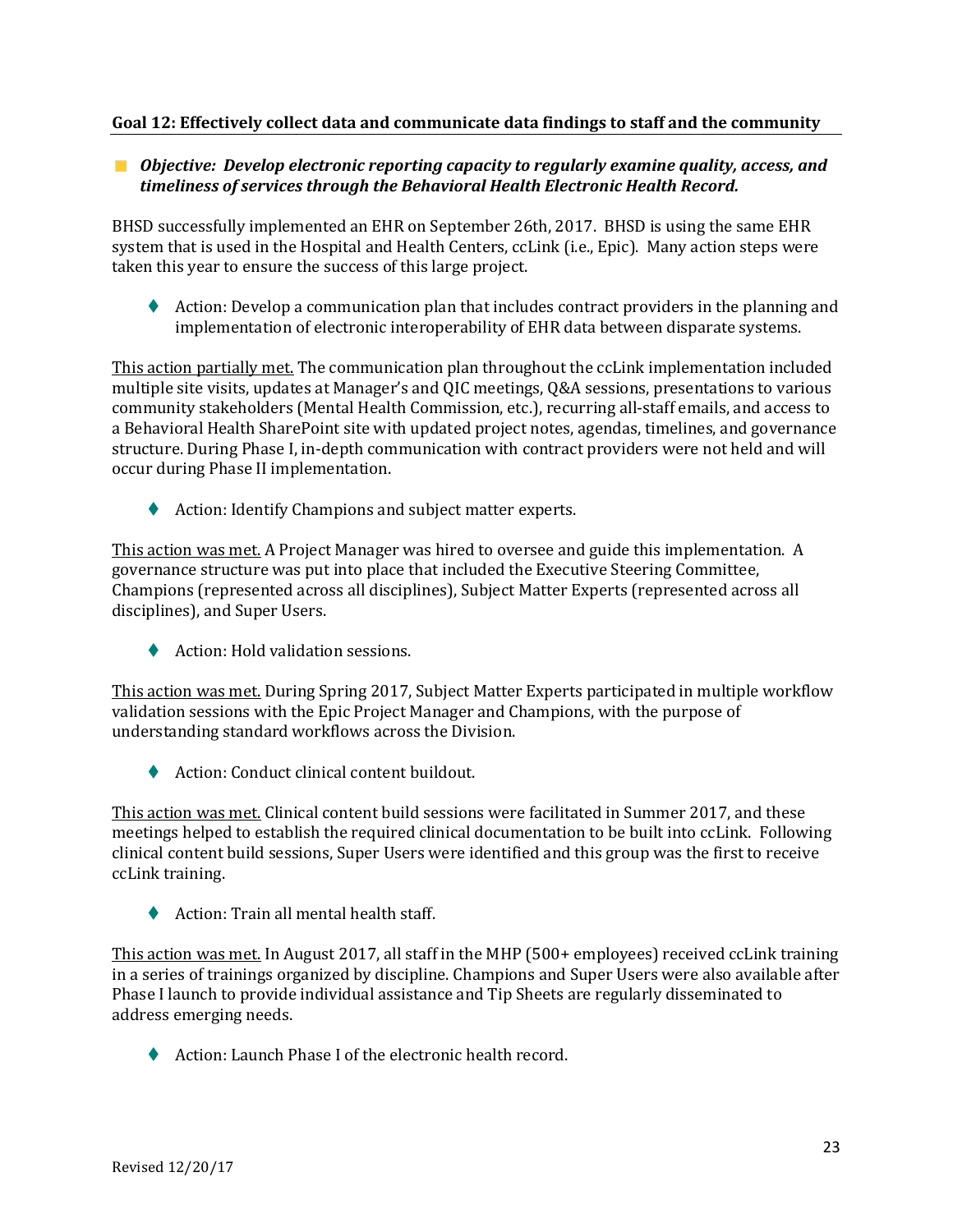This action was met. Phase I of ccLink implementation was successfully met on September 26, 2017. Phase I began after successful launch of the ccLink modules of Tapestry, e-Prescribing, and Cadence. Phase I entailed clinical documentation of our mental health services within Countyoperated programs.

## *Objective: Develop capacity to regularly examine quality, access, and timeliness data.*

 Action: Prioritize data and reporting needs with Business Intelligence, ensuring that the data system captures individual and program level data.

This action was met. In an effort to better coordinate data requests and facilitate the reporting needs of the BHSD, the Quality Improvement Program Coordinator was named as the Data Steward for the Behavioral Health Division. As a Data Steward, the Quality Improvement Program Coordinator works closely and in collaboration with the Business Intelligence Analytics Team to discuss current, future, and required reporting elements and how to facilitate the handling of additional requests. This was an important step towards ensuring greater reporting coordination and capability particularly with CCHS' centralization of the Business Intelligence Analytics team and the MHP's transition to Epic EHR. With the transition to Epic, the Division set out to inventory all data and reporting, prioritize according to those necessary to meet mandates, support day to day operations, and create optional and/or wish list of reports. Report builds to follow accordingly in either Epic or ShareCare billing system. The data inventory was established and several data owners were identified to prioritize accordingly. Meetings with data owners were conducted over the summer months to better understand the purpose of the reports in the data inventory. In addition, the Behavioral Health Data Steward meets every other week with the Business Intelligence Analytics Team for updates, progress, and coordination with data owners to ensure two-way communication around data needs. Given the volume of required reporting and use of reports for day to day operations, there has been very little progress on any wish list reporting. However, this will hopefully be revisited next year once several of the mandatory report builds have been completed.

## *Objective: Monitor program performance to improve BHSD capacity and service delivery.*

◆ Action: Annually request COMPASS-EZ updates from BHSD managers.

This action was met and is ongoing. The Behavioral Health Integration Services Manager began meeting with Program Managers and Supervisors in March 2017 to identify goals related to the Behavioral Health Strategic Plan and the COMPASS-EZ (self-assessment tool for behavioral health programs). Goals were identified and then reviewed quarterly or more frequently as needed to identify progress towards goals, and any barriers to achieving goals. The results of these goalsetting sessions were reflected in an Integration Monitoring Report that was distributed to Executives, Managers, and Supervisors staff during a meeting in August.

 Action: Report out monthly at Program Managers meeting to provide updates and gauge progress toward BHSD goals and timelines.

This action was met and is ongoing. The Integration Services Manager attends the monthly Executive/Managers meeting and provides updates and progress towards BHSD goals and timelines. The Integration Monitoring Report has also been utilized to report progress across the Division, as well as common themes related to Integration.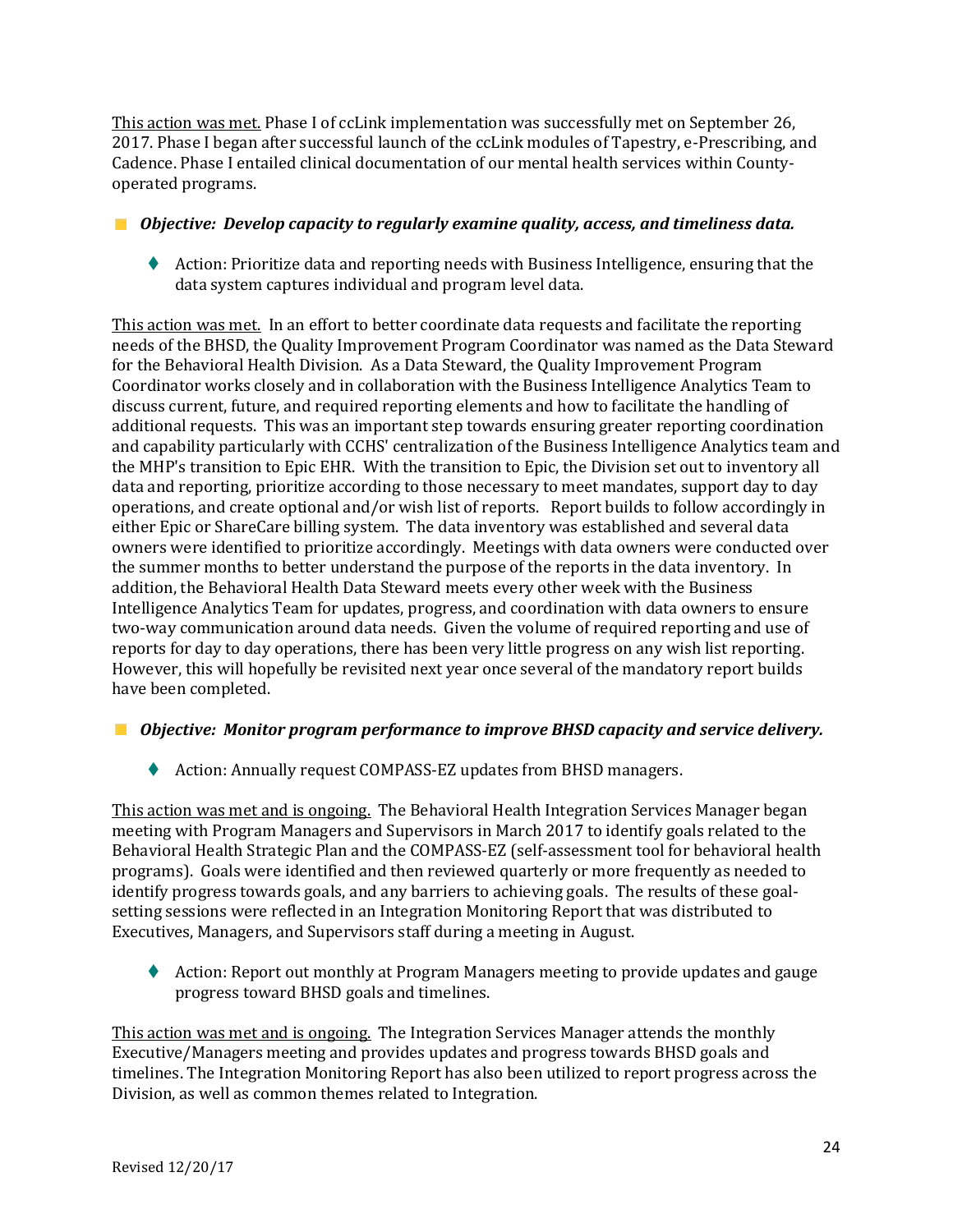## *Objective: Identify levels of care and outcome measure(s) to assess consumer performance.*

 Action: Analyze Level of Care Utilization System (LOCUS) and Child and Adolescent Level of Care Utilization System (CALOCUS) instrument data.

This action was met. Continuing work initiated in Fall 2016, the Coordinating Levels of Care (CLOC) Workgroup convened monthly in 2017 to assess utilization of the LOCUS and CALOCUS level of care tools. The Workgroup identified that key challenges with using instrument data include the frequency with which the tool is administered (currently at intake and annually) and employing the instrument score to justify transitions between levels of care (i.e., how consumers are stepped up or down depending upon assessment). Additional analysis was performed comparing 2015-2016 LOCUS scores for all adults with one year follow-up assessments done in Board & Care and/or Super Board & Care placements. Mapping exercises were introduced in an effort to discuss standardization of the level of care scoring and subsequent placements for treatment. In July 2016, the CLOC Workgroup was put on hold as attention shifted to launching the Epic electronic health record across MHP. The LOCUS and CALOCUS assessment tools were built into the EHR, MHP will look to collect and analyze instrument data in the coming year.

## *Objective: Pilot utilization of the PHQ-9 and GAD-7.*

◆ Action: Identify sites to host pilot.

This action was met. The EBP and Outcomes Workgroup began considering the use of outcomes for our ASOC in 2016 to improve screening, inform treatment planning, and track progress. After several discussions, the group decided on the use of the Patient Health Questionnaire-9 Item (PHQ-9) and Generalized Anxiety Disorder-7 Item (GAD-7) tools. Before implementing system-wide, it was determined to do a pilot first. East County Adult Clinic and Discovery House – an substance use disorder (SUD) treatment program – were identified as sites to host the pilot. The goals of this pilot are to determine effectiveness and usefulness of the PHQ-9 and GAD-7 as outcome measures that can be used system-wide by ASOC clinics.

◆ Action: Convene pilot planning workgroup.

This action was met. The PHQ-9/GAD-7 Pilot Planning Workgroup began meeting informally in November 2016 and formally in March 2017 and includes representatives from both sites. The Workgroup meets monthly and is tasked with planning and overseeing implementation of the pilot program.

Action: Establish workflows and provide staff training.

This action was met. Over the past year, workflows for both sites have been developed and revised repeatedly based on feedback from different staff and the launch of the EHR. Staff training was provided at the East Adult Mental Health Clinic on November 20th and at the Discovery House site on December 13th. In addition, an internal Team site (e.g., wiki) was designed to house pilot materials such as forms and workflows.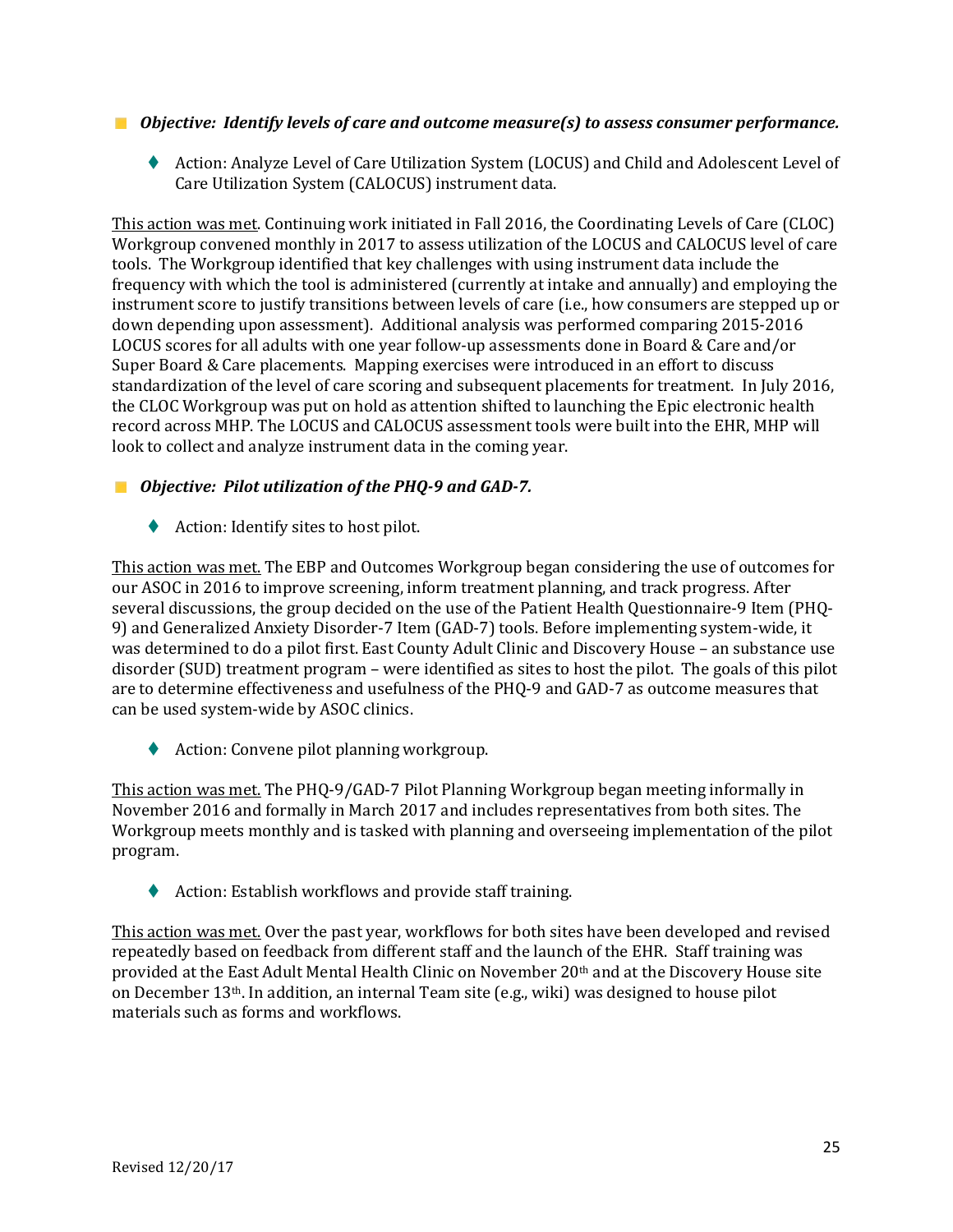## *Objective: Use Child and Adolescent Needs and Strengths (CANS) and Pediatric Symptom Checklist (PSC-35) outcome measures for children and youth up to age 21.*

 Action: Coordinate with Counties using the CANS to capture lessons learned and inform implementation planning.

This action was partially met. Starting in September 2015, discussions began to be held with other Counties and community-based organizations to hear how they implemented the CANS, including successes and challenges. More recently, in consultation with Chapin Hall, we have identified other Counties we should contact. In December 2017, our contracted providers were surveyed about their current use of the CANS. Some of these providers will be invited to participate in a CANS Implementation Team.

◆ Action: Identify and train staff to become Train-the-Trainers.

This action was met. In October 2017, seven staff became certified CANS Train-the-Trainers while attending the 13th annual TCOM conference. Five of the staff are embedded in the County-operated Children's Mental Health Clinics and will be the primary trainers; the remaining two will serve as back-up trainers.

Action: Form an Implementation Team to oversee infrastructure changes and training.

This action was met. On the recommendation of Chapin Hall, a multi-disciplinary Implementation Team was formed beginning in November 2017. Members include representation from clinical line staff (and future trainers), clinical supervisor, psychiatrist, Katie A program, quality assurance and improvement, utilization review, administration, and EHR staff. The purpose of this Team is to oversee infrastructure changes needed to ensure successful implementation of the CANS and PSC-35. The Team is currently meeting monthly.

## **Goal 13: Improve consumer and community communication, collaboration, and education**

## *Objective: Plan, coordinate, and oversee the Wellness Recovery Action Plan (WRAP) program for Contra Costa Health Services.*

WRAP, an evidence-based program, is a peer-led group intervention typically held once a week for duration of 8 to 10 weeks at 2 to 2  $\frac{1}{2}$  hours per group. During the process of developing a WRAP Plan, group members create a wellness toolbox in which they place "tools" that help them stay well. WRAP includes a Daily Maintenance Plan. WRAP helps group participants to identify triggers and create a "Triggers Action Plan." Participants identify early warning signs and create an "Early Warning Signs Action Plan." The next part of WRAP involves making a list of what it is like when there is a crisis, and to plan in advance for how to respond to crises with a "Crisis Plan." The crisis plan in WRAP can sometimes be used as an alternative to an advanced directive. After that, they create a "Post-Crisis Plan," which is used to begin the transition to wellness.

◆ Action: Monitor implementation of WRAP across the County.

This action was met. As monitored by the OCE, in 2017 the following events were held at Countyoperated programs:

• Central County Adult – 2 groups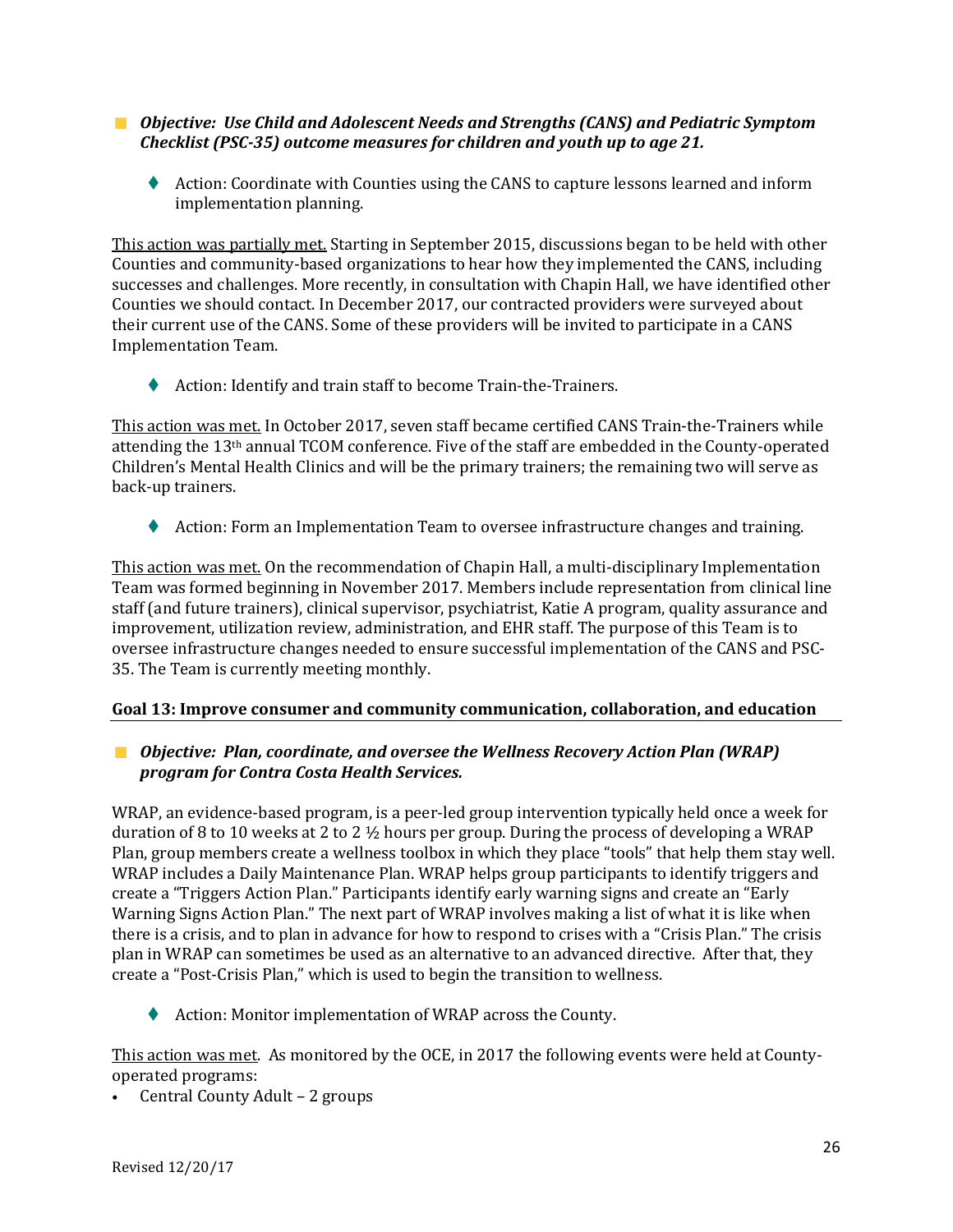- East County Adult 3 groups
- West County Adult 1 group
- West County Family Courtyard Older Adult Housing Placement 1 group
- Forensic Mental Health Services provided 1:1 WRAP

Staff facilitating groups submit sign-in sheets on a monthly basis to OCE for tracking purposes. Materials are also provided to the Copeland Center for Wellness and Recovery, the organization founded by the WRAP developer.

◆ Action: Hold WRAP facilitator training.

This action was met. The week of June 12, 2017, a 5-day Seminar II WRAP Facilitator Training was provided by Mental Health Association San Francisco. A total of nine staff were trained. A 3-day Facilitator Re-certification training was provided on April 24-26 for seven staff who needed to be recertified in WRAP facilitation.

◆ Action: Identify data tool on program effectiveness.

This action was met. In collaboration with the Research & Evaluation Unit, the RAS was identified as a pre- and post-measure. The RAS is a 24-item recovery questionnaire based on a process model of recovery (e.g., hope and self-determination and was developed for program evaluation of outpatient and peer-run programs. It can be used to assess current level of recovery and changes over time. The tool was developed by mental health consumers through narrative analysis of their recovery stories. In 2018, this measure will be administered to measure program effectiveness of WRAP.

## *Objective: Educate peers and family members through Service Provider Individualized Recovery Intensive Training (SPIRIT) program, a college-accredited three college course series.*

The SPIRIT program is a series of three college courses accredited for nine units in a unique collaboration between BHSD and Contra Costa College, and over 30 County behavioral health provider and/or behavioral health consumer and family-run organizations. The 6-month class and internship is instructed by OCE peer instructors and guest speakers to provide students with the skills they need to become peer providers. Graduates receive a SPIRIT certificate, which is a requirement to work for Contra Costa County as a peer provider.

 Action: Implement coursework emphasizing recovery, including facilitation, coordination of speakers and activities, and assessment of students' readiness to graduate.

This action was met. The first course met between January 23 and March 15, 2017 for 15 classes; topics included Transition into Becoming a College Student, Recovery, Resiliency Principles for Peer/Family Support, Peer/Family Support, Group Facilitation, MHSA Proposition 63, How to Use Community Resources, Conflict Management, Forensic Mental Health, Ethical Procedures, HIPAA Law, Work-Study Fair Preparation, Mental Health Coping Strategies, Concepts of Attachment, Tell Your Story Workshop, Advocacy, Patient Rights, and LGBTQI2-Spirit. The second course met between March 20 and May 24, 2017 for 18 classes; topics included Internships, Employment Interview Skills, Helping People with PTSD, Work Study Fair, Crisis De-escalation Skills, Children's Mental Health Presentation, Juvenile Justice Recidivism Prevention, Approaches to Psychosocial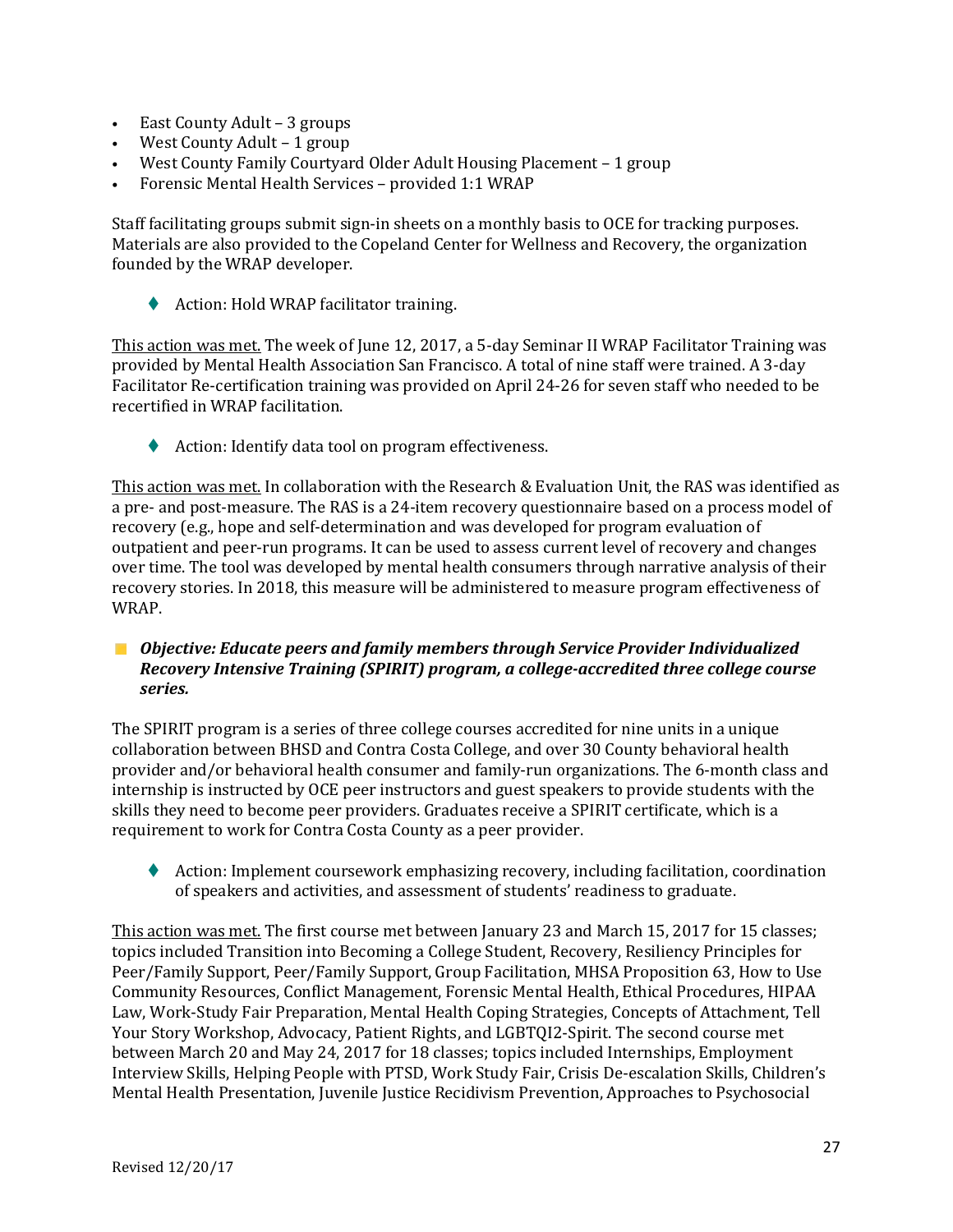Rehabilitation & Recovery, Homeless Services, Alcohol and Other Drug, Adult Family Services, National Alliance on Mental Illness, Mental Health History, Advocacy Skills, Older Adult Mental Health, Cultural Diversity, Concepts of Attachment, Counter Transference, Evidence-Based Practices, and Whole Health. The third course met between June 19 and July 24 for 6 classes and work study/internship; topics included Group Facilitation, Boundaries, and Whole Health. A total of 34 people graduated in 2017.

◆ Action: Recruit consumers and family members of consumers.

This action was met. In late 2017, recruitment for the 2018 cohort included 59 outreach activities to County clinics and consumer-run and CBOs between August and October 2017; this included 50 Family Members, 503 consumers, and 280 provider staff. Interested persons completed a 17-item application used to assess self-reported behavioral health interests and aptitude; a total of 114 applications were submitted for the 2018 class. Applications are rated by a panel on thoroughness and legibility, lived experience, peer and recovery support experience, resiliency, interest level, and ability to resolve conflicts. The most promising applicants – average rating of 80 or higher – are selected for in-person interviews. The interview panel includes SPIRIT project personnel and a personnel project manager. There were 65 applicants for the 2018 class who were invited to an interview. These interviews further examined the potential of applicants and their interest in working in behavioral health. Fifty applicants were accepted into SPIRIT 2018, with potentially ten additional participants who are allowed to register directly for classes with Contra Costa College.

◆ Action: Consolidate and revise curriculum.

This action was met. SPIRIT staff met with the Family Services Coordinators to review curriculum topics to ensure that they were inclusive of all perspectives since students have different perspectives: consumer, family member of youth consumer, and family member of adult consumer. Speakers for the 2018 cohort were provided with information on who the students were so that they can speak to all perspectives.

◆ Action: Coordinate internship placements.

This action was met. Beginning with the 2014 SPIRIT cohort, two Peer Vocational Specialists were hired. The Specialists have successfully coordinated and placed 34 SPIRIT students in internship positions in County and CBOs in 2017 by outreaching to and recruiting County program representatives to participate in the SPIRIT Work-Study Fair, providing ongoing support to the students before and during internships to ensure a positive outcome and experience, conducting site visits to support and meet the needs of both the students and the agency, and providing additional training on internship ethics, soft skills and professionalism. Also, by using student and program supervisor's feedback through surveys, the Peer Vocational Specialists were able to collect information on program improvements for next year's interns.

Support students and alumni in obtaining and maintaining paid and unpaid employment.

This action was met. The Peer Vocational Specialists motivated and mentored students to reach their full potential by identifying their goals, skills, needs, and interests through one on one interviews, linking students to other services such as Contra Costa Vocational Services, phone calls and in-person support to those who required additional help entering employment, and providing monthly continuing education training on topics that reflected the needs of surveyed participants.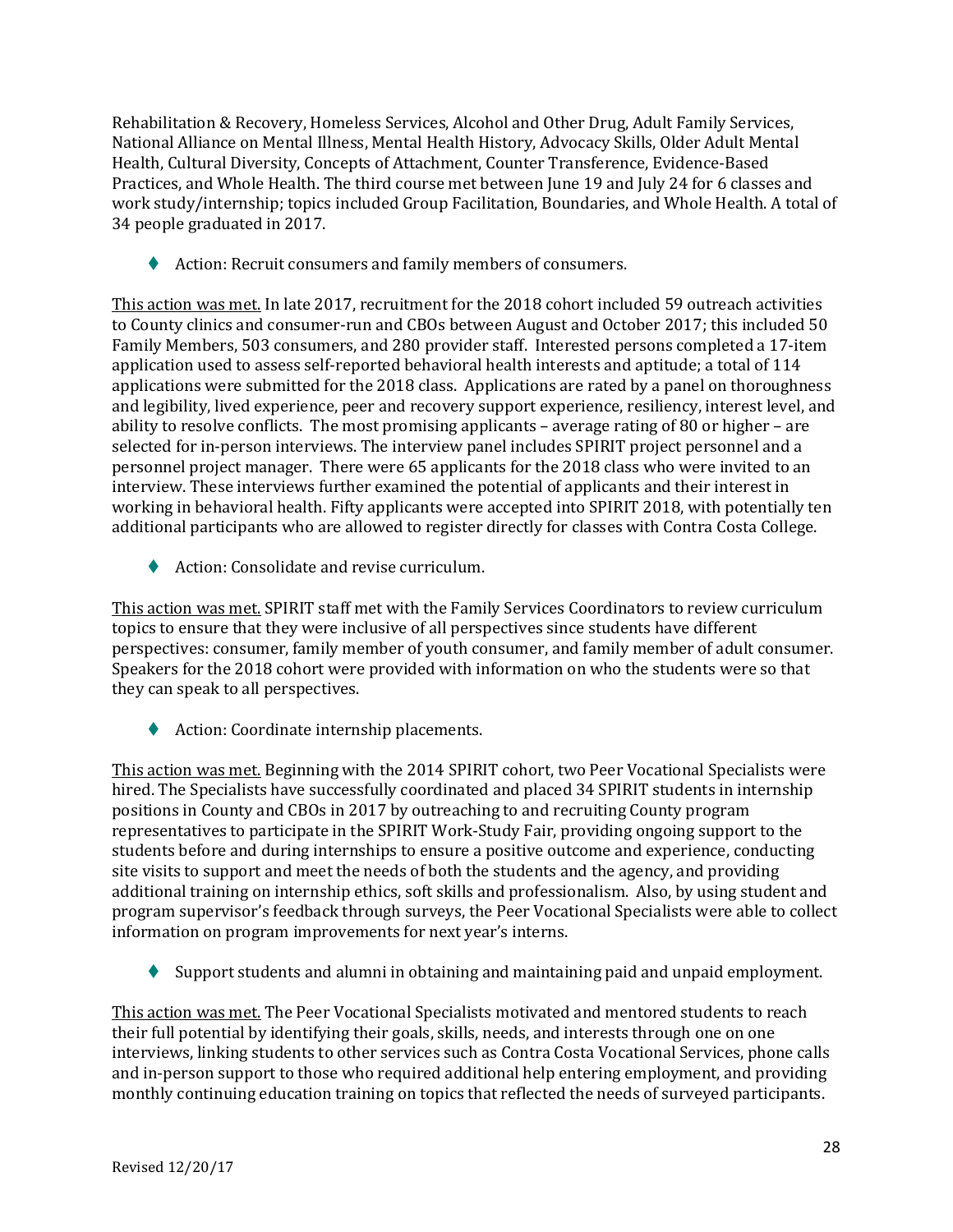The Peer Vocational Specialists met with a Planner/Evaluator to establish a new Access database to more accurately gather data and outcomes on SPIRIT students and graduates. In addition, the Peer Vocational Coordinators provided job resources by researching the internet and linking directly to agency supervisors, assisting with resume, cover letters, and mock interviews to prepare each student for upcoming job opportunities, while also working with agencies to send the appropriate resumes that fit their job requirements. To maintain employment, relationships were built with community programs and agencies, with check-ins and follow ups with both the employee/student and employer to follow through on progress and further trainings needed. In 2017, 36 SPIRIT graduates were placed in behavioral health employment or volunteer positions.

## *Objective: Continue the Committee for Social Inclusion to foster a community alliance and provide public education.*

The Committee for Social Inclusion is a community alliance including peers with lived mental health experience and/or co-occurring challenges such as substance use addiction and homelessness, family members of persons receiving behavioral health services, and behavioral health service providers. Committee members collaborate to educate the public about the facts around mental health and co-occurring challenges, emphasizing the ability of people to recover and achieve wellness. The Committee is guided by the purpose of promoting acceptance, empowerment, and equal opportunity for persons with lived behavioral health experience to pursue fulfilling lives as active members of their communities.

Action: Facilitate monthly meetings, including educational presentations.

This action was met. OCE staff facilitated 12 monthly meetings of the Committee for Social Inclusion in 2017. Highlights of these meetings included:

- January 2017 Committee breakout groups discussed the following questions:
	- o How can the Committee increase its membership and meeting participation?
	- o What types of discussion or presentation topics would the Committee like to see?
	- o What kinds of Committee roles would current members be interested in undertaking?
- May 2017 The Committee hosted a special guest presentation for Mental Health Awareness Month featuring Sally Zinman, Executive Director of the California Association of Mental Health Peer-Run Organizations (CAMHPRO).
- June 2017 The Committee discussed the formation of a third subcommittee focusing on facilitating community input into the MHSA Innovation Project, Overcoming Transportation Barriers, currently operating at OCE.
- July 2017 Zachariah Todd, Substance Use Counselor with the Behavioral Health Access Line provided handouts and presented an overview of the Alcohol and Other Drugs Services (AODS) system of care. This presentation also included a discussion about stigma and discrimination faced by AODS clients and how clients and providers alike work to overcome it through the use of person-first language. He also presented on the Drug Medi-Cal Waiver.
- August 2017 Juliana Pooley, Contra Costa Health, Housing and Homeless Services Coordinated Entry Systems Manager, updated the Committee with current information on how to access community housing and homeless services.
- September 2017 April Langro, Recovery Services Administrator I at RI International and Interim Chair of the Behavioral Health Care Partnership (BHCP) at Contra Costa Regional Medical Center (CCRMC), introduced the Committee to BHCP and discussed proposed improvement projects on the CCRMC campus related to behavioral health services, including enhancements to waiting areas near Psychiatric Emergency Services (PES) and upgrading of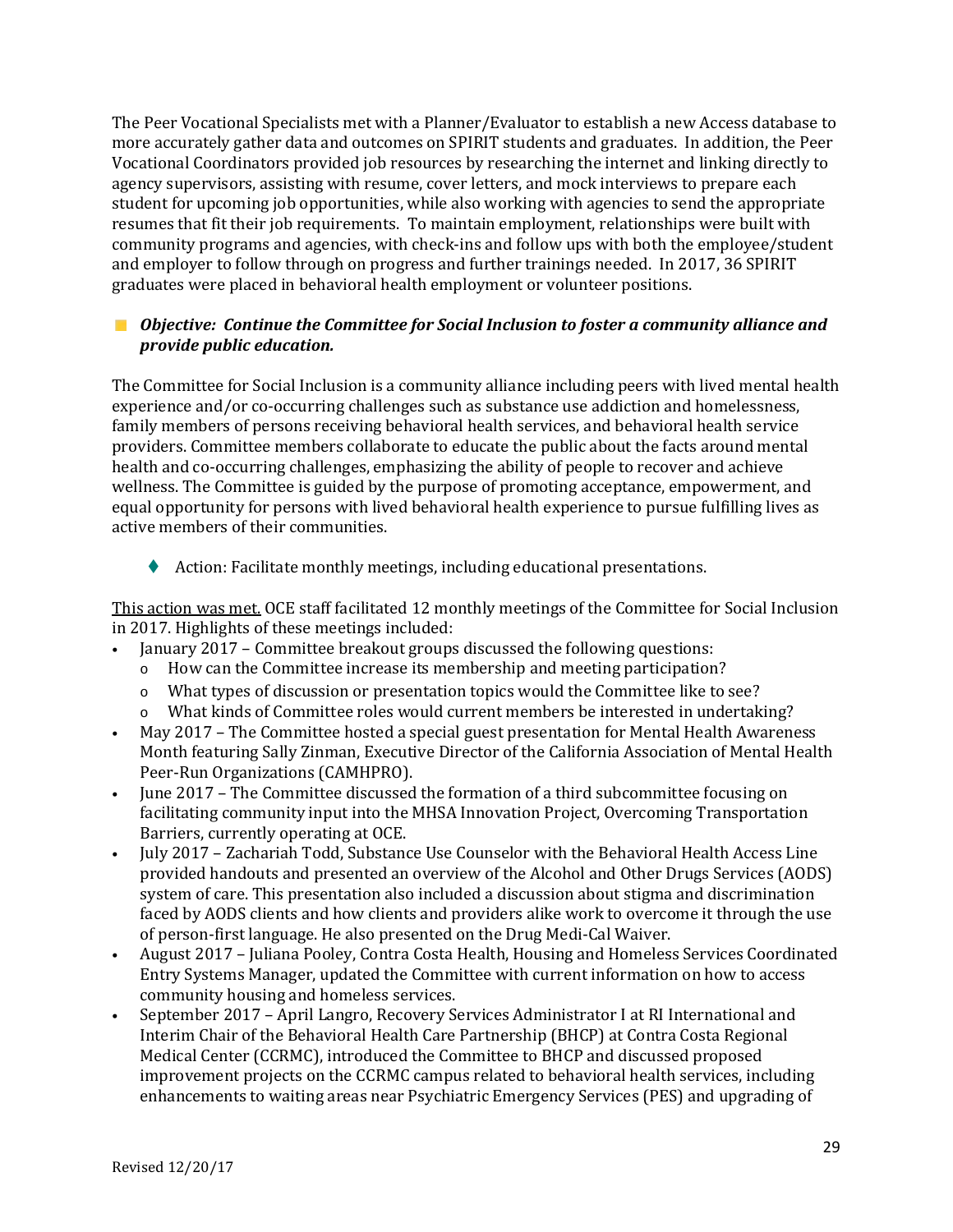signage around the campus directing the public to PES and also to Psychiatric Inpatient Unit 4- C.

◆ Action: Update stigma brochures.

The action was partially met. After a postponement pending the hire of a new permanent Program Coordinator, OCE staff reintroduced the concept of the Social Inclusion campaign to the Committee membership beginning in October 2017 with an exercise and discussion exploring the definition of stigma and different ways to overcome it. The November 2017 meeting followed up on this with additional discussion and planning on possible goals and action items for a potential Social Inclusion campaign in 2018. Discussion and planning continued during the December 2017 meeting with an exercise on developing socially inclusive language for identification of self and others. A campaign launch is projected for early 2018.

## *Objective: Continue the Wellness and Recovery Education for Acceptance, Choice and Hope (WREACH) program.*

WREACH is a Speakers' Bureau and sub-committee of the Committee for Social Inclusion. It is made up of mental health consumers, family members, and providers in Contra Costa County. What binds the members of this group together is that they share the common bond of experience living with mental illness, substance abuse, and/or homelessness in their monthly meetings.

◆ Action: Facilitate monthly sub-committee meetings.

This action was met. The WREACH sub-committee held a total of 11 meetings in 2017, taking a break in November due to the holidays.

◆ Action: Educate on the "Tell Your Story" curriculum.

This action was met. In addition to monthly subcommittee meetings, WREACH offers to present the program overview followed by a series of Tell Your Story Workshops. WREACH conducted a total of 23 presentations; the audience consisted of High School and college students, service providers, Kaiser Permanente mental health members and staff, and family members. They have also continued the collaboration with the behavioral health agencies/programs across the County. WREACH also continued its partnership with St. Mary's College Community Mental Health class, including casual consumer interviews.

◆ Action: Participate in Crisis Intervention Trainings (CIT).

This action was met. Crisis Intervention Training (CIT) is coordinated with the Contra Costa County Office of the Sheriff. The 4-day training is offered periodically throughout the year to law enforcement officials from various jurisdictions within Contra Costa County. The training focuses on law enforcement techniques specific to individuals in mental health crisis. The training includes presentations by psychiatrists and clinical specialists with overviews of mental illness, mental health services, and the mental health system of care. Additional presenters include representatives from local CBOs serving persons living with mental illness and/or who are homeless. CIT also features panels of consumers and family members who share their experiences with officers in order to promote best practices in crisis interventions. CIT Is generally held twice a year. A total of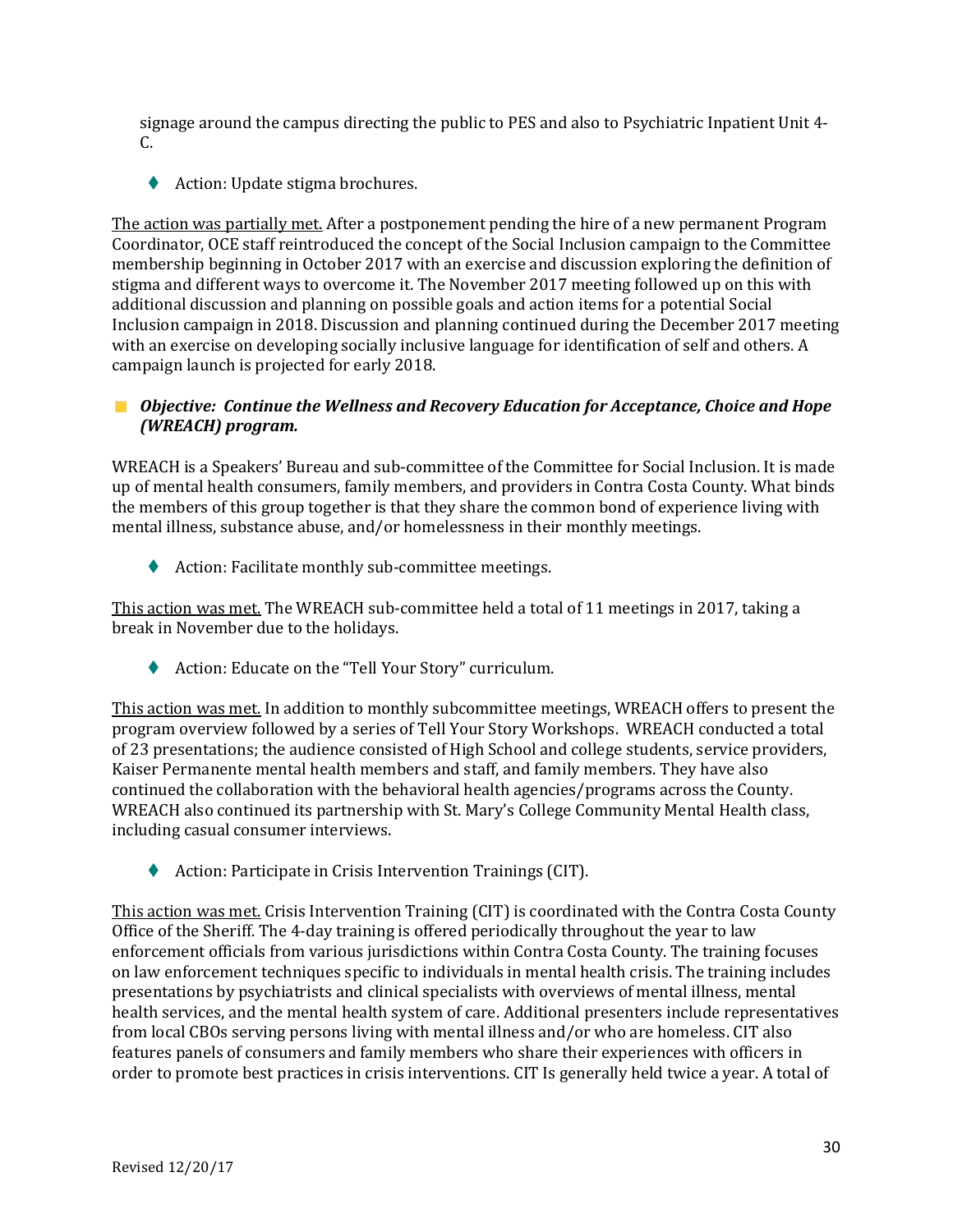70 officers attended a total of two trainings in 2017. WREACH presenters were at each of the trainings.

## *Objective: Expand the PhotoVoice program to community-based organizations by 2017.*

PhotoVoice is a social advocacy tool that people overcoming discrimination and lack of opportunities can use to share their experiences through a combination of photography and narrative. It is a technique that enables community residents of all ages and languages to share information about their communities through pictures. PhotoVoice accomplishes the following:

- Engages consumers in documenting strengths and problems.
- Promotes dialogue about important issues.
- Educates the broader community about behavioral health issues.
	- ◆ Action: Provide facilitator training to community-based organization staff.

This action was not met. OCE maintained a strong relationship with community-based partner Hume Center. They have approved two staff members for a training in January 2018. Another community-based organization interested in PhotoVoice is Fred Finch in East County serving TAY population. Future focus will focus on including AODS and Health, Housing, and Homeless division in order to be more inclusion of underserved groups.

◆ Action: Coordinate implementation of PhotoVoice across the County, including with new populations (e.g., TAY).

This action was partially met. In 2017, OCE coordinated the implementation of one PhotoVoice class series with a TAY population held at the New Leaf Collaborate Vincente Martinez High School. Projects produced in this class were exhibited in a local library for a month.

Action: Begin holding PhotoVoice exhibitions in the community to reduce stigma.

This action was met. PhotoVoice art from New Leaf students were exhibited in a local library for a month. PhotoVoice art was also posted during MHSA Community Forum meetings held across the County. Arrangements are being made with upper administration library staff to rotate the artwork to other libraries.

◆ Facilitate monthly sub-committee meetings.

This action was met. The PhotoVoice Sub-Committee held 12 meetings in 2017 and discussed PhotoVoice methodology, including reviewing practices and exercises used by other organizations.

## *Objective: Provide Family Partnership training.*

The MHP was awarded the Office of Statewide Health Planning and Development (OSHPD) Peer Personnel Preparation Grant in 2014 through 2016, allowing the County to partner with a subcontractor Training Coordinator to develop a comprehensive, formal training for family members of individuals with severe mental illness who are current or prospective employees in the Behavioral Health field. In the development process, the MHP's Family Services Coordinator, existing Family Partners, Training Coordinator, curriculum developers, and content experts collaborated to produce curriculum for a 3-day intensive Family Partner training.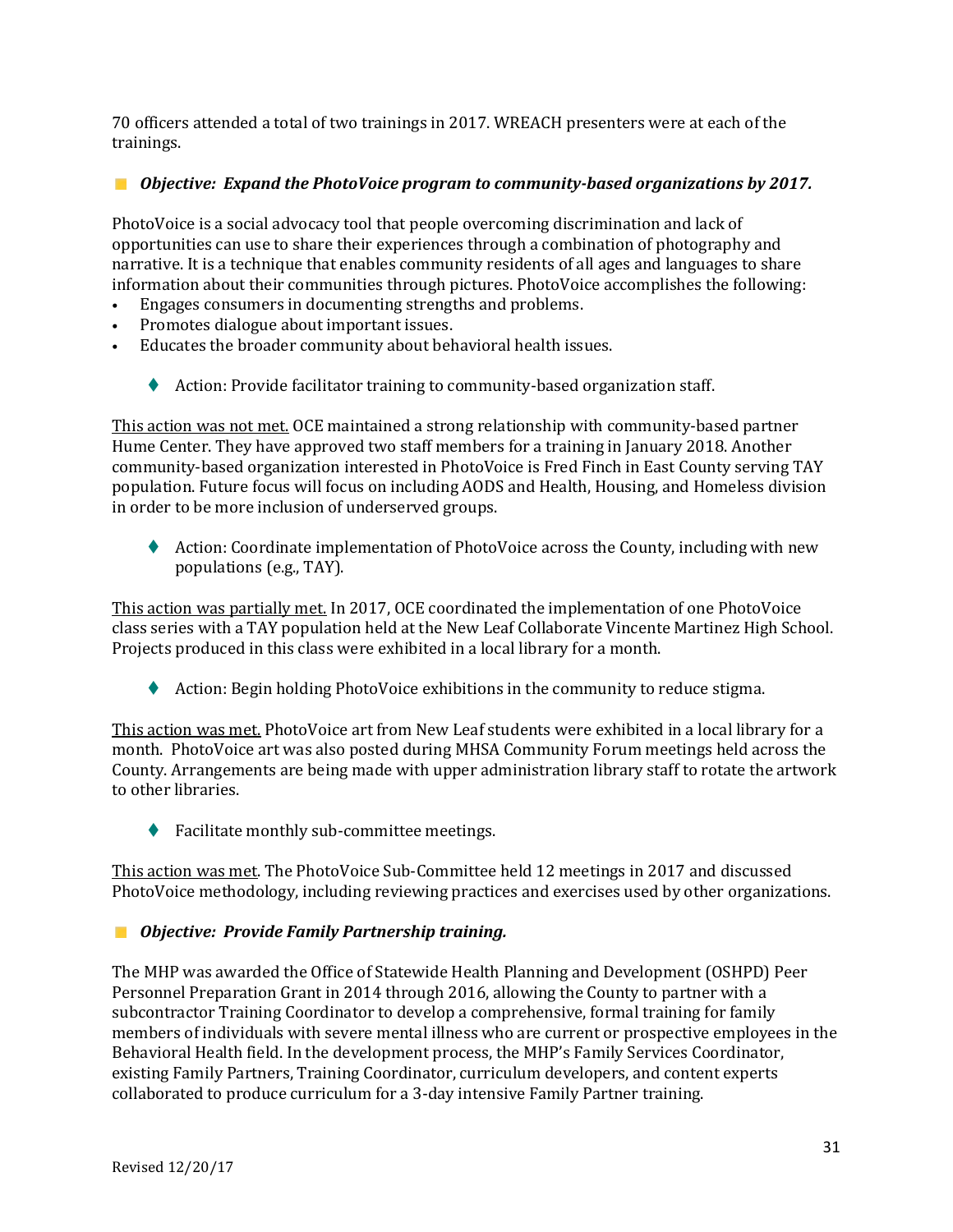◆ Action: Hold trainings.

This action was not met. Due to staff changes in the Children's Family Services Coordinator position, the training was not held in 2017. The plan was to hold the Family Partnership training twice a year, which will resume in 2018 and will be open to current and potential County and CBO employees as well as SPIRIT alumni. A 2-day training is tentatively scheduled for April 2018.

## *Objective: Hold Parent Cafes across the County by 2017.*

Parent Café is a family-run, family-led group in a local community that partners with a Family Partner to perform the main functions of membership, advocacy, education, training, and information and support for parents, caregivers, and/or family members who have children and/or youth with behavioral challenges. Goals and objectives of a Parent Café are to:

- Inspire hope and courage.
- Empower the parent voice.
- Connect parents and families to available resources.
	- ◆ Action: Implement Family Partners in facilitating Parent Cafes.

This action was not met. Training was provided in 2016. Due to staff changes in the Children's Family Services Coordinator and Family Partner positions in 2017, facilitating Parent Cafes were placed on hold. There have been discussions about linking the Cafes to the Educate Equip Support program so that after that program ends, participants can start a Café as a way to keep the group going.

#### $\mathcal{L}^{\mathcal{A}}$ *Objective: Hold the Educate Equip Support (EES) program.*

The EES curriculum is facilitated by parents for parents. This 14-week curriculum educates parents and caregivers about coping with grief regarding the loss of their child's health, brain development, medications, children's mental health diagnoses, access to mental health services, special education services, child welfare, and probation services. This information allows parents and caregivers to participate in an authentic way with the service providers who are developing treatment plans for their children.

◆ Action: Hold at least two EES group with education parents/caregivers, including Spanish language groups.

This action was met*.* In 2017, two EES groups were held in Spanish in East County.me

## *Objective: Provide Mental Health First Aid (MHFA) to the community.*

Mental Health First Aid™ is a copyrighted training program that delivers material and curriculum that has been developed and is managed through the National Council for Behavioral Health. MHFA is an 8-hour training course designed to give members of the public key skills to help someone who is developing a mental health problem or experiencing a mental health crisis. Included on SAMHSA's National Registry of Evidence Based Programs and Practices, studies show that training in MHFA builds confidence in helping an individual experiencing a mental health challenge, reduces negative or distancing attitudes towards individuals with mental illnesses, and increases mental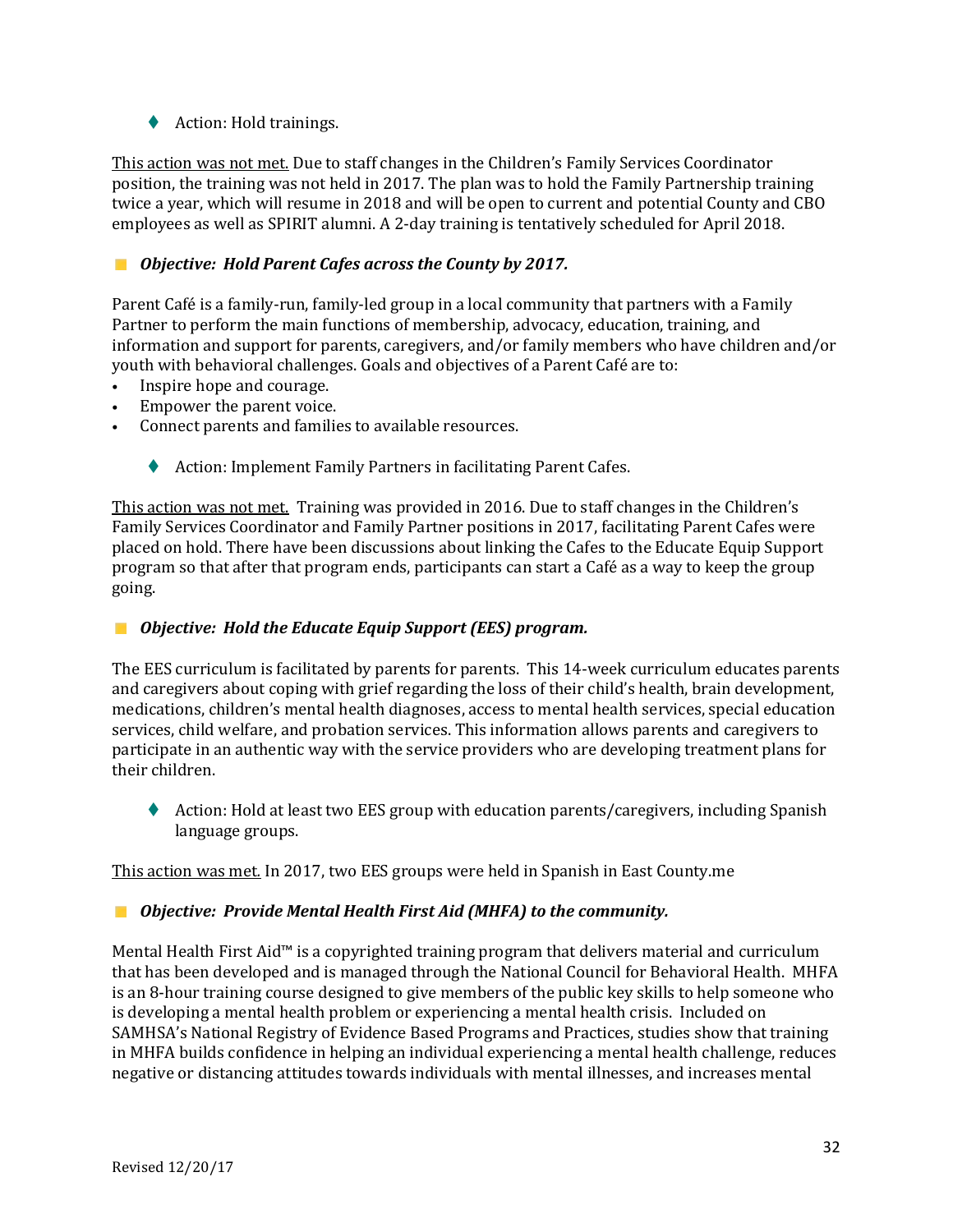health literacy – being able to identify, understand, and respond to signs of mental illnesses and substance use disorders.

◆ Action: Conduct MHFA train-the-trainer training for County and community based organization staff.

This action was met. Contra Costa County has been offering MHFA classes to various County staff and CBO audiences over the past several years. Historically, these course offerings tended to be sporadic and usually at the request of an agency or organization, often after an incident. At the beginning of 2016, there was only one County employee who was certified to lead these classes. With only one official certified trainer who was also heavily committed to her normal day-to-day duties, it had become very difficult to meet the increasing requests from various agencies for the 8 hour MHFA classes.

Through MHSA Workforce Education and Training (WET) funding, the County contracted with National Council for Behavioral Health, who manages the program in the United States, to host a 5 day Train the Trainer class, with 19 participants who completed the course. The training took place April 3-7, 2017. The 19 new instructors are certified to teach the 8-hour program to a variety of audiences in all regions of the county.

◆ Action: Establish a strategic planning committee to plan implementation.

This action was met. As part of the support for this program, a Strategic Planning Quarterly Meeting has been established. The goal of this group is to identify possible trainings, or audiences to outreach for trainings. This meeting also provides connections between trainers to help support each other in scheduled trainings.

◆ Action: Provide community trainings.

This action was met. MHFA was announced to a collection of agencies and organizations through a broadcast introduction letter outlining the program benefits and structure. Individual trainers also reached out to specific associated agencies to schedule trainings. The initial roll out has resulted in 12 scheduled trainings within the first two months as well as a number of organizations who have expressed interest. This interest has been enhanced by BHSD offer to provide training materials in return of the opportunity for the trainers to complete their certification.

Beginning in 2018, BHSD will begin scheduling classes on a semi-regular basis for County Health Services Staff, including non-clinician BHSD staff. Additionally, planning efforts are already underway to reach out to other County Agencies such as the Library, Public Works, and Fire Protection Districts to help their staff members develop these important skills.

## *Objective: Assist consumers/family members develop increased skills and capacity for getting to and from mental health services via the Overcoming Transportation Barriers project.*

◆ Action: Hire peer Commute Navigation Specialists.

This action was partially met. The three positions approved for this project are being hired in a staggered approach. In January 2017, we hired a bilingual Spanish speaking Family Partner. In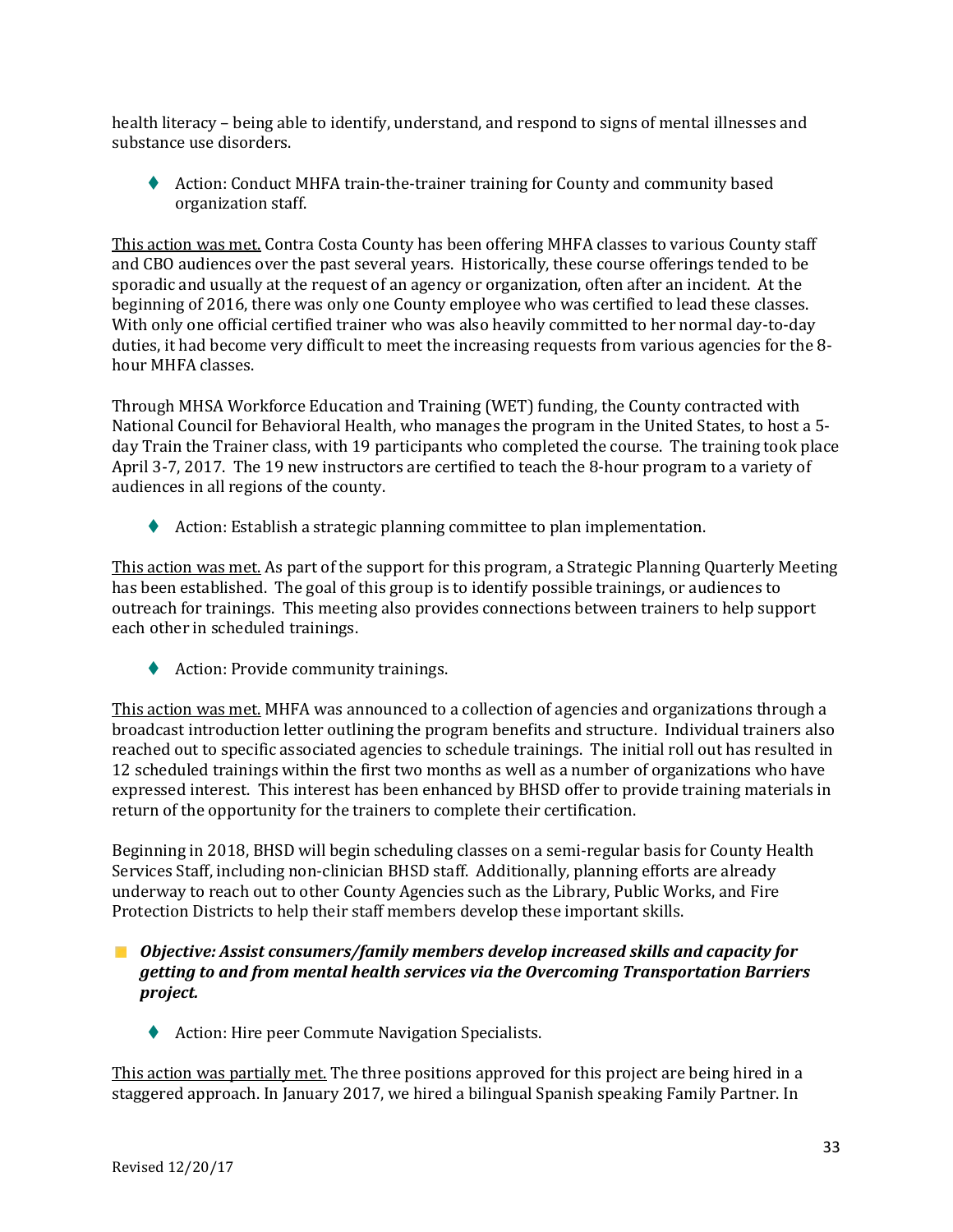March she asked to return back to her previous position providing direct services to monolingual and bilingual Spanish speaking families. In March of 2017, OCE interviewed four SPIRIT graduates and offered the position to a graduate who has experience as a peer provider and also navigating public transportation. Later in July, a current OCE employee expressed interest in the Commute Navigation Specialist role, and we moved her into that position. At this time we have two full-time Commute Navigation Specialists working on the Overcoming Transportation Project.

Action: Review relevant MHSA needs assessment recommendations.

This action was met. During FY17-18, MHSA's community program planning process held three community forums in each part of the Contra Costa County regions (West, Central, and East). These forums were designed to bring together consumers, family members, service providers and interested community members in providing input to linking MHSA funded services and supports to prioritized needs. During small group discussions, one topic that was discussed was, "*How do we better respond to various transportation challenges our clients and their families face in getting to and from services?*" Feedback for the topic was given, recommendations were made, and a list of those was created. The following recommendations will be included in the Update to the MHSA Three Year Program and Expenditure Plan:

- Central County transit to include services for holiday, late evening, and weekend hours.
- Bus services to include or provide access to food services such as food pantry.
- Increase outreach and campaign for better transportation.
- Have a County-operated van that could provide transportation to general services and other importation locations.
	- Action: Compile and develop resources to share transportation information with staff and consumers and their families.

This action was partially met. During the 2017 calendar year, the Overcoming Transportation Barriers Project developed two Transportation Resource Guides (East County and Central County). We presented these Transportation Resource Guides to our Transportation Subcommittee and staff meetings, and received feedback to enhance the Transportation Resource guide. Commute Navigation Specialists conducted one Travel Training located in East County, in collaboration with Tri Delta Transit.

Action: Review and revise as necessary transportation policy(ies) and standardize practices across clinics.

This action was partially met. The Overcoming Transportation Barriers Workgroup, that meets weekly, reviewed the current BHSD Transportation Policy and recommended revisions. The revisions were recommended and brought to the Policy Committee. The participants of the Policy Committee requested some additional language to be added then brought back to the Policy Committee. During this process, the process of procuring bus tickets and cab vouchers, and how to keep track of the distribution in each clinic was revamped with the aim to implement a more transparent and consistent process across all the clinics. The Policy Committee and the Overcoming Transportation Workgroup both agreed to implement this new process and once it is in place and working well, to then revisit the Transportation Policy and add the additional process in to make it complete.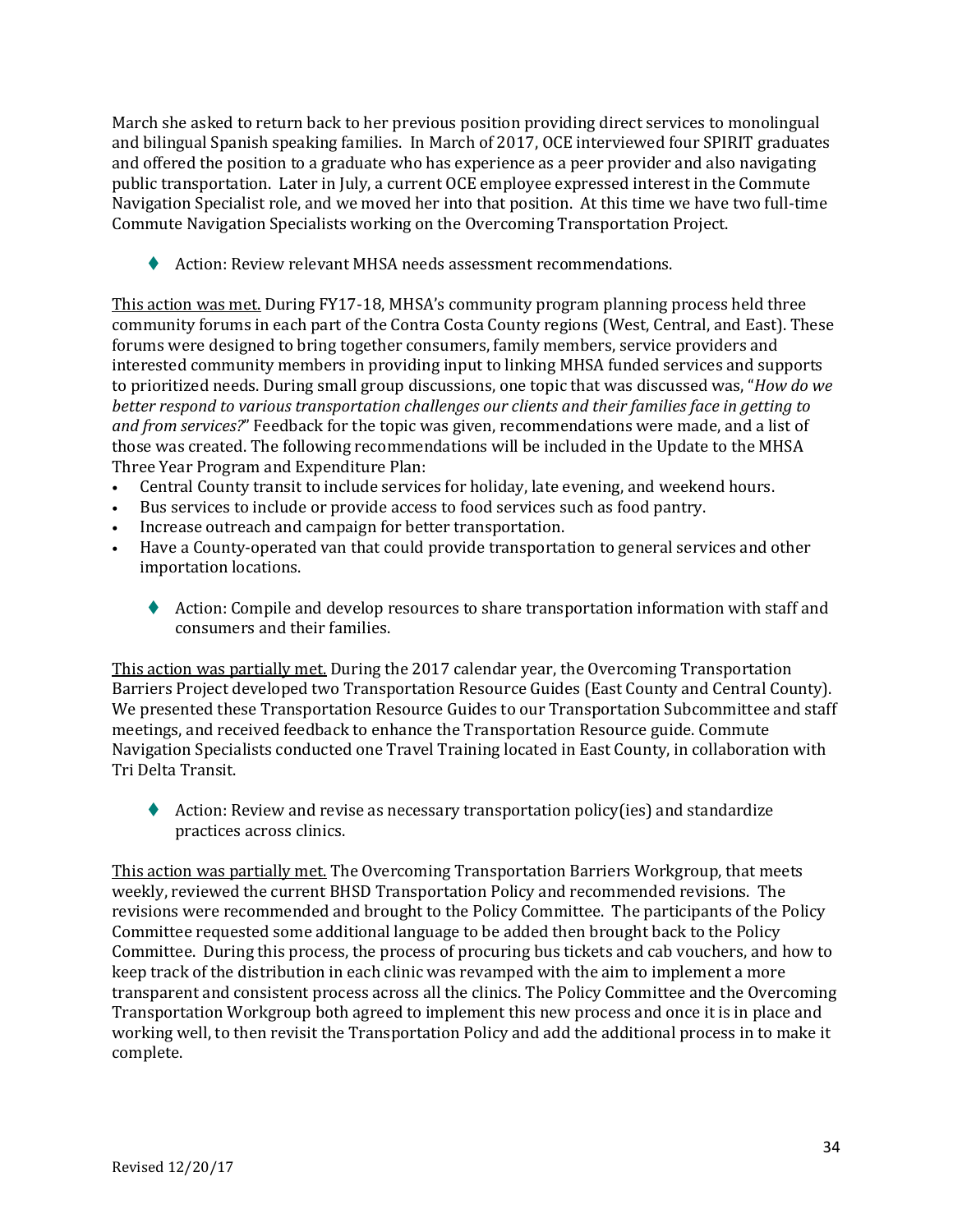Action: Liaise between County, service providers, and transit authorities, as well as act as the County representative in community forums related to transportation.

This action was met. Project staff have attended the annual MHSA Community Forums and sat in on topics related to Transportation. The staff has also developed the MHSA Community Forum maps and directions. These maps are used to help members of the public independently navigate to the forums. Our contact number is listed on the map for Transportation related questions and peer support. Commute Navigation Specialists regularly attend transit agency meetings, as well as other meetings including the Senior Transportation Forum. We also disseminate relevant information to Clients and their loved ones. Note that this is an ongoing action.

◆ Action: Create a Transportation Subcommittee.

This action was met. The Commute Navigation Specialists created a Transportation Subcommittee which meets quarterly starting in July 2017. This Subcommittee was developed to identify some of the transportation needs and barriers among our Consumers and their loved ones. The Overcoming Transportation Barriers Workgroup composed of MHP staff determined the meetings will be quarterly. The Workgroup meets weekly to discuss feedback provided by our behavioral health consumers, and identify what will be discussed during the next Subcommittee meetings.

## **Goal 14: Maintain effective and consistent utilization review practices**

- *Objective: Improve communication with those who interface with or are part of the UR Team.*
	- ◆ Action: Holds regularly scheduled UR meetings on authorization, Level 1, and centralize reviews.

This action was met. The Utilization Review (UR) Team has schedules in place to hold its Level 1 (for authorizations), Level 2, and Centralized UR Meetings for provider and County own and operated clinics. Schedules and beneficiary lists are developed by the clinicians prior to the end of each month for distribution to the County owned and operated clinics and contract providers. UR Lead staff from County operated clinics meet every other month to update, provide feedback, follow up, and discuss issues related to UR. Utilization Meetings are scheduled quarterly, which comprise of Program Managers and Supervisors to talk about, update, and support the various programs for services and UR related issues that can affect the quality and quantity of services that can affect the beneficiaries. Focus reviews are conducted for a more concise and in depth review. Monthly UR staff meetings are held for update, support, and information with emergency meetings held as necessary.

♦ Action: Conduct documentation training monthly and by request at County operated clinics and community-based organizations.

This action was met. Assigned UR Team clinicians conduct documentation training at least once every other month and special training for updates are scheduled as necessary. In addition, training is provided to specific disciplines related to their scope of practice documentation and services. The UR Team is available via phone or email for any questions or clarity regarding UR issues. Recently, a Questions and Answers program was developed with the Adult Program Chief, Managers, and Supervisors for any UR questions to be address by the UR Team as a group.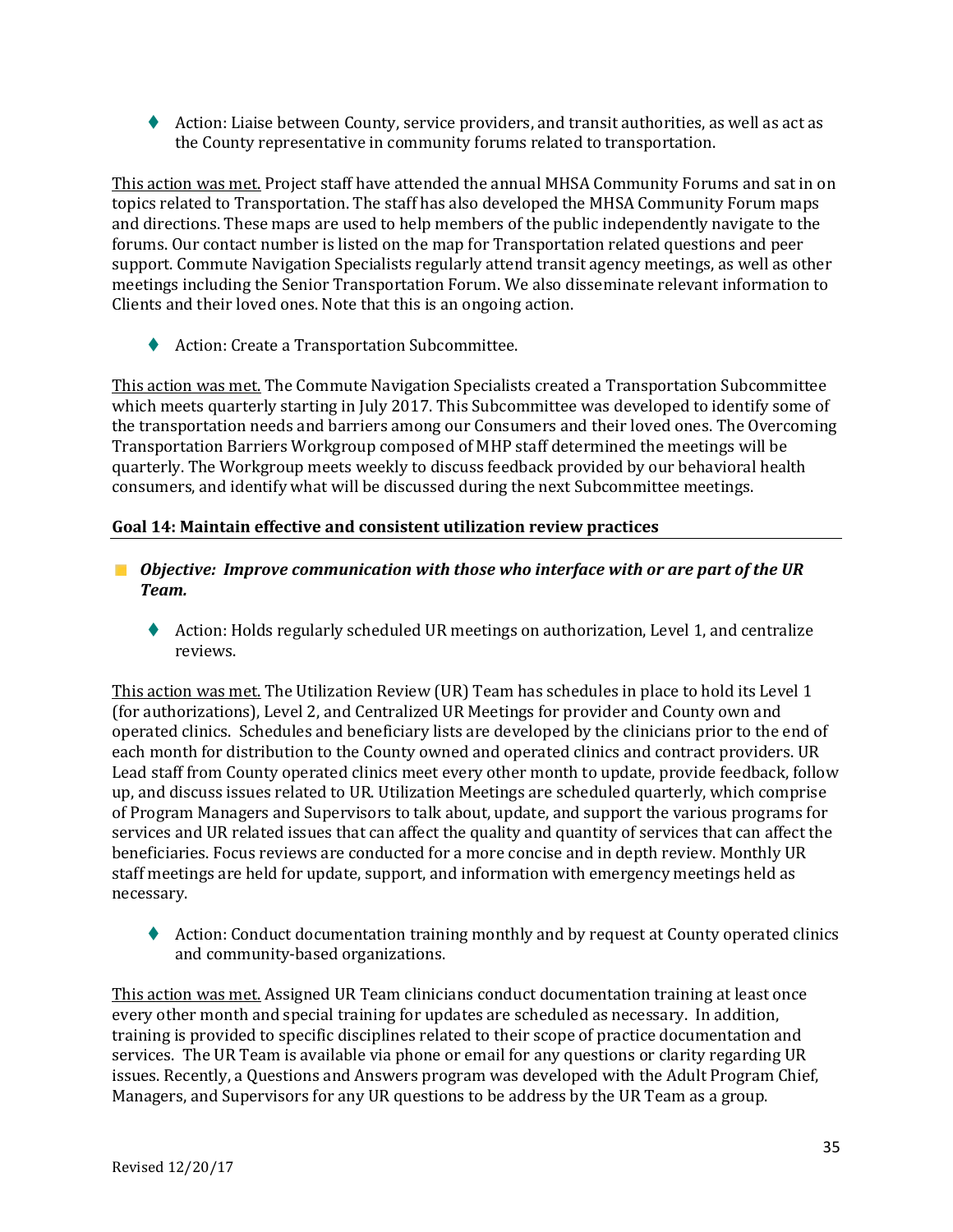Action: Attend County and community-based organization meetings to announce and communicate UR regulatory changes.

This action was met. UR staff are regularly invited to attend Clerical Operations Group (COG) meetings to address UR issues. UR staff meet with County own and operated programs and contract providers as necessary regarding UR.

 Action: Send mass mailers and emails to all providers, and County owned and operated clinics on UR changes.

This action was met. Since the introduction and update of the DSM 5 as diagnosing criteria, the UR Team has been active in updating its providers with the most recent updates by the State. The UR Team has released a mass mailer to community-based organizations (both inpatient providers and our systems of care providers). UR staff attended meetings to announce its update and collaborated closely with the MHP's management staff to successfully communicate the changes within the system. Relevant policies and forms were updated to reflect these changes, which UR staff presented at Policy Committee, Forms Committee, and QIC meetings.

## *Objective: Train 100% of staff on HIPAA.*

◆ Action: Track percentage of staff who complete HIPAA training.

This action was partially met. BHSD uses the Relias Online Learning system to provide and track training on Health Insurance Portability and Accountability Act (HIPAA). It is the goal of CCBHS to train each employee, on an annual basis, on HIPAA policies. In FY16-17, 89.1% of Behavioral Health employees completed the required online training. However, of those who completed the training, 53.2% completed the course within a year of having taken the course previously for current employees and within 30 days for new users. Plans for the next reporting period include improving compliance for individuals within the annual training window.

## **Continuity and Coordination of Care**

## **Goal 15: Promote prevention and early intervention**

*Objective: Better integrate PEI programs with mental health treatment programs.*

 Action: Develop and disseminate PEI reports that highlight outreach to underserved populations and linkage to mental health care.

Statewide PEI Regulations were established in October 2015. Programs in the PEI component now focus their programming on one of the following seven PEI categories:<br>• Outreach for Increasing Recognition of Early Signs of Mental Illness

- Outreach for Increasing Recognition of Early Signs of Mental Illness
- **Prevention**
- Early Intervention
- Access and Linkage to Treatment
- Improving Timely Access to Mental Health Services for Underserved Populations
- Stigma and Discrimination Reduction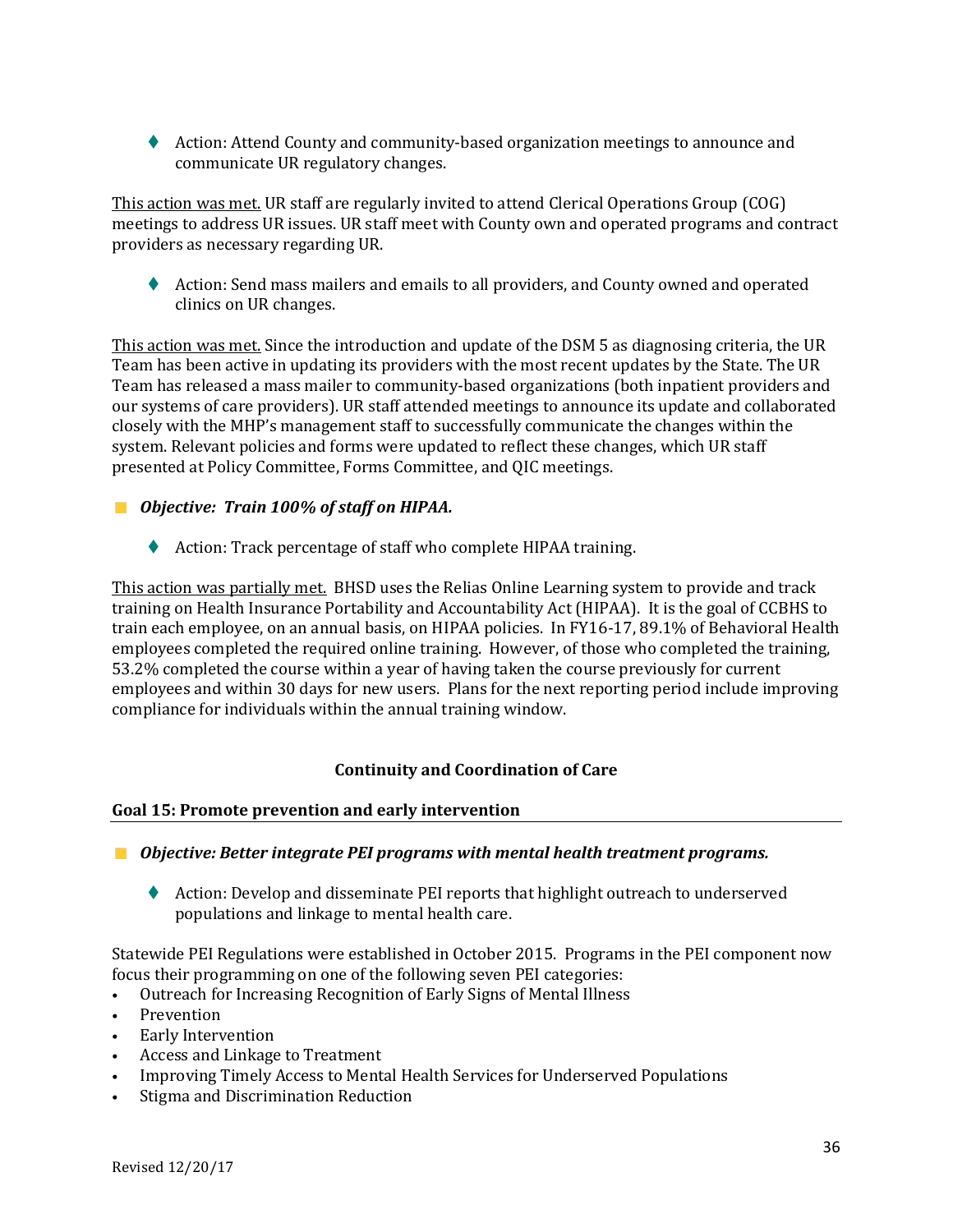• Suicide Prevention

All programs should help create access and linkage to mental health treatment, with an emphasis on utilizing non-stigmatizing and non-discriminatory strategies, as well as outreach and engagement to those populations who have been identified as traditionally underserved. PEI regulations also have new data reporting requirements that will enable CCBHS to report on the following outcome indicators:

- Outreach to Underserved Populations
- Linkage to Mental Health Care

FY16-17 was the first complete year of data reporting by MHSA PEI funded programs. A total of 26,735 consumers of all ages were served by PEI programs in Contra Costa County during the fiscal year as described above under Goal 1.

Action: Facilitate PEI staff capacity to increase access to mental health care.

This action was met. As part of the MHSA 2017 Community Program Planning Process, three community forums were held on the dates of October 5, October 25, and December 7 at different regions in the County. The theme for all three mental health community forums was for stakeholders to meet and dialogue with service providers, and in particular hear from the prevention and early intervention programs serving their community. All three events were successful in this regard. During small group discussions, one topic discussed was "H*ow do we better connect mental health service providers with the community*?" Notes were taken of discussions and themes documented which will be reviewed to inform the Update to the Mental Health Services Act Three Year Program and Expenditure Plan.

## *Objective: Strengthen and integrate suicide prevention efforts.*

Action: Conduct monthly multi-agency Suicide Prevention Committee meetings.

This action was met. The Committee meets monthly to determine how to accomplish the goals for the year. In addition to the regular meetings, the Committee has also performed several other activities. The following is a list of the Committee's activities for the year:

- Meetings were conducted on a monthly basis in 2017, except during May 2017.
- A Sub-Committee was formed to address AB2246 and how to implement Suicide Prevention & Intervention Policies for school-based providers working with grades 7-12.
- Presentation to the Board of Supervisors on September 26, 2017.
- County-Wide Suicide Prevention Trainings to county and CBO staff.
	- Action: Develop Suicide Prevention Pilot program into a county-wide program.

This action was not met. A Program and Fiscal review was conducted in 2016 and recommendations included:

- Exploring how to effectively use the one clinician assigned to the pilot, including offering services to consumers in the East and West parts of the County;
- Explore use of comprehensive assessment tools to identify and determine level of services; and
- Explore the CBT for Depression model and fidelity to the model to ensure that those most impacted are receiving evidence based services.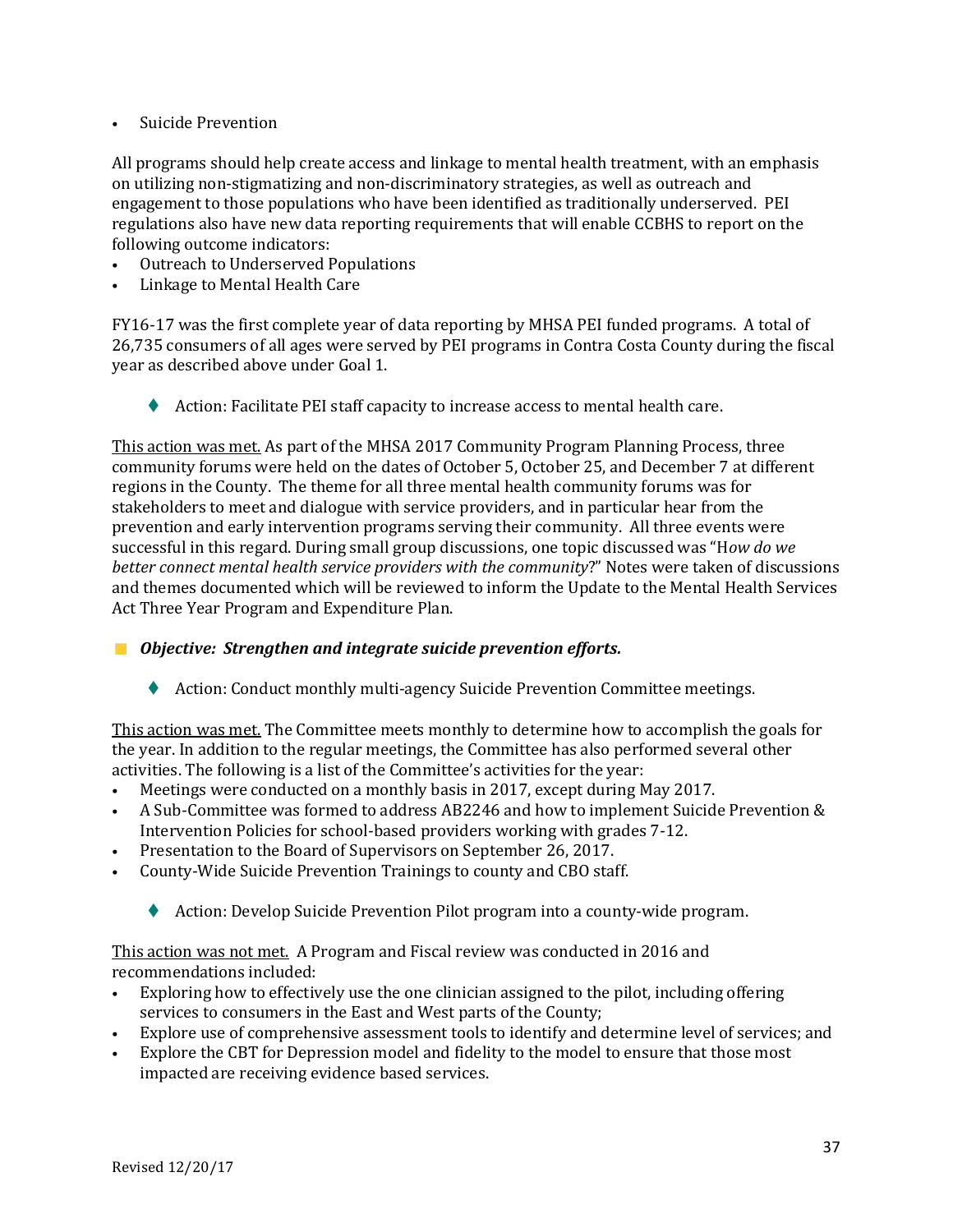The Adult Behavioral Health Chief along with staff are developing and implementing a plan in response to the findings. Implementation of that plan is expected in 2018. The clinician for this program vacated her position in June 2017 and a search for a replacement is presently underway. The current plan includes expanding the program beyond Central Adult Clinic, providing support to clinical staff around suicide prevention and intervention, conducting assessments to determine acuity and level of care, and the possible use of interns to assist with the process.

◆ Action: Develop linkage and use of statewide suicide prevention resources, such as Each Mind Matters and Know the Signs.

This action was met. The County has enhanced connectivity with the statewide campaign, Each Mind Matters. In the past year, we distributed brochures and other marketing materials around suicide prevention, as well as shared online resources, including toolkits and webinars. MHSA and OCE staff participate in a monthly call with a Resource Navigator from Each Mind Matters, in order to help us maximize this resource.

In addition, the Contra Costa Crisis Center provides trainings upon request throughout the county and has also implemented 211 Text. The Crisis Center conducted 21 trainings and presentations to 618 attendees (including county staff, school-based providers, and other CBOs), and conducted four post-intervention events to 61 attendees. There were 26,074 total calls received through the Crisis line this past fiscal year. Of that amount 1,205 were assessed as low lethality, 244 met medium risk lethality, and 70 met high risk lethality. Rescues were initiated for 98 calls. In addition, MHFA, an evidence-based program, has been adopted by the county and we hope to provide 30 county-wide trainings in the upcoming year.

## **Goal 16: Integrate behavioral health services with other County systems**

## *Objective: Serve 10-20 adult mental health consumers with chronic health conditions caseload per region through the Coaching to Wellness program.*

The Coaching to Wellness project is a PIP and 4-year MHSA Innovation project that began serving consumers in December 2015. The Coaching to Wellness program provides an additional level of support for adult mental health consumers with certain chronic health conditions through intensive peer (Wellness Coach) and nurse (Wellness Nurse) support. With components from intensive peer support models coupled with leveraging existing resources within the County, the Coaching to Wellness program provides a holistic team approach to providing care to our consumers. The goals of the Coaching to Wellness program are to:

- Improve consumer perception of their own wellness and wellbeing.
- Increase healthy behaviors and decrease symptoms for consumers.
- Increase cross-service collaboration among primary and mental health care staff.

Coaching to Wellness involves multiple support systems to provide intensive support to address the whole health of consumers and convey skills so consumers can take charge of their recovery. For up to 12-months, program participants receive individual and group services to empower them in their recovery. The nurses and coaches work with consumers to help them in meeting their wellness goals, be it there mental health, health, or overall functioning goals, so that the consumer is using self-management skills to be in charge of his/her wellness.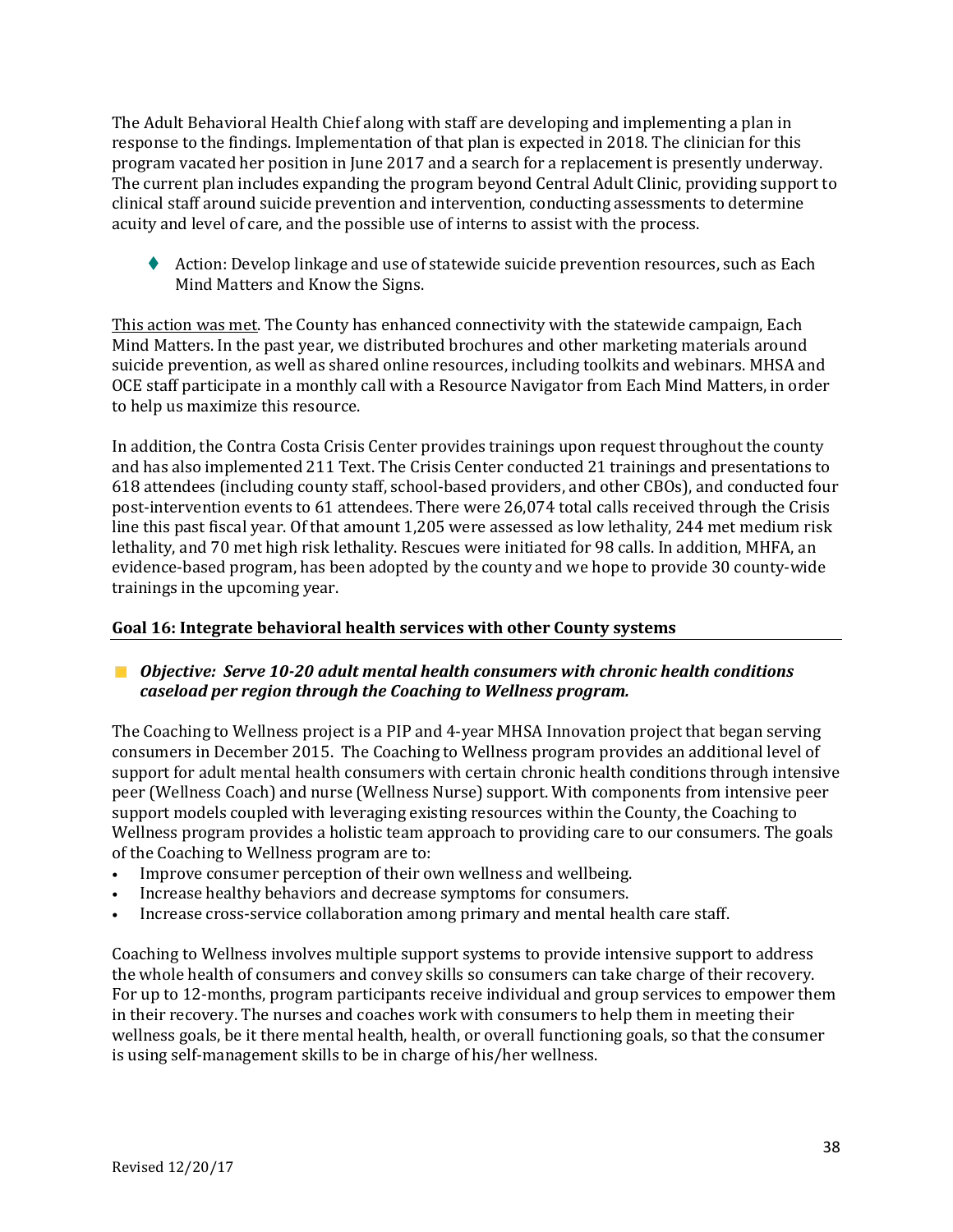Action: Screen, enroll, and provide individual, group, and community linkages services to participants on an ongoing basis.

This action was met. Recommendations to participate in the Coaching to Wellness program are approved by psychiatrists who refer consumers to the program although other staff may make suggestions and the Wellness Nurse confirms referred consumers who meet program criterion. The Wellness Nurse and/or peer Wellness Coach engage consumers to discuss program expectations, commence enrollment, and assist in self-identifying goals for participating and enroll if interested. The pilot began at the East Adult clinic in December 2015 with a Wellness Nurse and Wellness Coach. The pilot expanded to the Central Adult clinic in June 2016 and rolled out to the West Adult clinic in January 2017. As of November 2017, 79 participants have enrolled in the program, with a total of 232 consumers referred.

Once enrolled, participants receive individual and group services provided by the Wellness Nurse and Coaches and are referred to other programs, services, and resources as needed. Attendance to program sessions and activities is captured on the Contact Summary form that the Wellness Coaches and Nurse complete for each contact. Referrals to services including primary care, AODS, case management, dental, financial, full-service partnership, homeless, transportation, public health, Wellness Center, etc. are made on an ongoing basis starting with the screening process for program participation.

◆ Action: Evaluate the program on consumer perceptions of their own wellness and wellbeing, changes in consumer behaviors and symptoms, and cross-service collaboration.

This action was met. Evaluation of the program includes pre- and post-surveys that measure key indicators in areas such as: Perceived recovery, functioning, and quality of life. In addition, selfrated health and mental health are collected by the coaching team at most individual contacts and levels of support assessed and vitals taken by the Wellness Nurse as appropriate, with attendance and referrals made tracked on an ongoing basis. Satisfaction and achievement on self-identified wellness goals are recorded at post-program. Other indicators tracked in our data management systems include appointment attendance, PES, and in-patient hospitalization. Thus, the majority of data are either consumer-reported or provider (i.e., Wellness Nurse and/or Coach) assessed, with some data downloaded from our data management systems. The Wellness Nurses and Coaches are responsible for data collection, and Research and Evaluation Unit staff are responsible for data entry, monitoring, and analyses. As of September 26, 2017, data on mental health services began to be entered into a new EHR system which may increase capacity to evaluate the program.

◆ Action: Rollout program to West County.

This action was met. The pilot program began implementation in our West Adult specialty mental health clinic in January 2017. Prior to rollout at West, a second Wellness Nurse was hired to support the clinic and the clinic's Wellness Coach had been an active participant in the Coaching to Wellness Committee. As of November 30, 11 persons have enrolled into the program at West Clinic. Enrollment was put on hold due to the newly hired Wellness Nurse leaving the program.

◆ Action: Hire additional project staff.

This action was partially met. MHSA originally funded 1.5 Wellness Nurse positions (.5 FTE per region). Given how instrumental the Wellness Nurse position is to the program and difficulty in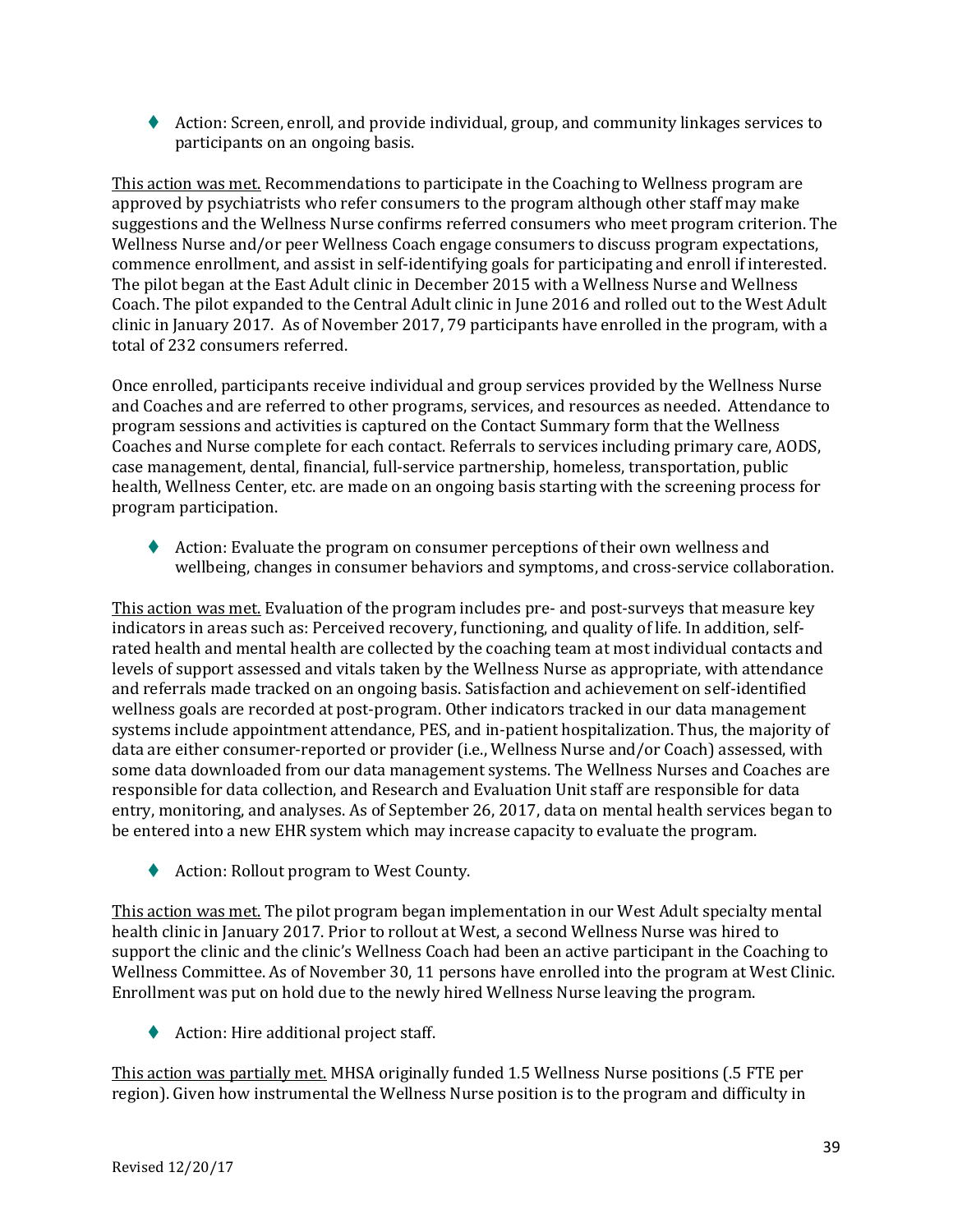hiring a nurse for a part-time position, the program asked for funds for an additional 0.5 Wellness Nurses for a total of 2 Wellness Nurses. In October 2016, this request was approved. Interviews were held in November 2016 and the position was offered to a nurse who was already embedded in the West Adult clinic. The new Wellness Nurse switched to his new position in December 2016 and began attending Coaching to Wellness Committee meetings and receiving training. However, in February 2017, the newly hired Wellness Nurse decided the program was not a good fit and left the program. The project has run into challenges re-hiring for this position and is considering replacing the second Wellness Nurse position with a clinician which may make the program more sustainable.

The Wellness Team did not have sufficient time for alumni or follow up activities, beyond a brief telephone/mail follow up survey. Thus, approval was attained to hire a part-time Wellness Coach in the hopes that having an alumni component will help participants transition to greater selfmanagement. Interviews for this position were held in July with the Alumni Wellness Coach beginning in August 2017.

## *Objective: Provide with high fidelity Functional Family Therapy as part of the Mentally Ill Offender Crime Reduction Grant under the Contra Costa County Probation Department.*

The FY14-15 State Budget Act appropriated Recidivism Reduction Funds for Mentally Ill Offender Crime Reduction (MIOCR) grants to support appropriate prevention, intervention, supervision, services, and strategies aimed at reducing recidivism in California's mentally ill offender population and to improve outcomes for these offenders while continuing to protect public safety. Penal Code Section 6045 required that the Board of State and Community Corrections award grants to counties on a competitive basis, with half of the funding to be awarded to projects designed for mentally ill adult offenders and half to be awarded to projects that target mentally ill juvenile offenders. Contra Costa County submitted a proposal for juvenile funding titled Transitioning Out to Stay Out (TOSO). On June 15, 2015 Contra Costa County Probation was notified that their juvenile proposal was approved for funding. The Contra Costa County Probation Department announced the issuance of Request for Proposals for qualified organizations to provide Functional Family Therapy (FFT) services. Community Options for Family and Youth was awarded the contract and began providing services in October 2015.

The FFT program was successfully implemented and has served over 200 youth and their families since its inception in July 2015. In order to insure treatment fidelity, multiple outcome questionnaires are administered to each family; several of these measures are administered pre and post treatment. These measures were administered to 100% of participating families.

Action: Collect data on treatment adherence.

This action was met. Treatment adherence measures have been administered (and will continue to be administered) to 100% of families receiving FFT treatment. Measures include the Family Self Report (FSR) administered after the first session, second session, and the first session of each phase of FFT. The Therapist Self Report (TSR) measure is also administered after the first and second session of each phase of FFT.

◆ Action: Administer the Youth Outcomes Questionnaire (YOQ) and YOQ-Self-Report (SR) to measure therapeutic alliance and youth symptoms and social behavior difficulties.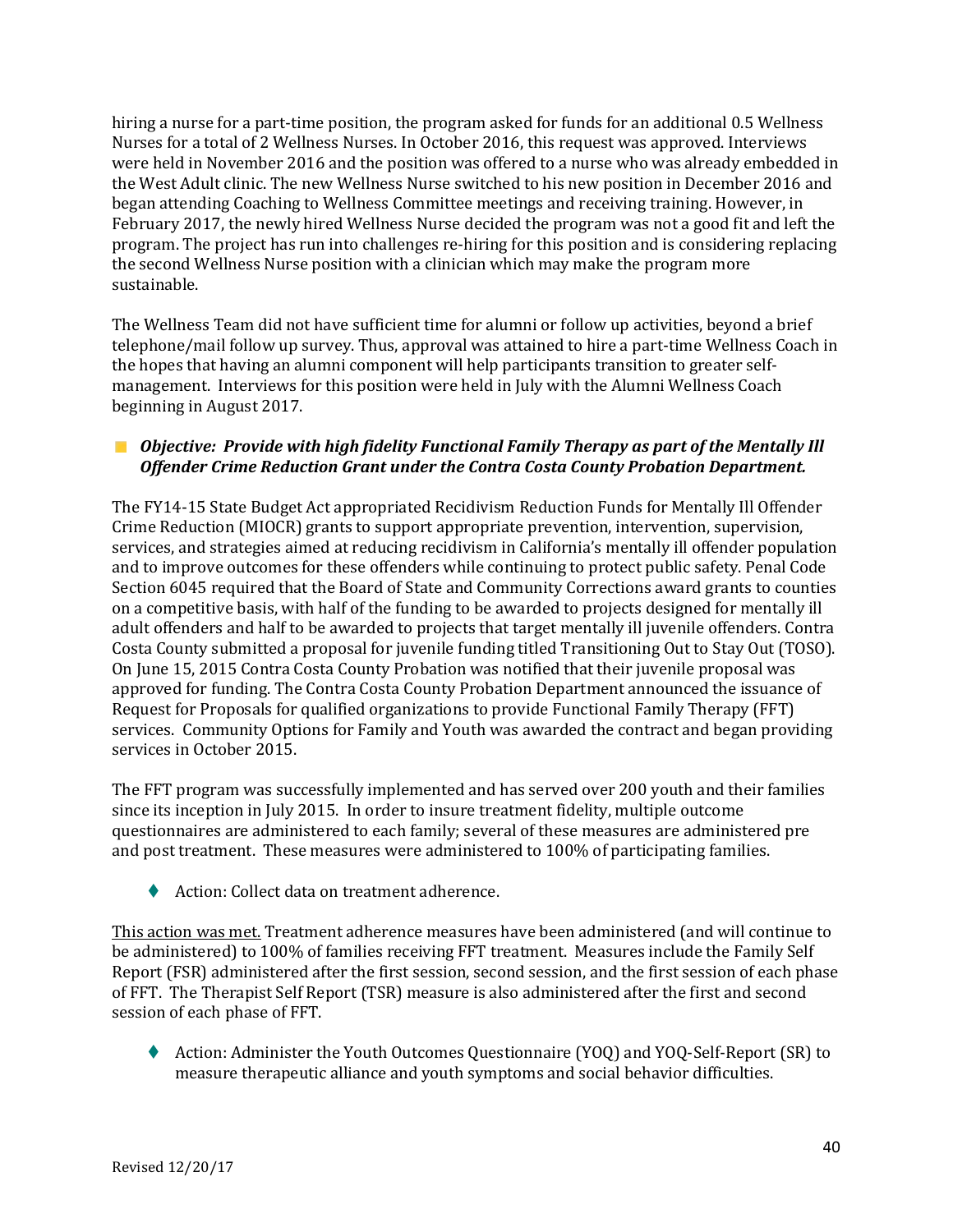This action was met. The Youth Outcome Questionnaire (YOQ Self Report and teacher/parent versions) have been administered (and will continue to be administered) on behalf of each youth at pre-treatment and post-treatment.

## *Objective: Coordinate Drug Medi-Cal Waiver services with primary care and mental health services.*

 Action: Conduct outreach and training to primary care on referrals and coordination of care.

This action was met. Outreach presentations have been conducted with the following groups:

- Hospital Emergency Room Social Workers.
- CommunityConnect (Whole Person Care) nurses and doctors.
- Medical Social Workers.
- Quality Council of the Contra Costa Health Plan.

In addition, a work session conducted to coordinate referrals and care along with case management with the Contra Costa Health Plan and all SUD treatment providers. Trainings were held about American Society of Addiction Medicine (ASAM) screening and Medication Assisted Treatment with medical personnel. One SUD 101 training was conducted with all Mental Health Program Managers and supervisors. SUD staff currently attend the MHP Bed Review meetings to start bilateral and integrated coordination for mental health consumers

◆ Action: Designate staff at Access Line to address calls from primary care.

This action was not met. The need for a designated staff who can address calls from primary care providers was identified. However, the staff has not yet been hired for this new position.

Action: Update substance use disorder services forms to include primary care information.

This action was partially met. Forms now ask consumers to inform the assessor whether or not they have a primary health care provider or not. Furthermore the contact information of medical provider, medical insurance, and biomedical conditions that could interfere with their engagement into treatment is gathered. In doing so, the counselor or case manager is prompted to initiate care coordination. Lastly, the Health Questionnaire was updated to screen for tuberculosis early in the admission process. Forms are still going through administrative revision and Behavioral Health approval process.

Action: Screen mental health consumers on substance use and make appropriate referrals.

This action was met. Consumers are currently screened at the Behavioral Health Access Line and co-located mental health clinics using the ASAM lite.

◆ Action: Start Drug Medi-Cal certification process at specialty mental health clinics.

This action was met. As of December 1, 2017, four applications for Drug Medi-Cal certifications have been submitted on behalf of the Children's and Adult specialty mental health clinics in the West and Central regions. Submissions are pending for the Older Adult and East regional clinics. We are awaiting response from DHCS regarding any action pertaining to the certification process.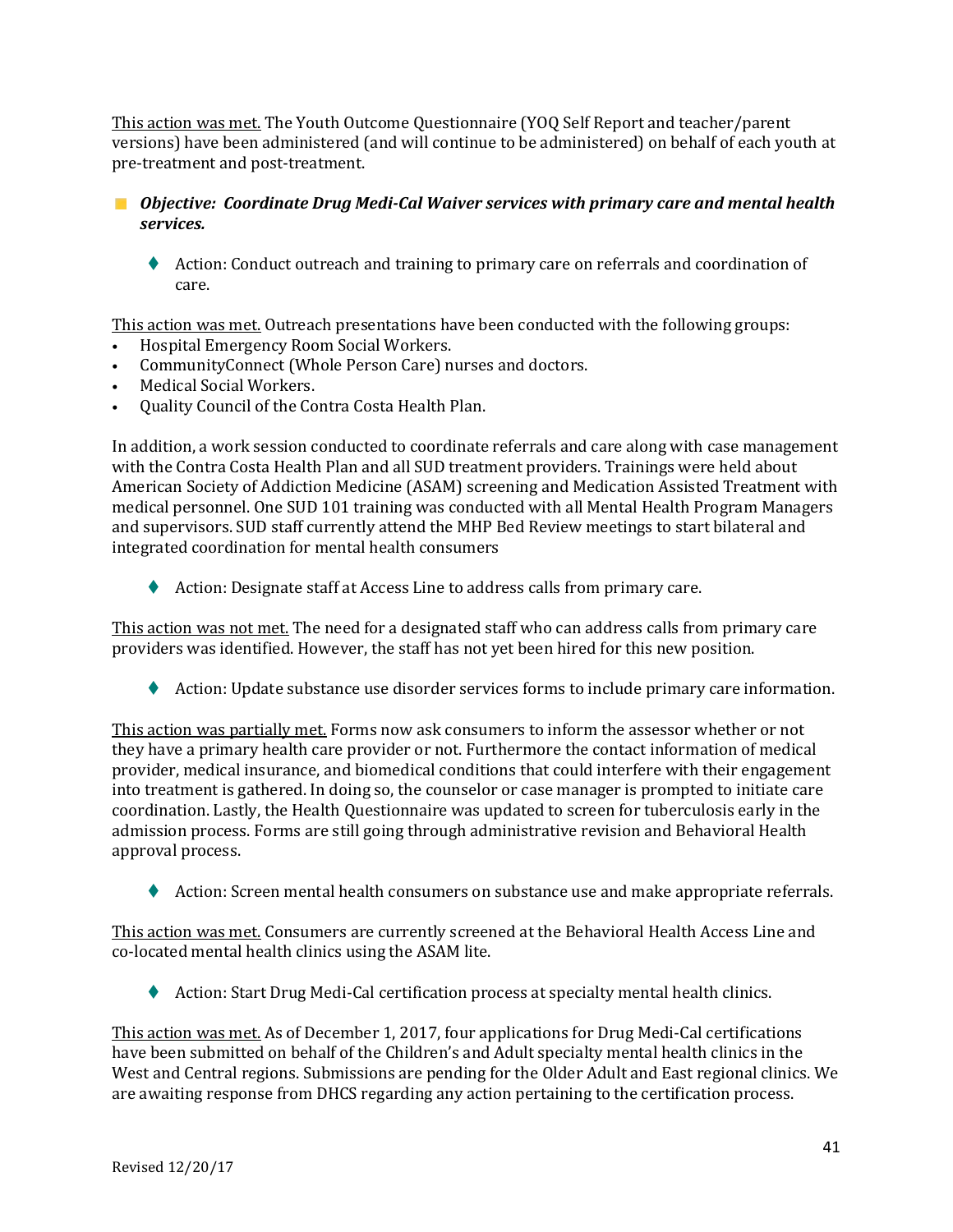◆ Action: For dual-diagnosed consumers not engaged in treatment, hold voluntary groups when they come in for financial support.

This action was met. We are conducting an early engagement group at the West County Adult specialty mental health clinic. These consumers are not currently engaged in treatment but do come to the clinic for financial support.

Action: Educate judges on appropriate referrals and level of cares.

This action was met. We conducted PowerPoint presentations in all three Contra Costa courts with Superior Court Judges. Forms and workflows were created and implemented that include consents to release confidential information and progress reports. With this system in place, we monitor on an ongoing basis to adjust as needed. We also presented to the Conflict Panel attorneys, a private group of attorneys who serve individuals who cannot be represented by the County's public defenders. In October 2017, we presented to approximately 90 public defenders on the changes resulting from the Drug Medi-Cal Organized Delivery System (DMC-ODS) Waiver and instituted a structure with their full support to ensure the flow of referrals and coordination. A full-time substance abuse counselor was hired to liaise with the courts to assist with navigation of DMC-ODS changes.

◆ Action: Access Line to begin accepting calls from jails from individuals needing substance use disorder services.

This action was met. Effective October 1, 2017 persons at all detention facilities can contact the Behavioral Health Access Line for a screening by using a special speed dial number. Flyers were created and posted inside the facilities displaying the speed dial number and tips to expedite the call. We continue to meet with stakeholders to ensure that the process is effective.

## **Goal 17: Improve services to youth in foster care**

- *Objective: Monitor the use of ICC and IHBS services.*
	- ◆ Action: Staff complete Child and Family Team Meeting Action Plan and Progress Summary.

This action was met. Staff complete the Child and Family Team Meeting Action Plan and Progress Summary (form MHC301) during every Child and Family Team (CFT) meeting. This two-page form asks about family visions and hopes, what is working well, worries and needs, as well as progress on goals, and how the Action Plan supports these goals and the child's health and wellbeing. Note that Intensive Care Coordination (ICC) eligibility is verified at least every 90-days.

◆ Action: Draft fidelity tool.

This action was met. Currently we use our CALOCUS tool and input from the CFT Action Plans to help us gauge fidelity to the Core Practice Model (CPM). We are in the process of developing our own fidelity tool specific to the effectiveness of ICC and Intensive Home Based Services (IHBS) services. We have a draft, which the Research and Evaluation Unit is reviewing in comparison to CPM values and principles and practice components.